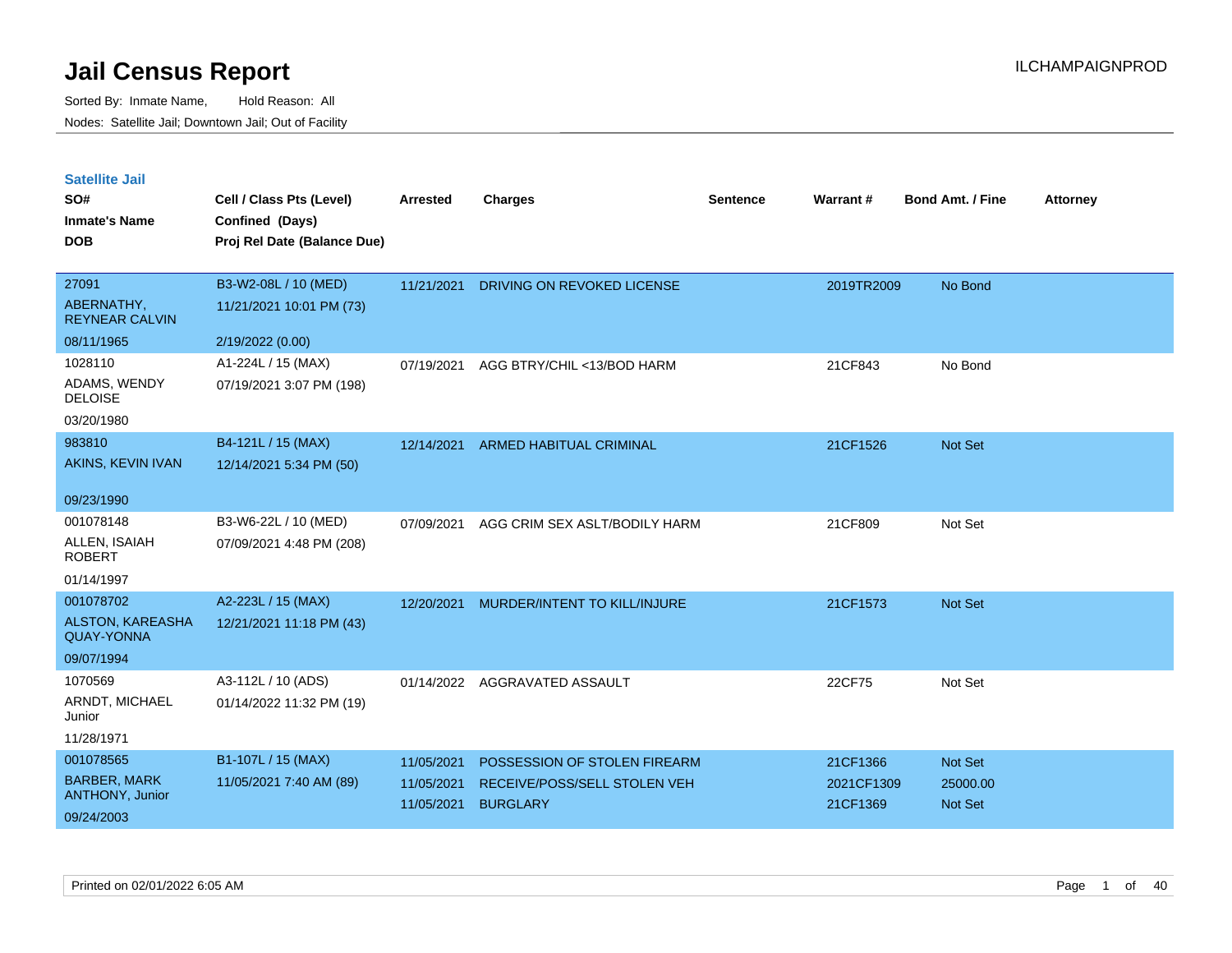| Sorted By: Inmate Name,                               | Hold Reason: All                            |                 |                                           |                 |               |                         |                 |
|-------------------------------------------------------|---------------------------------------------|-----------------|-------------------------------------------|-----------------|---------------|-------------------------|-----------------|
| Nodes: Satellite Jail; Downtown Jail; Out of Facility |                                             |                 |                                           |                 |               |                         |                 |
| SO#                                                   | Cell / Class Pts (Level)                    | <b>Arrested</b> | <b>Charges</b>                            | <b>Sentence</b> | Warrant#      | <b>Bond Amt. / Fine</b> | <b>Attorney</b> |
| <b>Inmate's Name</b>                                  | Confined (Days)                             |                 |                                           |                 |               |                         |                 |
| <b>DOB</b>                                            | Proj Rel Date (Balance Due)                 |                 |                                           |                 |               |                         |                 |
|                                                       |                                             |                 |                                           |                 |               |                         |                 |
| 518851                                                | B1-105U / 10 (MED)                          |                 | 01/11/2022 FELON POSS/USE WEAPON/FIREARM  |                 | 20CF361       | 15000.00                |                 |
| BARKER, ALEXANDER                                     | 01/11/2022 2:37 PM (22)                     | 01/11/2022      | POSS AMT CON SUB EXCEPT(A)/(D)            |                 | 2020CF863     | 15000.00                |                 |
| <b>MASSIE</b>                                         |                                             |                 | 01/11/2022 BAD CHK/OBTAIN CON PROP/>150   |                 | 20CF192       | 15000.00                |                 |
|                                                       |                                             |                 | 01/11/2022 BAD CHK/OBTAIN CON PROP/>150   |                 | 19CF1686      | 15000.00                |                 |
|                                                       |                                             |                 | 01/11/2022 METH DELIVERY/15<100 GRAMS     | 20y (DOC)       | 20CF1383      | No Bond                 |                 |
|                                                       |                                             |                 | 01/11/2022 DRIVING ON REVOKED LICENSE     |                 | 2020TR16539   | 1500.00                 |                 |
|                                                       |                                             |                 | 01/11/2022 OBSTRUCTING IDENTIFICATION     |                 | 2020CM222     | 1500.00                 |                 |
| 09/24/1986                                            |                                             |                 |                                           |                 |               |                         |                 |
| 1073281                                               | A1-124U / 5 (MIN)                           | 11/15/2021      | DOM BTRY/CONTACT/1-2 PRECONV              |                 | 2021CF206     | 5000.00                 |                 |
| <b>BASLER, MONET</b><br><b>MARISA</b>                 | 11/15/2021 11:08 PM (79)                    |                 |                                           |                 |               |                         |                 |
| 08/17/1994                                            |                                             |                 |                                           |                 |               |                         |                 |
| 1072477                                               | A4-104U / 15 (ADS)                          |                 | 01/13/2022 FELON POSS/USE WEAPON/FIREARM  |                 | <b>22CF74</b> | Not Set                 |                 |
|                                                       | BEASLEY, KEVIN CORY 01/13/2022 8:47 PM (20) |                 |                                           |                 |               |                         |                 |
|                                                       |                                             |                 |                                           |                 |               |                         |                 |
| 06/16/2000                                            |                                             |                 |                                           |                 |               |                         |                 |
| 001078781                                             | B4-122U / 15 (MAX)                          | 01/19/2022      | MACHINE GUN/AUTOMATIC WEAPON              |                 | 22CF89        | Not Set                 |                 |
| <b>BILLINGS, DEMONTE</b><br><b>JADON</b>              | 01/19/2022 9:57 PM (14)                     |                 |                                           |                 |               |                         |                 |
| 02/06/2000                                            |                                             |                 |                                           |                 |               |                         |                 |
| 47897                                                 | A3-214U / 15 (ADS)                          | 01/19/2022      | <b>VIOLATE ORDER PROTECTION</b>           |                 | 22CF85        | <b>Not Set</b>          |                 |
| <b>BRANAMAN,</b><br><b>CLIFFORD EARL</b>              | 01/19/2022 9:21 PM (14)                     |                 | 01/19/2022 DRVG REVOKED/2+/PERS INJ/DEATH |                 | <b>22CF84</b> | <b>Not Set</b>          |                 |
| 03/09/1975                                            |                                             |                 |                                           |                 |               |                         |                 |
| 923208                                                | A3-111L / 10 (ADS)                          | 01/22/2022      | CRIM TRES TO RES/PERS PRESENT             |                 | 22CF92        | Not Set                 |                 |
| BREADY, ANDREW<br><b>NICHOLAS</b>                     | 01/22/2022 7:43 PM (11)                     |                 |                                           |                 |               |                         |                 |
| 06/08/1988                                            |                                             |                 |                                           |                 |               |                         |                 |
| 51247                                                 | B1-202U / 10 (MED)                          |                 | 04/15/2021 FELON POSS/USE WEAPON/FIREARM  |                 | 21CF411       | Not Set                 |                 |
| <b>BROWN, DANTE</b><br><b>MAURICE</b>                 | 04/15/2021 6:24 PM (293)                    |                 |                                           |                 |               |                         |                 |
| 04/19/1979                                            |                                             |                 |                                           |                 |               |                         |                 |
|                                                       |                                             |                 |                                           |                 |               |                         |                 |

Printed on 02/01/2022 6:05 AM Page 2 of 40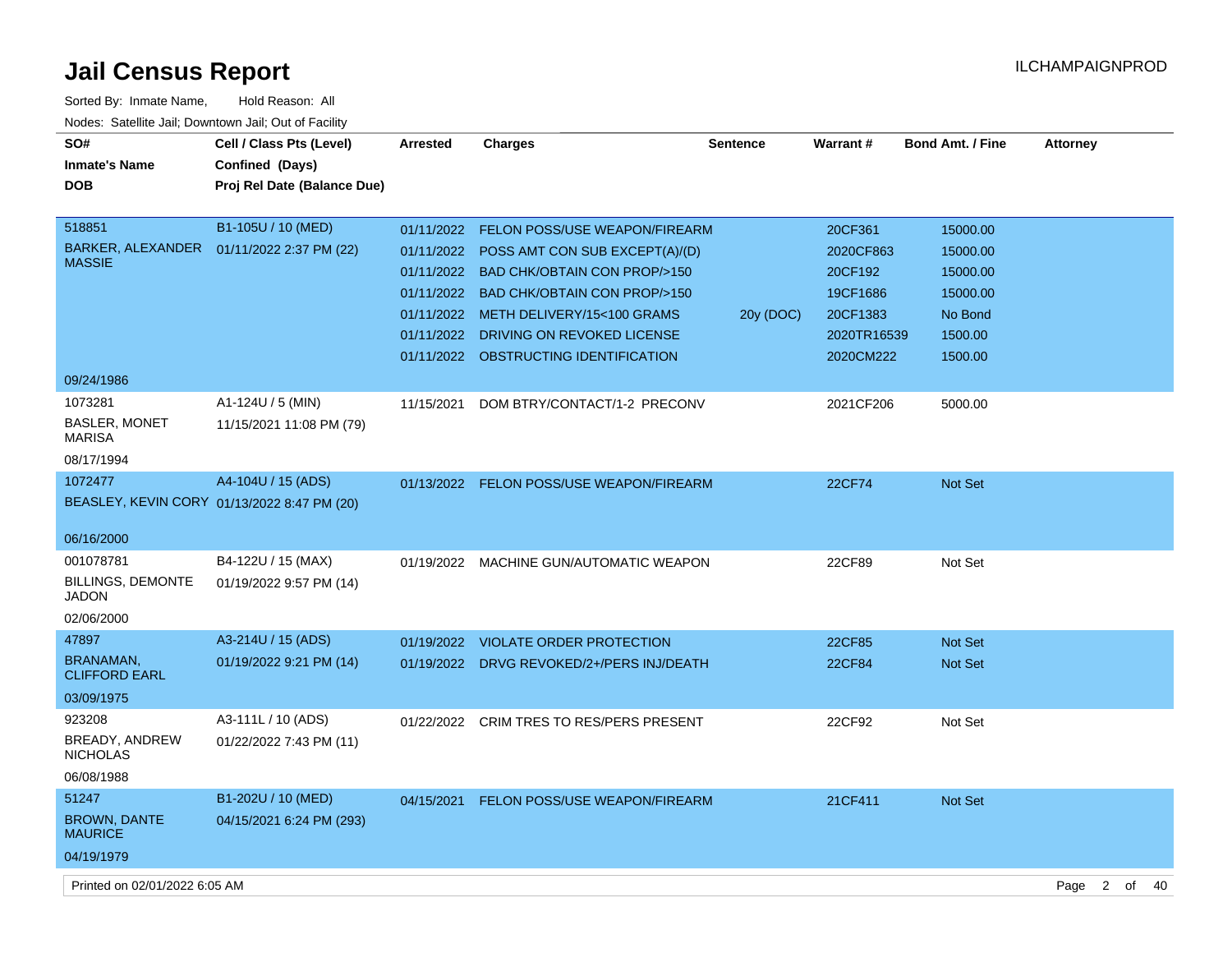| SO#                                         | Cell / Class Pts (Level)    | Arrested          | <b>Charges</b>                           | <b>Sentence</b> | Warrant#   | <b>Bond Amt. / Fine</b> | <b>Attorney</b> |
|---------------------------------------------|-----------------------------|-------------------|------------------------------------------|-----------------|------------|-------------------------|-----------------|
| <b>Inmate's Name</b>                        | Confined (Days)             |                   |                                          |                 |            |                         |                 |
| <b>DOB</b>                                  | Proj Rel Date (Balance Due) |                   |                                          |                 |            |                         |                 |
|                                             |                             |                   |                                          |                 |            |                         |                 |
| 990921                                      | A3-215L / 15 (ADS)          | 01/20/2022        | MFG/DEL 1<15 GR COCAINE/ANLG             |                 | 19CF369    | 25000.00                |                 |
| <b>BROWN, QUINTIN</b><br><b>MARSHAUN</b>    | 01/20/2022 7:19 PM (13)     |                   | 01/20/2022 ARMED HABITUAL CRIMINAL       |                 | 21CF935    | 750000.00               |                 |
| 09/26/1991                                  |                             |                   |                                          |                 |            |                         |                 |
| 29957                                       | B4-222L / 15 (MAX)          | 11/13/2021        | FELON POSS/USE WEAPON/FIREARM            |                 | 21CF1390   | Not Set                 |                 |
| BROWN, RODNEY<br>LOUIS                      | 11/13/2021 8:57 PM (81)     | 11/13/2021        | AGG CRIM SX AB/>5 YR OLDER VIC           |                 | 2019CF0718 | 250000.00               |                 |
| 01/07/1968                                  |                             |                   |                                          |                 |            |                         |                 |
| 001077945                                   | A1-224U / 10 (MED)          | 11/13/2021        | AGG ASLT PEACE OFF/FIRE/ER WRK           |                 | 2021CF637  | 1000.00                 |                 |
| <b>BROWN, SIDREA</b>                        | 11/13/2021 10:49 AM (81)    | 11/13/2021        | <b>BURGLARY</b>                          |                 | 2021CF543  | 50000.00                |                 |
| <b>RENEIA</b>                               |                             | 11/17/2021        | <b>BURGLARY</b>                          |                 | 21CF1264   | 1000.00                 |                 |
| 07/23/1992                                  |                             |                   |                                          |                 |            |                         |                 |
| 981645                                      | A3-117L / 15 (MAX)          | 01/27/2022 MURDER |                                          |                 | 22CF114    | 1000000.00              |                 |
| BRUMFIELD,<br>JONATHAN EZEKEIL              | 01/27/2022 8:15 PM (6)      |                   |                                          |                 |            |                         |                 |
| 08/03/1989                                  |                             |                   |                                          |                 |            |                         |                 |
| 001078739                                   | A2-122L / 5 (ADS)           |                   | 01/05/2022 CRIMINAL TRESPASS BUILDING    |                 | 2020CM392  | 1000.00                 |                 |
| BRYANT, JUDITH ANN                          | 01/05/2022 6:36 PM (28)     |                   |                                          |                 |            |                         |                 |
|                                             |                             |                   |                                          |                 |            |                         |                 |
| 10/22/1957                                  |                             |                   |                                          |                 |            |                         |                 |
| 001077954                                   | B3-W7-28L / 10 (MED)        | 12/21/2021        | <b>RESIDENTIAL BURGLARY</b>              |                 | 21CF1570   | Not Set                 |                 |
| CALKINS, STEVEN RAY 12/21/2021 6:35 AM (43) |                             |                   |                                          |                 |            |                         |                 |
|                                             |                             |                   |                                          |                 |            |                         |                 |
| 01/01/1992                                  |                             |                   |                                          |                 |            |                         |                 |
| 39474                                       | B1-101U / 10 (ADS)          | 07/06/2021        | MFG/DEL 15<100 GR HEROIN/ANLG            |                 | 21CF792    | <b>Not Set</b>          |                 |
| <b>CAMPBELL, AARON</b><br><b>JACOB</b>      | 07/06/2021 11:56 PM (211)   |                   |                                          |                 |            |                         |                 |
| 07/18/1974                                  |                             |                   |                                          |                 |            |                         |                 |
| 996275                                      | A4-106U / 15 (MAX)          |                   | 01/29/2022 AGG UUW/PERSON/LOADED FIREARM | 1y (DOC)        | 21CF1398   | No Bond                 |                 |
| CAMPBELL, JOHNNIE<br>LEE, Third             | 01/29/2022 9:42 AM (4)      |                   |                                          |                 |            |                         |                 |
| 04/02/1992                                  |                             |                   |                                          |                 |            |                         |                 |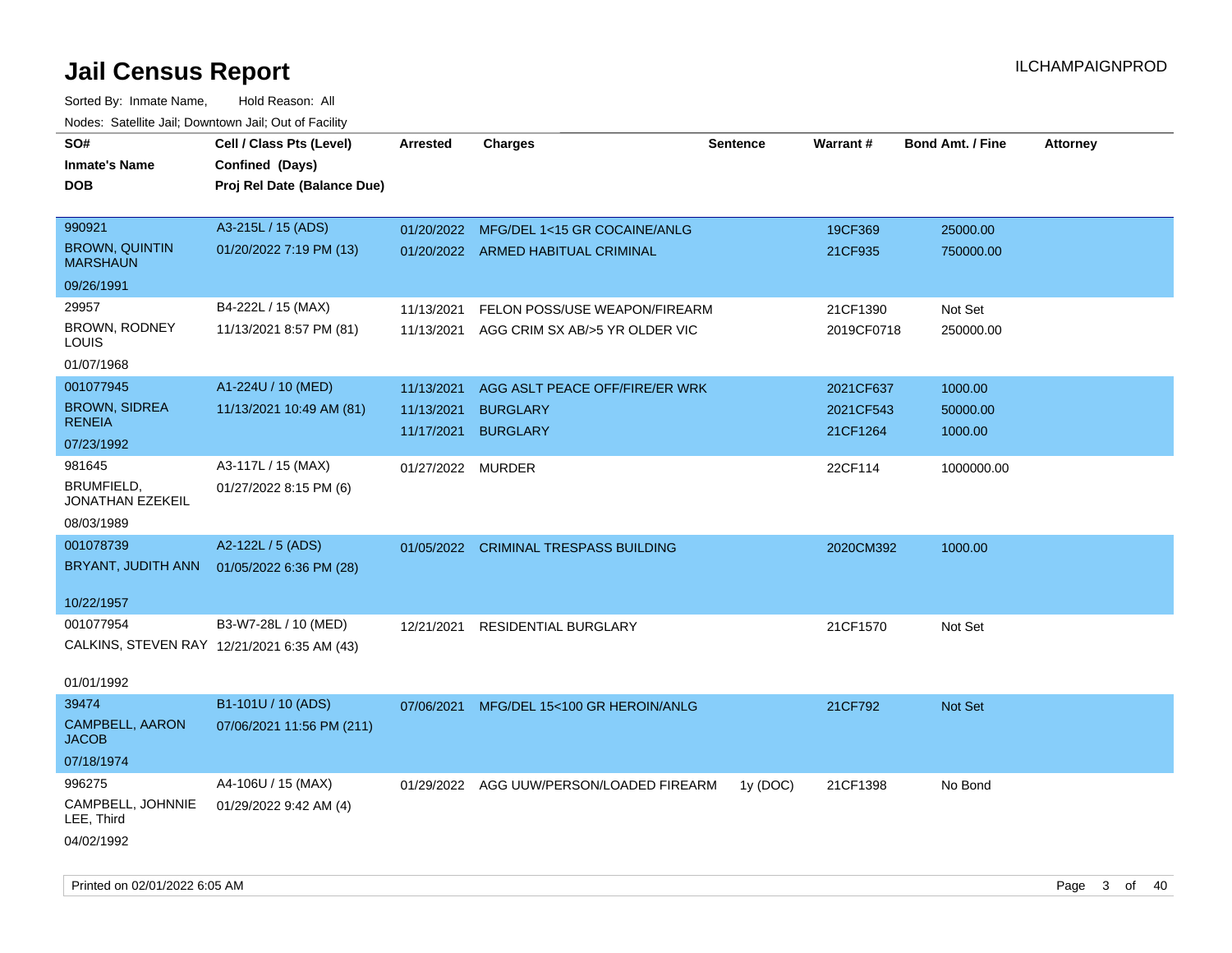| SO#<br><b>Inmate's Name</b><br>DOB                                 | Cell / Class Pts (Level)<br>Confined (Days)<br>Proj Rel Date (Balance Due) | <b>Arrested</b>                        | <b>Charges</b>                                                                                                                          | <b>Sentence</b> | Warrant#                                             | <b>Bond Amt. / Fine</b>                                       | <b>Attorney</b> |
|--------------------------------------------------------------------|----------------------------------------------------------------------------|----------------------------------------|-----------------------------------------------------------------------------------------------------------------------------------------|-----------------|------------------------------------------------------|---------------------------------------------------------------|-----------------|
| 1060436<br><b>CARTER, DERESHEO</b><br><b>DEWAYNE</b><br>09/10/1991 | B1-106U / 10 (MED)<br>01/06/2022 8:43 PM (27)                              | 01/06/2022                             | AGGRAVATED UNLAWFUL RESTRAINT<br>01/06/2022 FELON ESCAPE/PEACE OFFICER                                                                  |                 | 22CF29<br>22CF28                                     | Not Set<br>Not Set                                            |                 |
| 1029088<br>CHAPPLE, MALIK<br><b>BIANCO</b><br>10/25/1994           | B1-201U / 10 (MED)<br>12/22/2021 10:02 AM (42)                             | 12/21/2021                             | FELON POSS/USE FIREARM PRIOR                                                                                                            |                 | 21CF1338                                             | 250000.00                                                     |                 |
| 1004799<br><b>COCHRANE, STORM</b><br>JAMES<br>10/28/1992           | <b>BOOKH-3 / 10 (MED)</b><br>01/31/2022 9:22 AM (2)                        | 01/31/2022<br>01/31/2022<br>01/31/2022 | POSSESSION OF METH<5 GRAMS<br><b>TRANSP/CARRY ALC LIQ/DRIVER</b><br>DRIVING ON SUSPENDED LICENSE<br>01/31/2022 UNLAWFUL USE OF A WEAPON |                 | 2022CFAWOW<br>2022TRAWOW<br>2022TRAWOW<br>2022CFAWOW | <b>Not Set</b><br>Not Set<br><b>Not Set</b><br><b>Not Set</b> |                 |
| 001077485<br>COLBERT, ARIEANA<br><b>FELICIA</b><br>12/13/2000      | A1-124L / 15 (MAX)<br>12/21/2021 2:08 PM (43)                              | 12/21/2021                             | MURDER/INTENT TO KILL/INJURE                                                                                                            |                 | 2021CF1282                                           | 1000000.00                                                    |                 |
| 34805<br>11/16/1971                                                | B4-227U / 15 (MAX)<br>CONERLY, KIN JOSEPH 10/01/2021 1:53 AM (124)         | 10/01/2021<br>10/01/2021<br>10/06/2021 | <b>DOMESTIC BATTERY</b><br><b>ARMED HABITUAL CRIMINAL</b><br>POSS STOLEN VEHICLE > \$25,000                                             |                 | 21CF1183<br>21CF1184<br>19CF1786                     | <b>Not Set</b><br>Not Set<br>Not Set                          |                 |
| 958936<br>COWAN, CAPRICE<br>CASHAY<br>07/19/1988                   | A2-220L / 10 (ADS)<br>01/11/2022 7:04 PM (22)                              | 01/11/2022<br>01/12/2022               | FELON FAIL/RETURN FRM FURLOUGH<br>AGG BATTERY/USE DEADLY WEAPON                                                                         | $2y/6m$ (DOC)   | 21CF1351<br>18CF1571                                 | 150000.00<br>No Bond                                          |                 |
| 1074319<br><b>CRAIG, DAVUCCI</b><br><b>DAVION</b><br>08/02/2001    | B1-104L / 15 (MAX)<br>10/12/2021 11:36 AM (113)                            | 10/12/2021<br>10/14/2021               | AGGRAVATED CRUELTY TO ANIMALS<br><b>MURDER</b>                                                                                          |                 | 21CF1238<br>21CF1239                                 | Not Set<br><b>Not Set</b>                                     |                 |
| 001077549<br>CRISTOBAL-MATEO,<br><b>CRISTOBAL</b><br>12/02/1988    | B2-T3-10L / 10 (SPH)<br>12/22/2020 1:17 PM (407)                           |                                        | 12/22/2020 PRED CRIM SEX ASLT/VICTIM <13                                                                                                |                 | 2020CF1469                                           | Not Set                                                       |                 |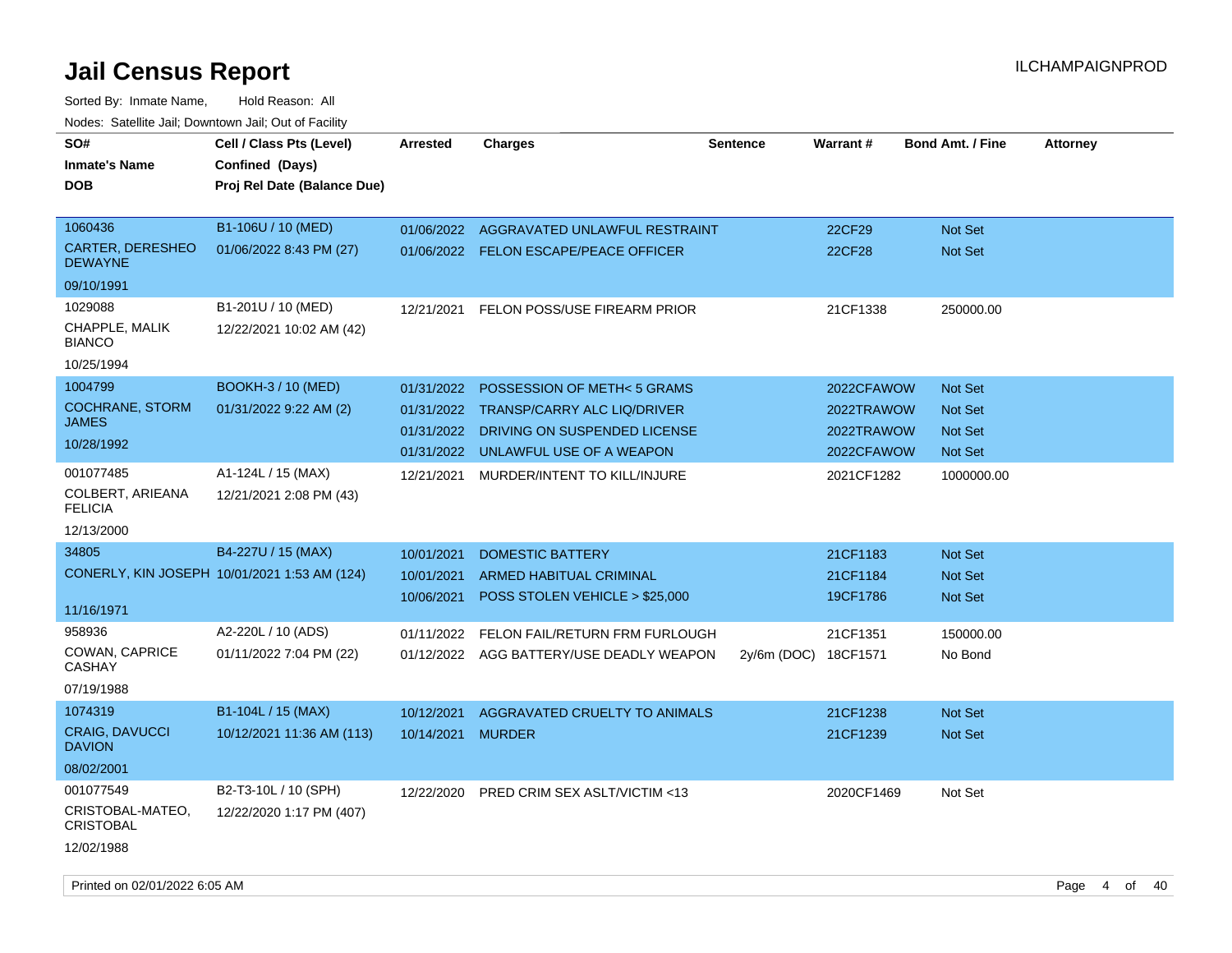Sorted By: Inmate Name, Hold Reason: All Nodes: Satellite Jail; Downtown Jail; Out of Facility

| SO#                                     | Cell / Class Pts (Level)    | <b>Arrested</b> | <b>Charges</b>                           | <b>Sentence</b> | Warrant#   | <b>Bond Amt. / Fine</b> | <b>Attorney</b> |
|-----------------------------------------|-----------------------------|-----------------|------------------------------------------|-----------------|------------|-------------------------|-----------------|
| <b>Inmate's Name</b>                    | Confined (Days)             |                 |                                          |                 |            |                         |                 |
| <b>DOB</b>                              | Proj Rel Date (Balance Due) |                 |                                          |                 |            |                         |                 |
|                                         |                             |                 |                                          |                 |            |                         |                 |
| 1076848                                 | A4-103L / 15 (ADS)          |                 | 01/18/2022 AGG BATTERY/PUBLIC PLACE      |                 | 20CF1491   | No Bond                 |                 |
| <b>CROSS, STEED</b><br><b>GATHON</b>    | 01/18/2022 4:02 PM (15)     |                 |                                          |                 |            |                         |                 |
| 10/11/1974                              |                             |                 |                                          |                 |            |                         |                 |
| 988538                                  | B1-106L / 10 (MED)          | 12/21/2021      | AGGRAVATED DOMESTIC BATTERY              |                 | 21CF1564   | Not Set                 |                 |
| DAVIDSON, HARLEY<br><b>KYLE SCOTT</b>   | 12/21/2021 5:45 AM (43)     |                 |                                          |                 |            |                         |                 |
| 08/05/1990                              |                             |                 |                                          |                 |            |                         |                 |
| 1023587                                 | B1-203U / 15 (MAX)          | 09/24/2021      | MFG/DEL CANNABIS/2.5-10 GRAMS            |                 | 21CF1155   | <b>Not Set</b>          |                 |
| <b>DAVIS, MARTIN</b><br><b>DENNIS</b>   | 09/24/2021 9:38 PM (131)    | 09/24/2021      | ARMED HABITUAL CRIMINAL                  |                 | 2021-CF681 | 500000.00               |                 |
| 12/02/1994                              |                             |                 |                                          |                 |            |                         |                 |
| 001078538                               | B1-205L / 10 (MED)          | 10/26/2021      | CRIM SEX ASSAULT/FORCE                   |                 | 21CF1301   | Not Set                 |                 |
| DAWKINS, LEN                            | 10/26/2021 8:18 PM (99)     |                 |                                          |                 |            |                         |                 |
| 03/23/1987                              |                             |                 |                                          |                 |            |                         |                 |
| 56972                                   | B3-W8-32L / 10 (MED)        | 08/30/2021      | POSS STOLEN VEHICLE > \$25,000           |                 | 21CF1044   | Not Set                 |                 |
| DAY, DANIEL JOSEPH                      | 08/30/2021 3:07 PM (156)    | 09/04/2021      | <b>BURGLARY</b>                          |                 | 21CF1054   | Not Set                 |                 |
|                                         |                             |                 |                                          |                 |            |                         |                 |
| 10/16/1982                              |                             |                 |                                          |                 |            |                         |                 |
| 25659                                   | B4-125L / 15 (MAX)          | 06/15/2021      | <b>RESIDENTIAL BURGLARY</b>              |                 | 2020CF1218 | 50000.00                |                 |
| DORRIS, LORENZO                         | 06/15/2021 6:17 AM (232)    | 06/15/2021      | <b>BURGLARY</b>                          |                 | 21CF689    | Not Set                 |                 |
| 07/19/1966                              |                             |                 |                                          |                 |            |                         |                 |
| 1024895                                 | B3-DR / 10 (MED)            | 12/15/2021      | MFG/DEL 100<400 GR COCA/ANLG             |                 | 21CF1535   | Not Set                 |                 |
| <b>EDWARDS, GEORGE</b><br><b>CORTEZ</b> | 12/15/2021 12:26 PM (49)    | 12/15/2021      | <b>AGGRAVATED BATTERY</b>                |                 | 21CF1536   | Not Set                 |                 |
| 06/19/1994                              |                             |                 |                                          |                 |            |                         |                 |
| 1074720                                 | A4-204L / 15 (ADS)          |                 | 01/19/2022 PRED CRIM SEX ASLT/VICTIM <13 |                 | 21CF1414   | 500000.00               |                 |
| ELVIR-REYES, JORGE<br>LEONARDO          | 01/19/2022 1:43 PM (14)     |                 |                                          |                 |            |                         |                 |

06/03/1988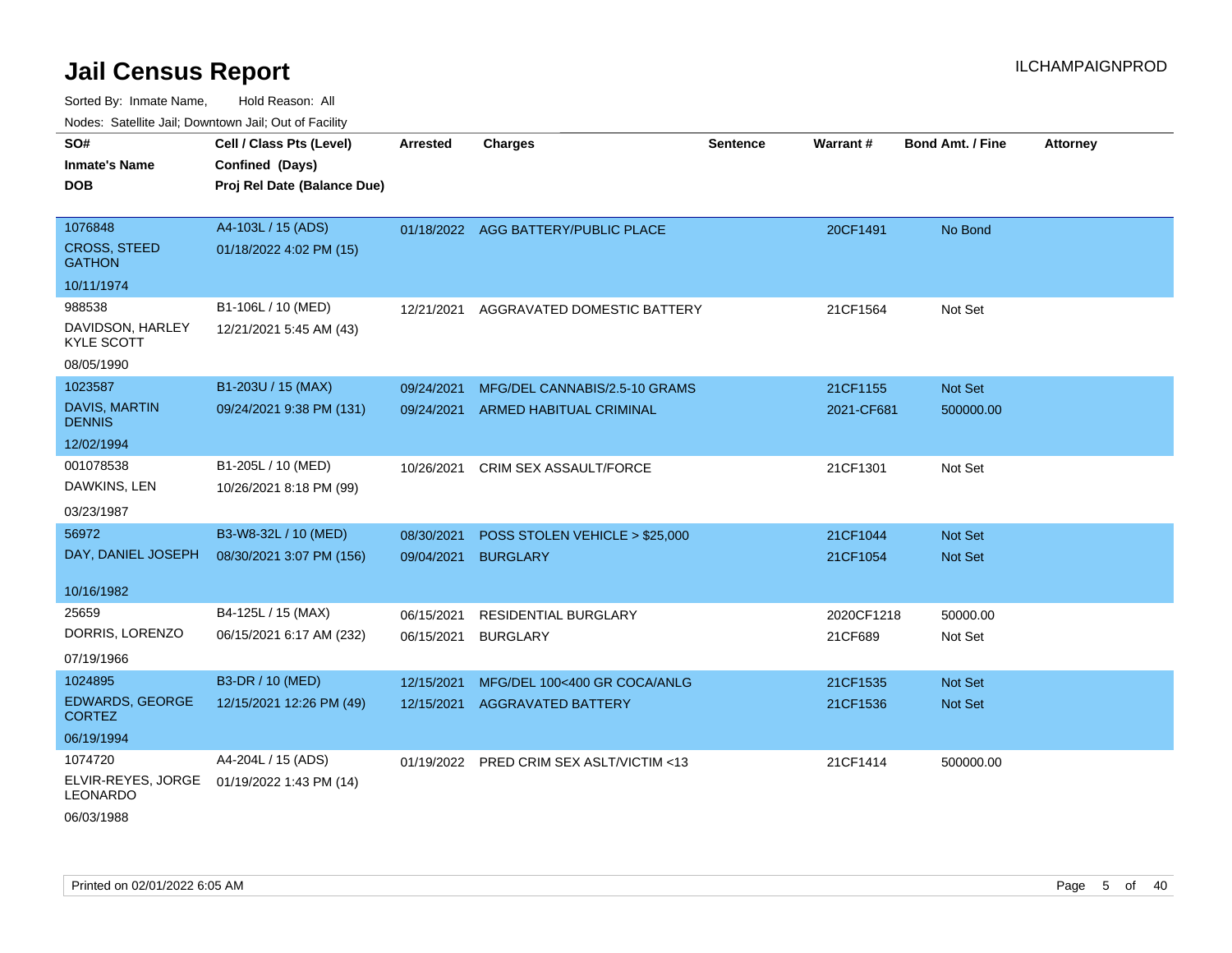Sorted By: Inmate Name, Hold Reason: All Nodes: Satellite Jail; Downtown Jail; Out of Facility

| roaco. Catolino dall, Downtown dall, Out of Fability |                                             |                 |                                          |                 |                 |                         |                 |
|------------------------------------------------------|---------------------------------------------|-----------------|------------------------------------------|-----------------|-----------------|-------------------------|-----------------|
| SO#                                                  | Cell / Class Pts (Level)                    | <b>Arrested</b> | <b>Charges</b>                           | <b>Sentence</b> | <b>Warrant#</b> | <b>Bond Amt. / Fine</b> | <b>Attorney</b> |
| <b>Inmate's Name</b>                                 | Confined (Days)                             |                 |                                          |                 |                 |                         |                 |
| <b>DOB</b>                                           | Proj Rel Date (Balance Due)                 |                 |                                          |                 |                 |                         |                 |
|                                                      |                                             |                 |                                          |                 |                 |                         |                 |
| 1069992                                              | B1-202L / 10 (MED)                          |                 | 01/14/2022 VIO BAIL BOND/CLASS 4 OFFENSE |                 | 22CM19          | Not Set                 |                 |
| EMBEYA, CRISTAVI<br><b>TSHOMBA</b>                   | 01/14/2022 5:19 PM (19)                     |                 |                                          |                 |                 |                         |                 |
| 03/19/1999                                           |                                             |                 |                                          |                 |                 |                         |                 |
| 43977                                                | B2-T1-02L / 5 (SPH)                         | 12/20/2021      | AGG FLEEING POLICE/21 MPH OVER           |                 | 21CF1566        | Not Set                 |                 |
| <b>EMKES, DOUGLAS</b><br>ALAN                        | 12/20/2021 9:59 AM (44)                     | 12/20/2021      | PAROLE REVOCATION                        |                 |                 | No Bond                 |                 |
| 06/08/1959                                           |                                             |                 |                                          |                 |                 |                         |                 |
| 987328                                               | A2-121L / 10 (MED)                          | 12/11/2021      | AGG ASLT PEACE OFF/FIRE/ER WRK           |                 | 21CF1515        | Not Set                 |                 |
| ERVIN, DEIDRA ANN<br><b>RUTH</b>                     | 12/11/2021 8:48 PM (53)                     |                 |                                          |                 |                 |                         |                 |
| 04/15/1991                                           |                                             |                 |                                          |                 |                 |                         |                 |
| 961999                                               | A4-201U / 5 (MIN)                           |                 | 01/31/2022 DRIVING ON REVOKED LICENSE    |                 | 18CF819         | No Bond                 |                 |
| EVANS, ANTHONY RAY 01/31/2022 3:32 PM (2)            |                                             |                 |                                          |                 |                 |                         |                 |
|                                                      |                                             |                 |                                          |                 |                 |                         |                 |
| 08/01/1983                                           | 2/9/2022 (0.00)                             |                 |                                          |                 |                 |                         |                 |
| 527081                                               | B3-W6-24L / 10 (MED)                        | 09/06/2021      | ARSON/REAL/PERSONAL PROP>\$150           |                 | 2021 CF 797     | 25000.00                |                 |
| <b>FERGUSON,</b><br><b>CHRISTOPHER</b>               | 09/06/2021 1:18 PM (149)                    |                 |                                          |                 |                 |                         |                 |
| 12/21/1981                                           |                                             |                 |                                          |                 |                 |                         |                 |
| 1039744                                              | B4-224U / 15 (MAX)                          | 12/06/2021      | MURDER                                   |                 | 20CF959         | 1000000.00              |                 |
| FONVILLE, TREVOY<br><b>JERMAINE</b>                  | 12/06/2021 10:52 AM (58)                    |                 |                                          |                 |                 |                         |                 |
| 01/13/1996                                           |                                             |                 |                                          |                 |                 |                         |                 |
| 518395                                               | B2-T3-12L / 15 (SPH)                        | 07/07/2020      | <b>CRIMINAL SEXUAL ASSAULT</b>           |                 | 2020-CF735      | 250000.00               |                 |
|                                                      | FRANDLE, MARK RYAN 07/07/2020 3:42 PM (575) |                 |                                          |                 |                 |                         |                 |
|                                                      |                                             |                 |                                          |                 |                 |                         |                 |
| 09/10/1985                                           |                                             |                 |                                          |                 |                 |                         |                 |
| 001077934                                            | A1-125L / 10 (MED)                          | 08/22/2021      | AGG DUI/ACCIDENT/DEATH                   |                 | 21CF1024        | Not Set                 |                 |
| FREED, LOGAN<br><b>SUZANNE</b>                       | 08/22/2021 11:45 PM (164)                   | 08/22/2021      | DOMESTIC BATTERY                         |                 | 21 CM 172       | 10000.00                |                 |
| 08/18/1996                                           |                                             |                 |                                          |                 |                 |                         |                 |

Printed on 02/01/2022 6:05 AM Page 6 of 40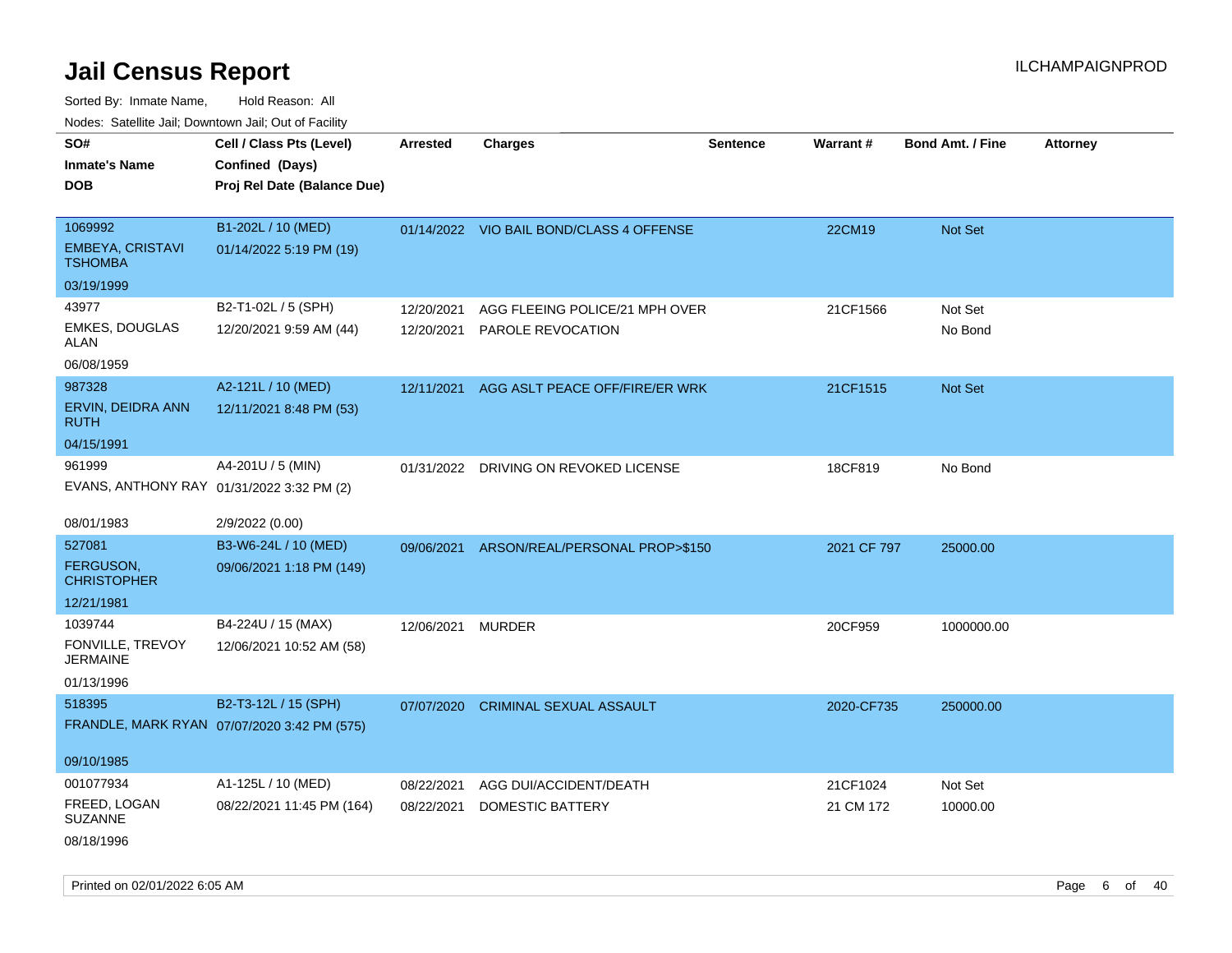| roaco. Calcinio dan, Downtown dan, Cal or Fability |                             |                 |                                          |                 |                 |                         |                 |
|----------------------------------------------------|-----------------------------|-----------------|------------------------------------------|-----------------|-----------------|-------------------------|-----------------|
| SO#                                                | Cell / Class Pts (Level)    | <b>Arrested</b> | <b>Charges</b>                           | <b>Sentence</b> | <b>Warrant#</b> | <b>Bond Amt. / Fine</b> | <b>Attorney</b> |
| Inmate's Name                                      | Confined (Days)             |                 |                                          |                 |                 |                         |                 |
| DOB                                                | Proj Rel Date (Balance Due) |                 |                                          |                 |                 |                         |                 |
|                                                    |                             |                 |                                          |                 |                 |                         |                 |
| 001078290                                          | A1-125U / 10 (ADS)          | 08/19/2021      | MACHINE GUN/AUTO WEAPON/VEH              |                 | 21CF1012        | <b>Not Set</b>          |                 |
| <b>FREEMAN, ANGEL</b><br><b>JANILA KAY</b>         | 08/19/2021 1:26 AM (167)    |                 |                                          |                 |                 |                         |                 |
| 12/25/1995                                         |                             |                 |                                          |                 |                 |                         |                 |
| 001078780                                          | B4-223U / 15 (MAX)          | 01/19/2022      | FIREARM/FOID INVALID/NOT ELIG            |                 | 2CF90           | Not Set                 |                 |
| FULWILEY, KANYE<br>TONY                            | 01/19/2022 9:39 PM (14)     |                 |                                          |                 |                 |                         |                 |
| 09/24/2003                                         |                             |                 |                                          |                 |                 |                         |                 |
| 1068917                                            | <b>BOOKH-1/5 (MIN)</b>      | 08/11/2021      | VIO ORDER/PRIOR VIO OF ORDER             |                 | 21CF965         | <b>Not Set</b>          |                 |
| <b>GARCIA, JUAN</b><br>CARLOS                      | 08/11/2021 9:24 PM (175)    |                 |                                          |                 |                 |                         |                 |
| 10/21/1997                                         |                             |                 |                                          |                 |                 |                         |                 |
| 001078154                                          | B4-121U / 10 (MED)          | 01/09/2022      | DRVG UNDER INFLU OF ALCOHOL              |                 | 2021 DT 182     | 5000.00                 |                 |
| GENTRY, DAMON<br>LIONEL                            | 01/09/2022 4:41 PM (24)     | 01/09/2022      | AGG DOMESTIC BATTERY/STRANGLE            |                 | 2021 CF 1396    | 50000.00                |                 |
| 12/25/1971                                         |                             |                 |                                          |                 |                 |                         |                 |
| 1003785                                            | <b>BOOKH-8 / 5 (MIN)</b>    |                 | 01/31/2022 THEFT CON INTENT <\$500 PRIOR | 4y (DOC)        | 19CF1558        | No Bond                 |                 |
| <b>GENTRY, SIDNEY</b><br>RAYNARD                   | 01/31/2022 8:44 AM (2)      |                 |                                          |                 |                 |                         |                 |
| 05/27/1971                                         |                             |                 |                                          |                 |                 |                         |                 |
| 001078633                                          | B2-DR / 25 (SPH)            | 12/01/2021      | <b>PRED CRIM SEX ASLT/VICTIM &lt;13</b>  |                 | 21CF1416        | 250000.00               |                 |
| GONZALEZ-GUILLEN,<br>EDWARD                        | 12/01/2021 12:08 PM (63)    |                 |                                          |                 |                 |                         |                 |
| 08/25/2002                                         |                             |                 |                                          |                 |                 |                         |                 |
| 001078607                                          | B4-221L / 15 (MAX)          | 11/22/2021      | <b>FELON POSS/USE FIREARM/PAROLE</b>     |                 | 21CF1437        | <b>Not Set</b>          |                 |
| <b>GRAY, WILLIAM</b><br>DA'VON                     | 11/22/2021 2:57 PM (72)     |                 | 11/22/2021 ATTEMPT (FIRST DEGREE MURDER) |                 | 21CF1435        | <b>Not Set</b>          |                 |
| 04/18/1984                                         |                             |                 |                                          |                 |                 |                         |                 |
| 56342                                              | B1-206L / 10 (MED)          | 10/21/2021      | THEFT CONTROL INTENT <\$500              |                 | 17CF1451        | 10000.00                |                 |
| <b>GRIFFIN, NATHAN</b>                             | 10/21/2021 4:20 PM (104)    | 10/21/2021      | DRIVING ON REVOKED LICENSE               |                 | 20TR1979        | 3000.00                 |                 |
| EUGENE                                             |                             | 10/21/2021      | ARMED HABITUAL CRIMINAL                  |                 | 21CF1279        | Not Set                 |                 |
| 02/24/1969                                         |                             |                 |                                          |                 |                 |                         |                 |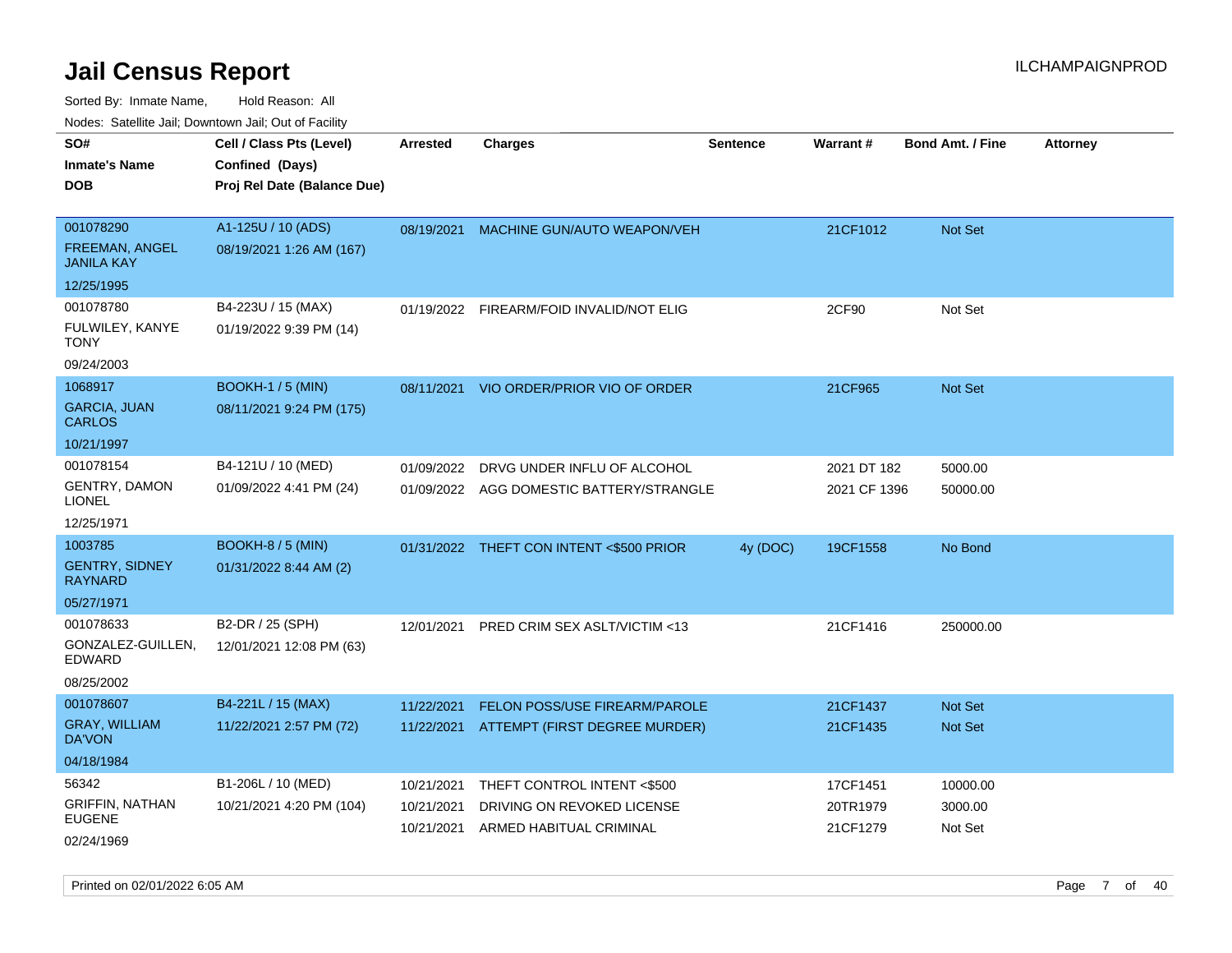| nouco. Catolino can, Downtown can, Out of Facility |                             |            |                                       |           |                        |                         |                 |
|----------------------------------------------------|-----------------------------|------------|---------------------------------------|-----------|------------------------|-------------------------|-----------------|
| SO#                                                | Cell / Class Pts (Level)    | Arrested   | <b>Charges</b>                        | Sentence  | Warrant#               | <b>Bond Amt. / Fine</b> | <b>Attorney</b> |
| <b>Inmate's Name</b>                               | Confined (Days)             |            |                                       |           |                        |                         |                 |
| <b>DOB</b>                                         | Proj Rel Date (Balance Due) |            |                                       |           |                        |                         |                 |
|                                                    |                             |            |                                       |           |                        |                         |                 |
| 1003270                                            | A4-106L / 10 (MED)          |            | 01/31/2022 UNLAWFUL USE OF A WEAPON   |           | 2y/6m/0d (DOI 20CF1347 | No Bond                 |                 |
| <b>HAMILTON, DARIUS</b><br><b>DEJAUN</b>           | 01/31/2022 9:52 AM (2)      |            |                                       |           |                        |                         |                 |
| 12/06/1992                                         |                             |            |                                       |           |                        |                         |                 |
| 987254                                             | A3-115L / 10 (ADS)          | 01/12/2022 | DOMESTIC BATTERY/OTHER PRIOR          | 6y (DOC)  | 20CF356                | No Bond                 |                 |
| HAYES, CARL DONJO                                  | 01/12/2022 5:20 PM (21)     |            |                                       |           |                        |                         |                 |
| 03/02/1963                                         |                             |            |                                       |           |                        |                         |                 |
| 001078488                                          | B2-DR / 15 (SPH)            | 10/14/2021 | PRED CRIM SEX ASLT/VICTIM <13         |           | 21CF1232               | 500000.00               |                 |
| HERNANDEZ-LOPEZ,                                   | 10/14/2021 3:15 PM (111)    | 10/14/2021 | <b>FUGITIVE FROM JUSTICE</b>          |           | 21CF1246               | <b>Not Set</b>          |                 |
| <b>ERNESTO</b>                                     |                             |            |                                       |           |                        |                         |                 |
| 11/28/1975                                         |                             |            |                                       |           |                        |                         |                 |
| 975293                                             | B2-T4-14L / 10 (SPH)        | 07/21/2021 | VIO ORDER/PRIOR VIO OF ORDER          |           | 21CF914                | No Bond                 |                 |
| HILL, JACOB MILES                                  | 07/21/2021 8:43 PM (196)    | 07/21/2021 | <b>STALKING</b>                       |           | 2021CF863              | Not Set                 |                 |
|                                                    |                             | 07/25/2021 | PAROLE REVOCATION                     |           | CH2104646              | Not Set                 |                 |
| 02/06/1988                                         |                             | 08/18/2021 | HARASS WITNESS/FAMILY MBR/REP         |           | 21CF992                | Not Set                 |                 |
|                                                    |                             | 09/09/2021 | AGG STALKING/BODILY HARM              |           | 21CF1073               | Not Set                 |                 |
| 48471                                              | B1-207L / 15 (MAX)          | 08/08/2021 | AGG BATTERY/DISCHARGE FIREARM         |           | 21CF946                | <b>Not Set</b>          |                 |
| HILL, RAMESH<br><b>JERMAINE</b>                    | 08/08/2021 4:45 AM (178)    |            |                                       |           |                        |                         |                 |
| 12/11/1978                                         |                             |            |                                       |           |                        |                         |                 |
| 980939                                             | BOOKH-8 / 10 (MED)          |            | 01/30/2022 VIOLATE SEX OFFENDER REGIS |           | 22CF129                | No Bond                 |                 |
| HILL, XAVIER<br>LENSHAUN                           | 01/30/2022 3:51 AM (3)      |            |                                       |           |                        |                         |                 |
| 06/18/1988                                         |                             |            |                                       |           |                        |                         |                 |
| 1043704                                            | B4-223L / 15 (MAX)          | 07/13/2021 | ARMED ROBBERY/ARMED W/FIREARM         | 12y (DOC) | 21CF815                | <b>Not Set</b>          |                 |
| <b>HOUSTON, STEVEN</b><br><b>CORDELL</b>           | 07/13/2021 5:56 AM (204)    |            |                                       |           |                        |                         |                 |
| 01/24/1989                                         |                             |            |                                       |           |                        |                         |                 |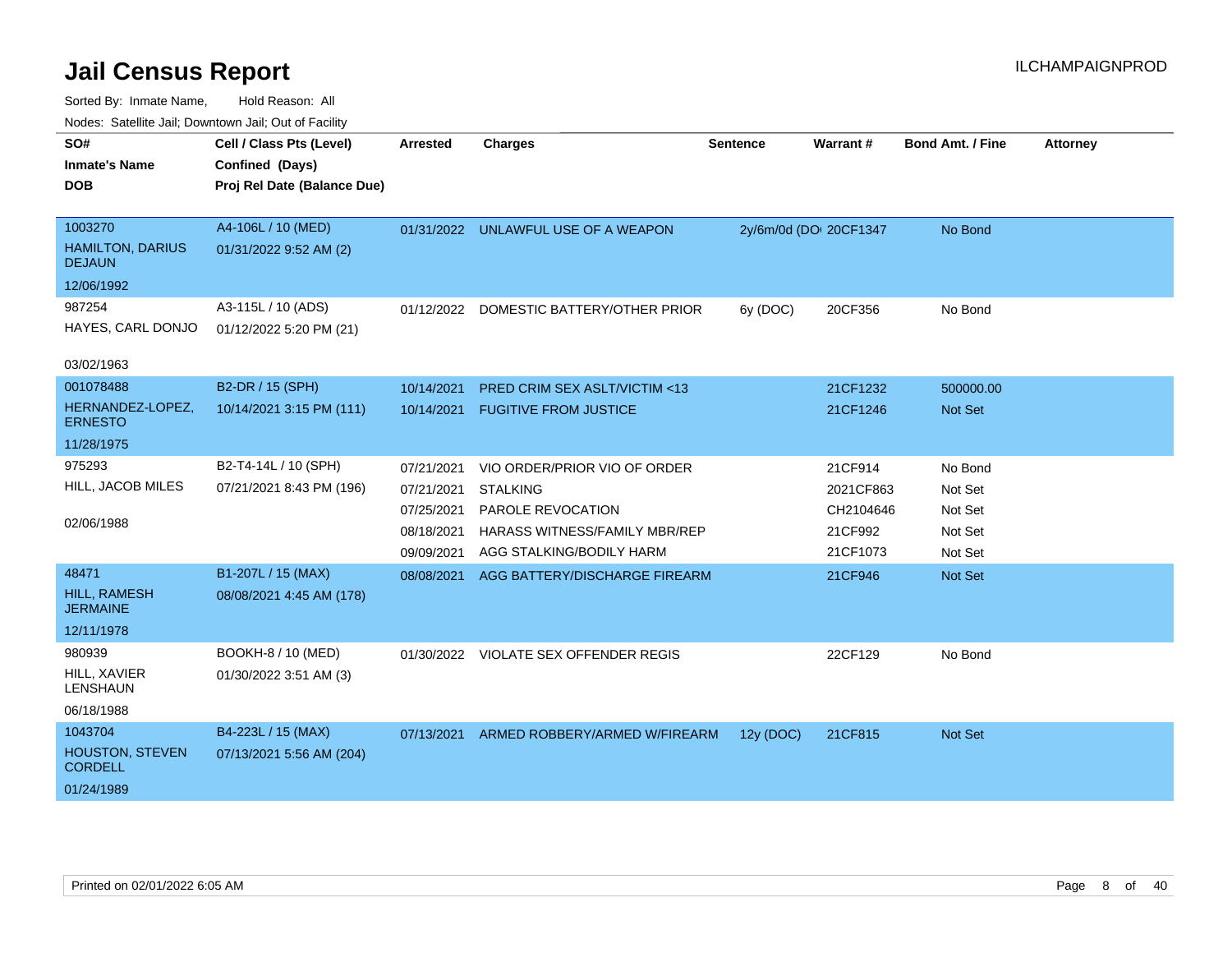Sorted By: Inmate Name, Hold Reason: All Nodes: Satellite Jail; Downtown Jail; Out of Facility

| SO#                                                | Cell / Class Pts (Level)                   | <b>Arrested</b>  | <b>Charges</b>                    | <b>Sentence</b> | Warrant#    | <b>Bond Amt. / Fine</b> | <b>Attorney</b> |
|----------------------------------------------------|--------------------------------------------|------------------|-----------------------------------|-----------------|-------------|-------------------------|-----------------|
| <b>Inmate's Name</b>                               | Confined (Days)                            |                  |                                   |                 |             |                         |                 |
| DOB                                                | Proj Rel Date (Balance Due)                |                  |                                   |                 |             |                         |                 |
|                                                    |                                            |                  |                                   |                 |             |                         |                 |
| 999198                                             | B4-226L / 15 (MAX)                         | 11/30/2021       | FELON POSS/USE FIREARM PRIOR      |                 | 21CF1377    | 500000.00               |                 |
| HOWARD, BRION LIN                                  | 11/30/2021 10:41 AM (64)                   |                  |                                   |                 |             |                         |                 |
|                                                    |                                            |                  |                                   |                 |             |                         |                 |
| 06/10/1992                                         |                                            |                  |                                   |                 |             |                         |                 |
| 1061996                                            | A1-225L / 5 (MIN)                          | 10/30/2021       | DRVG UNDER INFLUENCE OF DRUG      |                 |             | No Bond                 |                 |
| HUBBARD, REBEKIAH                                  | 10/30/2021 1:37 PM (95)                    | 10/30/2021       | RETAIL THEFT/DISP MERCH/<\$300    |                 | 2018CF1302  | 20000.00                |                 |
| <b>DIONA</b>                                       |                                            | 10/31/2021       | USE FORGED CR/DEBIT CARD/<\$300   | 2y (DOC)        |             | No Bond                 |                 |
| 04/08/1998                                         | 1/26/2022 (0.00)                           |                  |                                   |                 |             |                         |                 |
| 953555                                             | B4-122L / 15 (MAX)                         | 03/10/2021       | <b>CRIM TRESPASS TO RESIDENCE</b> |                 | 21CF272     | Not Set                 |                 |
| HUNT, TAVARIS EARL                                 | 03/10/2021 4:58 AM (329)                   | 04/14/2021       | AGG FLEEING POLICE/21 MPH OVER    | 3y (DOC)        | 2020CF94    | 10000.00                |                 |
|                                                    |                                            |                  |                                   |                 |             |                         |                 |
| 12/29/1987                                         |                                            |                  |                                   |                 |             |                         |                 |
| 518711                                             | A3-217L / 5 (MIN)                          | 01/30/2022       | THFT/TRANS MERCH/<\$300/PRECONV   |                 | 19CF767     | 690.00                  |                 |
| <b>INGERSON, LUCUS</b><br><b>JAMES</b>             | 01/30/2022 4:57 PM (3)                     | 01/30/2022 THEFT |                                   |                 | 22CF133     | Not Set                 |                 |
| 09/16/1979                                         |                                            |                  |                                   |                 |             |                         |                 |
| 38993                                              | B4-126L / 15 (MAX)                         | 02/13/2021       | ATTEMPT (FIRST DEGREE MURDER)     |                 | 21CF181     | Not Set                 |                 |
| <b>JACKSON, LAMONT</b><br><b>JEREMIE</b>           | 02/13/2021 7:45 AM (354)                   |                  |                                   |                 |             |                         |                 |
| 07/31/1973                                         |                                            |                  |                                   |                 |             |                         |                 |
| 001078689                                          | B1-201L / 15 (MAX)                         | 12/17/2021       | POSS STOLEN VEHICLE > \$25,000    |                 | 21JD37      | Not Set                 |                 |
| <b>JACKSON, PRENTISS</b><br><b>MANSION DEWAYNE</b> | 12/18/2021 12:39 AM (46)                   | 12/17/2021       | FIREARM/FOID INVALID/NOT ELIG     |                 | 21CF1551    | No Bond                 |                 |
| 09/02/2003                                         | 1/30/2022 (0.00)                           |                  |                                   |                 |             |                         |                 |
| 001077487                                          | B3-W8-30L / 10 (MED)                       | 12/03/2020       | FELON POSS/USE WEAPON/FIREARM     |                 | 20CF1377    | Not Set                 |                 |
| <b>JACKSON, TERRELL</b><br><b>DANDRE</b>           | 12/03/2020 10:18 AM (426)                  | 11/09/2021       | AGG DISCHARGE FIREARM/OCC VEH     |                 | 21CR0331401 | No Bond                 |                 |
| 08/11/1990                                         |                                            |                  |                                   |                 |             |                         |                 |
| 001077864                                          | B1-103L / 15 (MAX)                         | 04/18/2021       | FELON POSS/USE WEAPON/FIREARM     |                 | 21CF428     | Not Set                 |                 |
| D                                                  | JAMERSON, ANTHONY 04/18/2021 7:21 PM (290) |                  |                                   |                 |             |                         |                 |

01/26/1990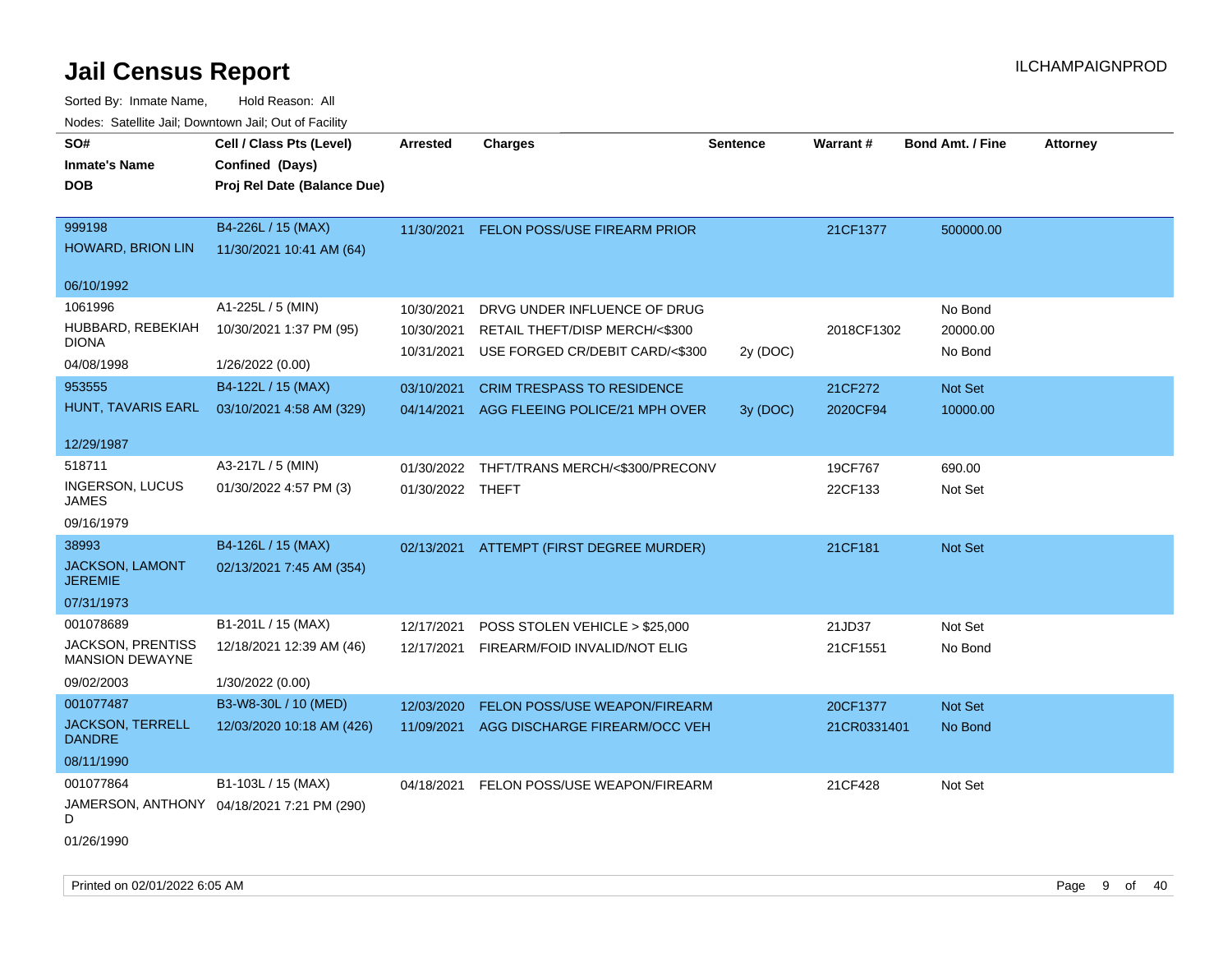| SO#<br><b>Inmate's Name</b><br><b>DOB</b>                 | Cell / Class Pts (Level)<br>Confined (Days)<br>Proj Rel Date (Balance Due) | Arrested                 | <b>Charges</b>                                           | <b>Sentence</b> | Warrant#              | <b>Bond Amt. / Fine</b>   | <b>Attorney</b> |
|-----------------------------------------------------------|----------------------------------------------------------------------------|--------------------------|----------------------------------------------------------|-----------------|-----------------------|---------------------------|-----------------|
| 63110<br><b>JAMES, DOMINIQUE</b><br><b>JULIUS</b>         | A3-213U / 15 (MAX)<br>01/29/2022 5:48 PM (4)                               |                          | 01/29/2022 CRIM DMG TO PROP \$500-10K                    |                 | 2021CF001548          | 410.00                    |                 |
| 03/04/1983                                                |                                                                            |                          |                                                          |                 |                       |                           |                 |
| 001078703<br>JOHNS, SHANIQUH<br>THERESA<br>04/03/1992     | A2-223U / 15 (ADS)<br>12/22/2021 6:41 AM (42)                              | 12/20/2021               | MURDER/INTENT TO KILL/INJURE                             |                 | 21CF1574              | Not Set                   |                 |
| 001078788                                                 | A4-207U / 5 (ADS)                                                          |                          | 01/21/2022 AGGRAVATED BATTERY                            |                 | 22CF93                | <b>Not Set</b>            |                 |
|                                                           | JOHNSON, BRENTON Z 01/21/2022 8:33 PM (12)                                 |                          |                                                          |                 |                       |                           |                 |
| 08/07/1987                                                |                                                                            |                          |                                                          |                 |                       |                           |                 |
| 53058<br>JOHNSON, DEMARIO<br>LACONTE<br>06/14/1981        | A4-201L / 5 (MIN)<br>01/31/2022 11:12 AM (2)                               |                          | 01/31/2022 DELIVERY OF OR POSSESSION OF W/IN15y/6m (DOC) |                 |                       | Not Set                   |                 |
| 1071536                                                   | B4-127L / 15 (MED)                                                         | 06/17/2021               | UNLAWFUL RESTRAINT                                       | 2y (DOC)        | 21CF702               | <b>Not Set</b>            |                 |
| JOHNSON, ZACHERY<br><b>EDWARD</b>                         | 06/17/2021 2:00 AM (230)                                                   |                          |                                                          |                 |                       |                           |                 |
| 10/30/1987                                                |                                                                            |                          |                                                          |                 |                       |                           |                 |
| 001078645<br>JONES, KELVIN<br><b>KHYRIC</b><br>02/27/2001 | B4-222U / 10 (MED)<br>12/02/2021 6:56 PM (62)                              | 12/02/2021               | AGG DISCHARGE FIREARM                                    |                 | 21CF1478              | No Bond                   |                 |
| 956822                                                    | B1-205U / 15 (MAX)                                                         | 11/25/2021               | AGGRAVATED DOMESTIC BATTERY                              |                 | 21CF1442              | <b>Not Set</b>            |                 |
| <b>JONES, MARIO</b><br><b>NATHANIEL</b>                   | 11/25/2021 10:37 AM (69)                                                   | 11/25/2021<br>11/25/2021 | PAROLE REVOCATION<br><b>UNLAWFUL RESTRAINT</b>           |                 | CH2106361<br>21CF1443 | No Bond<br><b>Not Set</b> |                 |
| 10/27/1987                                                |                                                                            |                          |                                                          |                 |                       |                           |                 |
| 1008468                                                   | B4-226U / 10 (MED)                                                         | 12/01/2021               | FELON POSS/USE WEAPON/FIREARM                            |                 | 21CF1472              | Not Set                   |                 |
| JONES, MARTEZ<br><b>LAMONTE</b><br>06/22/1993             | 12/01/2021 1:28 PM (63)                                                    | 12/01/2021<br>12/02/2021 | VIO BAIL BOND/FAMILY MEMBER<br>PROBATION VIOLATION       |                 | 22CM9<br>20CF1151     | Not Set<br>Not Set        |                 |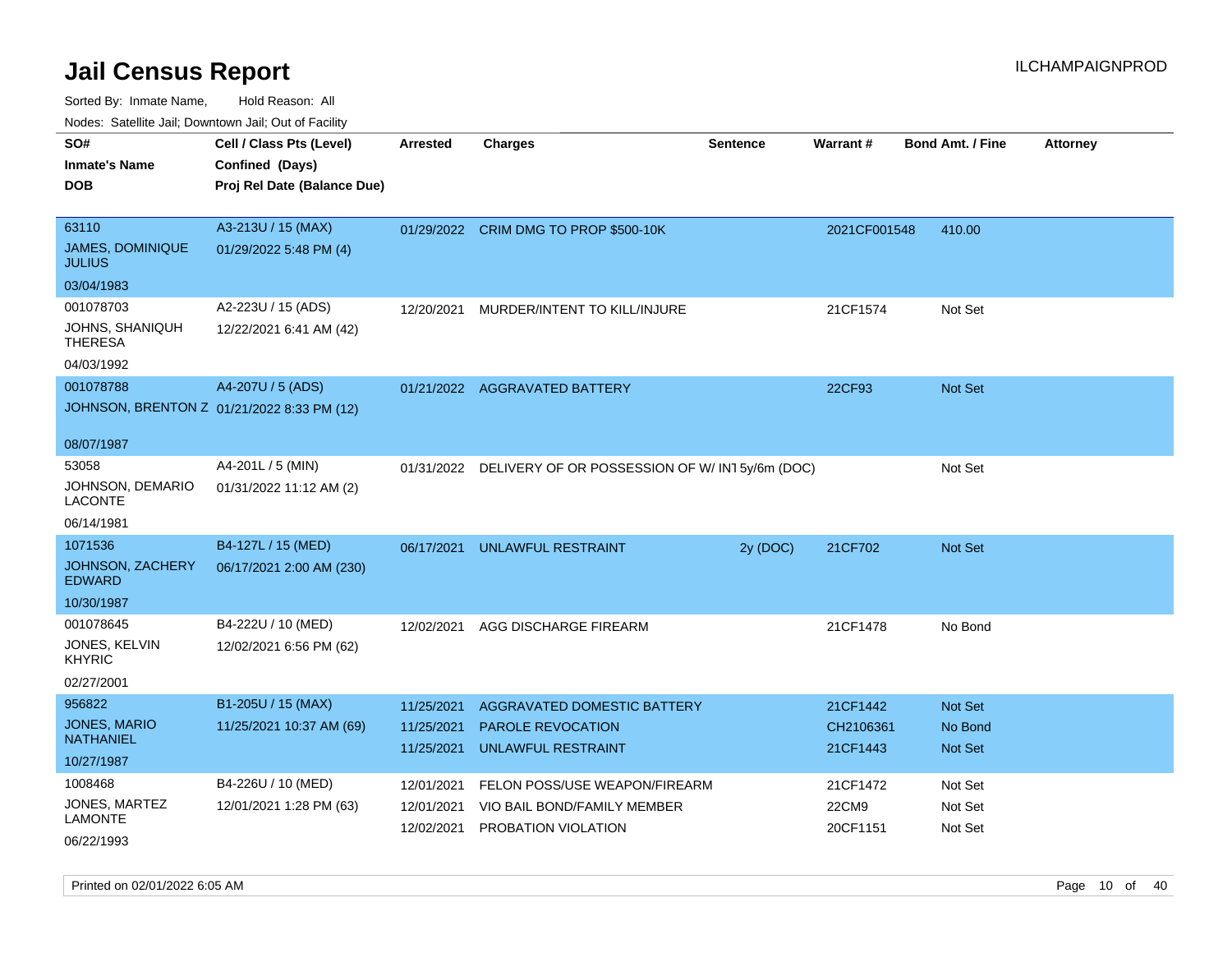Sorted By: Inmate Name, Hold Reason: All Nodes: Satellite Jail; Downtown Jail; Out of Facility

| SO#<br><b>Inmate's Name</b><br><b>DOB</b> | Cell / Class Pts (Level)<br>Confined (Days)<br>Proj Rel Date (Balance Due) | <b>Arrested</b> | <b>Charges</b>                           | <b>Sentence</b> | <b>Warrant#</b> | <b>Bond Amt. / Fine</b> | <b>Attorney</b> |
|-------------------------------------------|----------------------------------------------------------------------------|-----------------|------------------------------------------|-----------------|-----------------|-------------------------|-----------------|
|                                           |                                                                            |                 |                                          |                 |                 |                         |                 |
| 506244                                    | B1-204L / 15 (MAX)                                                         | 07/15/2021      | ARMED ROBBERY/ARMED W/FIREARM            |                 | 2021CF791       | 250000.00               |                 |
| <b>JOSLIN, JASON LEE</b>                  | 07/15/2021 4:38 AM (202)                                                   |                 |                                          |                 |                 |                         |                 |
| 12/22/1985                                |                                                                            |                 |                                          |                 |                 |                         |                 |
| 66662                                     | B3-W5-20L / 10 (MED)                                                       | 12/05/2021      | POSS AMT CON SUB EXCEPT(A)/(D)           | 2y (DOC)        | 18CF597         | 200000.00               |                 |
| KINTNER, WESLEY J                         | 12/05/2021 1:57 PM (59)                                                    |                 |                                          |                 |                 |                         |                 |
| 04/15/1986                                |                                                                            |                 |                                          |                 |                 |                         |                 |
| 001078693                                 | B3-W4-14L / 5 (MIN)                                                        | 12/19/2021      | RECEIVE/POSS/SELL STOLEN VEH             |                 | 21CF1555        | Not Set                 |                 |
|                                           | LARGE, JOSHUA DALE 12/19/2021 4:54 AM (45)                                 | 12/19/2021      | <b>RETAIL THEFT</b>                      |                 | 2021CM216       | 5000.00                 |                 |
|                                           |                                                                            | 12/19/2021      | <b>RETAIL THEFT</b>                      |                 | 20CF422         | 20000.00                |                 |
| 10/27/1985                                |                                                                            |                 |                                          |                 |                 |                         |                 |
| 1070011                                   | B4-124U / 15 (MAX)                                                         | 08/03/2021      | AGG DISCH FIREARM/1ST AID PERS           |                 | 21CF929         | Not Set                 |                 |
| LAWS, WILLIAM<br>ZARAK, Third             | 08/03/2021 3:53 PM (183)                                                   |                 |                                          |                 |                 |                         |                 |
| 07/06/1999                                |                                                                            |                 |                                          |                 |                 |                         |                 |
| 001078797                                 | <b>BOOKH-6 / 5 (MIN)</b>                                                   |                 | 01/26/2022 VIO STALKING NO CONTACT ORDER |                 | 22CM31          | <b>Not Set</b>          |                 |
| LEVIN, DANIEL DAVID                       | 01/26/2022 3:00 PM (7)                                                     |                 |                                          |                 |                 |                         |                 |
| 08/08/1984                                |                                                                            |                 |                                          |                 |                 |                         |                 |
| 548089                                    | B1-204U / 15 (MAX)                                                         | 12/04/2020      | ATTEMPT (FIRST DEGREE MURDER)            |                 | 20CF1378        | Not Set                 |                 |
| LEWIS, LAWRENCE                           | 12/04/2020 4:42 AM (425)                                                   | 12/04/2020      | METH DELIVERY/100<400 GRAMS              |                 | 20CF1481        | Not Set                 |                 |
| PAUL, Third                               |                                                                            | 12/04/2020      | AGG DOMESTIC BATTERY/STRANGLE            |                 | 18CF1507        | 10000.00                |                 |
| 02/08/1993                                |                                                                            |                 |                                          |                 |                 |                         |                 |
| 001077524                                 | B2-DR / 10 (SPH)                                                           | 12/14/2020      | AGG BATTERY/JUDGE/EMT                    |                 | 2020-CF-1212    | 10000.00                |                 |
| LEWIS, TREVOR                             | 12/14/2020 5:16 PM (415)                                                   | 12/14/2020      | <b>RESIDENTIAL ARSON</b>                 |                 | 2020-CF-1388    | 150000.00               |                 |
| <b>DANIEL</b>                             |                                                                            | 12/14/2020      | AGG BATTERY/PUBLIC PLACE                 |                 | 2020-CF-1231    | 50000.00                |                 |
| 06/03/2002                                |                                                                            | 12/14/2020      | AGG BATTERY/PEACE OFFICER                |                 | 2020-CF-1211    | 10000.00                |                 |
| 63639                                     | A3-213L / 5 (MIN)                                                          | 01/28/2022      | ESC OF FELON FROM PENAL INST             |                 | 22CF110         | No Bond                 |                 |
| LINDSEY, ANTHONY<br><b>MARTEZ</b>         | 01/28/2022 10:06 PM (5)                                                    |                 | 01/31/2022 FELON POSS/USE WEAPON/FIREARM | 5y(DOC)         | 22CF110         | No Bond                 |                 |

03/18/1985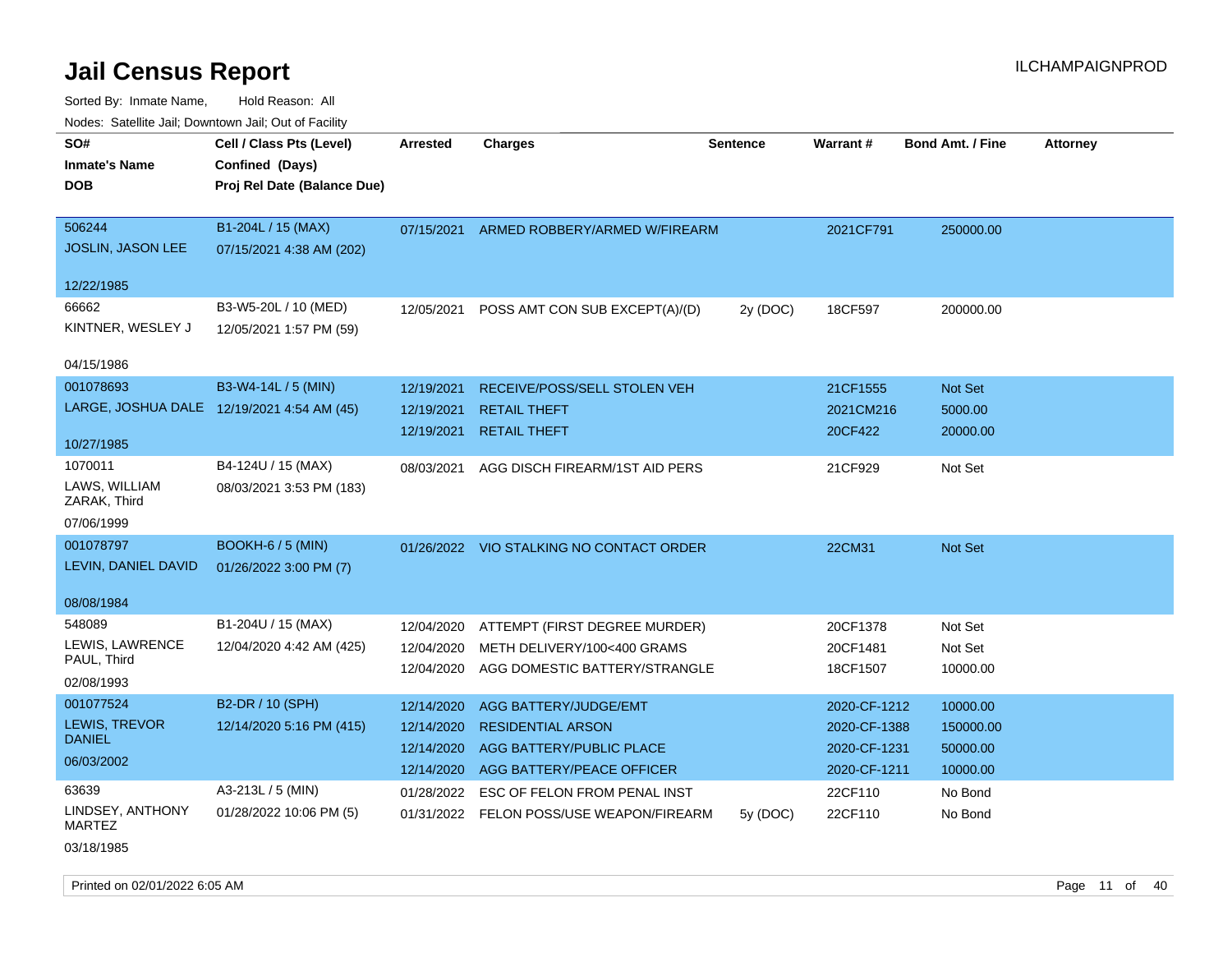| <b>NOUGO.</b> Outchild bail, Downtown bail, Out of Fability    |                                                                            |                                                                                  |                                                                                                                                                                                         |                 |                                                                 |                                                           |                 |
|----------------------------------------------------------------|----------------------------------------------------------------------------|----------------------------------------------------------------------------------|-----------------------------------------------------------------------------------------------------------------------------------------------------------------------------------------|-----------------|-----------------------------------------------------------------|-----------------------------------------------------------|-----------------|
| SO#<br><b>Inmate's Name</b><br>DOB.                            | Cell / Class Pts (Level)<br>Confined (Days)<br>Proj Rel Date (Balance Due) | Arrested                                                                         | <b>Charges</b>                                                                                                                                                                          | <b>Sentence</b> | <b>Warrant#</b>                                                 | <b>Bond Amt. / Fine</b>                                   | <b>Attorney</b> |
| 1065002<br>LOVELESS, DUSTIN<br><b>DEE</b><br>06/17/1982        | B3-W7-26L / 10 (MED)<br>11/16/2021 11:41 AM (78)                           | 11/16/2021                                                                       | DOMESTIC BTRY/CONTACT/VIO O/P                                                                                                                                                           |                 | 2019CF001781                                                    | 25000.00                                                  |                 |
| 48792<br>MCCLAIN, HURCHEL<br><b>JOSEPH</b><br>05/01/1979       | B4-225U / 10 (MED)<br>11/20/2021 4:11 AM (74)                              | 11/19/2021                                                                       | AGG BATTERY/DISCHARGE FIREARM                                                                                                                                                           |                 | 21CF1425                                                        | Not Set                                                   |                 |
| 001077938<br>MCGAHA,<br><b>CHRISTOPHER D</b><br>07/27/1991     | BOOKH-2 / 15 (ADS)<br>05/10/2021 7:02 PM (268)                             | 05/10/2021<br>05/11/2021<br>05/27/2021                                           | AGG KIDNAPING DISCH FIR/HARM<br><b>MURDER</b><br>ESCAPE FROM DEPT OF CORRECTION                                                                                                         |                 | 21CF532<br>2021-CF-215<br>21CF600                               | Not Set<br>No Bond<br>Not Set                             |                 |
| 66710<br>MEEKS, CASSARIOUS<br><b>MONTE</b><br>06/22/1984       | A4-202L / 15 (ADS)<br>01/20/2022 11:40 AM (13)                             |                                                                                  | 01/19/2022 ARMED VIOLENCE/CATEGORY I                                                                                                                                                    |                 | 22CF88                                                          | Not Set                                                   |                 |
| 1043071<br><b>MERRELL-</b><br>SUTHERLAND, ALICIA<br>11/26/1972 | A2-120L / 10 (MED)<br>11/08/2021 2:22 AM (86)                              | 11/08/2021                                                                       | CRIM DMG/GOVT PROP/<\$500                                                                                                                                                               |                 | 21CF1378                                                        | Not Set                                                   |                 |
| 43476<br>MERRICK, BRIAN<br><b>MATHEW</b><br>06/01/1974         | A3-116L / 5 (ADS)<br>01/25/2022 12:40 PM (8)                               | 01/25/2022<br>01/25/2022<br>01/25/2022<br>01/25/2022<br>01/25/2022<br>01/25/2022 | POSSESSING A CONTROLLED SUBSTANC<br>POSSESSION OF METH< 5 GRAMS<br>POSSESSION OF METH< 5 GRAMS<br>METH DELIVERY<5 GRAMS<br>DRIVING RVK/SUSP DUI/SSS 2ND<br>DRIVING RVK/SUSP DUI/SSS 4-9 |                 | 22CF109<br>20CF450<br>21CF116<br>21CF170<br>19CF1153<br>21CF730 | Not Set<br>690.00<br>690.00<br>940.00<br>240.00<br>440.00 |                 |
| 41584<br>10/07/1975                                            | B4-227L / 15 (MAX)<br>MILLER, JOSE LOVELL 12/02/2021 1:04 AM (62)          | 12/01/2021                                                                       | ARMED HABITUAL CRIMINAL                                                                                                                                                                 |                 | 21CF1467                                                        | <b>Not Set</b>                                            |                 |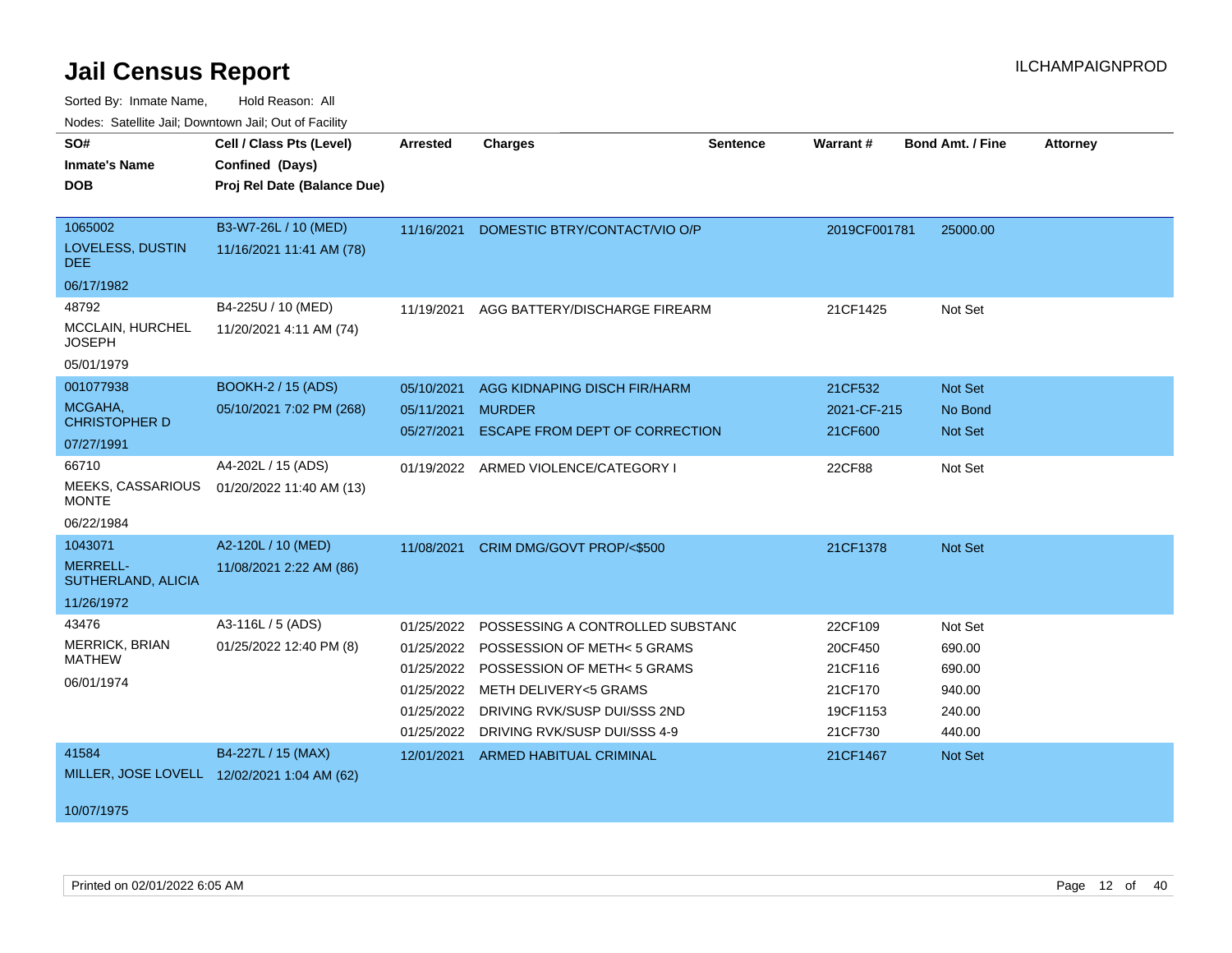Sorted By: Inmate Name, Hold Reason: All

Nodes: Satellite Jail; Downtown Jail; Out of Facility

| SO#                                         | Cell / Class Pts (Level)                    | <b>Arrested</b> | <b>Charges</b>                          | <b>Sentence</b> | Warrant#  | <b>Bond Amt. / Fine</b> | <b>Attorney</b> |
|---------------------------------------------|---------------------------------------------|-----------------|-----------------------------------------|-----------------|-----------|-------------------------|-----------------|
| <b>Inmate's Name</b>                        | Confined (Days)                             |                 |                                         |                 |           |                         |                 |
| <b>DOB</b>                                  | Proj Rel Date (Balance Due)                 |                 |                                         |                 |           |                         |                 |
|                                             |                                             |                 |                                         |                 |           |                         |                 |
| 001077902                                   | A2-123L / 5 (ADS)                           | 11/23/2021      | BATTERY/CAUSE BODILY HARM               |                 | 21CM187   | Not Set                 |                 |
| MOFFETT, CAROLYN<br><b>REENE</b>            | 11/21/2021 10:31 AM (73)                    |                 |                                         |                 |           |                         |                 |
| 10/23/1988                                  |                                             |                 |                                         |                 |           |                         |                 |
| 39106                                       | B3-W3-11U / 10 (MED)                        | 10/12/2021      | DOMESTIC BATTERY/OTHER PRIOR            |                 | 21CF1217  | Not Set                 |                 |
| Junior                                      | MOORE, ANDREW LEE, 10/12/2021 1:02 AM (113) |                 |                                         |                 |           |                         |                 |
| 04/12/1973                                  | 4/10/2022 (0.00)                            |                 |                                         |                 |           |                         |                 |
| 1007239                                     | B4-127U / 10 (MED)                          | 12/29/2021      | <b>DOMESTIC BATTERY</b>                 |                 | 21CF1607  | Not Set                 |                 |
| MOORE, ANDREW<br><b>VIRGIL</b>              | 12/29/2021 8:40 PM (35)                     |                 |                                         |                 |           |                         |                 |
| 08/20/1972                                  |                                             |                 |                                         |                 |           |                         |                 |
| 1076661                                     | A4-207L / 5 (ADS)                           | 01/22/2022      | <b>DUI INTOXICATING COMPOUND</b>        |                 | 20DT191   | 5000.00                 |                 |
| MOORE, COLTIN RILEY 01/22/2022 5:32 AM (11) |                                             |                 | 01/22/2022 CRIM DAMAGE/<\$500           |                 | 21CM196   | 5000.00                 |                 |
| 10/23/1996                                  |                                             |                 |                                         |                 |           |                         |                 |
| 539294                                      | B1-104U / 10 (MED)                          | 01/11/2022      | AGG DUI/NO VALID DL                     |                 | 22CF49    | Not Set                 |                 |
| MOSLEY, JAMES<br><b>CALVIN</b>              | 01/11/2022 9:43 PM (22)                     |                 | 01/11/2022 PAROLE REVOCATION            |                 | CH2200227 | No Bond                 |                 |
| 12/11/1985                                  |                                             |                 |                                         |                 |           |                         |                 |
| 001078517                                   | B1-102L / 15 (MAX)                          | 10/19/2021      | ATTEMPT (FIRST DEGREE MURDER)           |                 | 21CF1267  | Not Set                 |                 |
| NELSON, RORY<br><b>DEMOND</b>               | 10/19/2021 3:55 AM (106)                    |                 |                                         |                 |           |                         |                 |
| 08/14/1984                                  |                                             |                 |                                         |                 |           |                         |                 |
| 001078357                                   | B2-DR / 15 (SPH)                            | 09/17/2021      | ARMED ROBBERY/ARMED W/FIREARM           |                 | 21CF1128  | <b>Not Set</b>          |                 |
| PETTIGREW, CAREY                            | 09/17/2021 9:56 AM (138)                    | 09/17/2021      | ARMED ROBBERY/ARMED W/FIREARM           |                 | 21CF1129  | Not Set                 |                 |
| <b>CORNITRIAS DEOBLO</b>                    |                                             | 09/17/2021      | ARMED ROBBERY/ARMED W/FIREARM           |                 | 21CF1230  | Not Set                 |                 |
| 08/31/1986                                  |                                             |                 |                                         |                 |           |                         |                 |
| 1030954                                     | A4-101L / 15 (MAX)                          | 01/14/2022      | ARMED VIOLENCE/CATEGORY I               |                 | 22CF76    | Not Set                 |                 |
| PETTIGREW,<br><b>MALCOME JAMIESON</b>       | 01/15/2022 4:35 AM (18)                     |                 | 01/14/2022 MFG/DEL CANNABIS/10-30 GRAMS |                 | 2020CF9   | 15000.00                |                 |

02/20/1995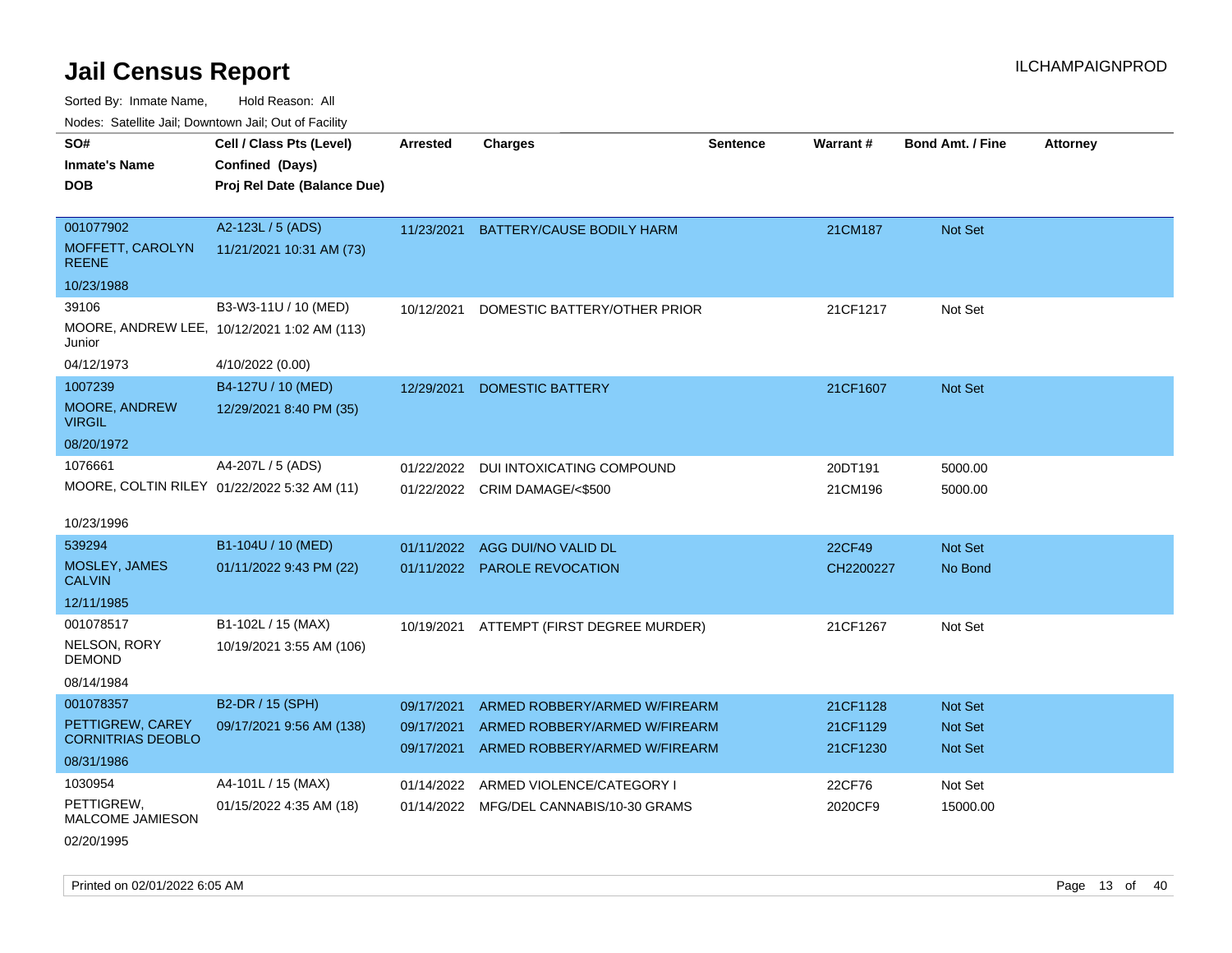| roaco. Catolino cali, Domntonn cali, Out of Facility |                             |                    |                                          |                 |            |                         |                 |
|------------------------------------------------------|-----------------------------|--------------------|------------------------------------------|-----------------|------------|-------------------------|-----------------|
| SO#                                                  | Cell / Class Pts (Level)    | Arrested           | <b>Charges</b>                           | <b>Sentence</b> | Warrant#   | <b>Bond Amt. / Fine</b> | <b>Attorney</b> |
| <b>Inmate's Name</b>                                 | Confined (Days)             |                    |                                          |                 |            |                         |                 |
| <b>DOB</b>                                           | Proj Rel Date (Balance Due) |                    |                                          |                 |            |                         |                 |
|                                                      |                             |                    |                                          |                 |            |                         |                 |
| 1008308                                              | <b>BOOKH-3 / 10 (MED)</b>   | 01/30/2022 ASSAULT |                                          |                 | 19CM364    | 4000.00                 |                 |
| PETTIGREW, MARIO<br><b>TRAVINIO</b>                  | 01/30/2022 6:15 AM (3)      |                    | 01/30/2022 AGG BTRY/GREAT BOD HARM/60+   |                 | 22CF131    | No Bond                 |                 |
| 08/11/1992                                           |                             |                    |                                          |                 |            |                         |                 |
| 999352                                               | B4-225L / 10 (MED)          | 09/09/2021         | VIOLATE OP/OTHER PRIOR                   | 2y (DOC)        |            | Not Set                 |                 |
| PIRLOT, JUSTIN LEE                                   | 09/09/2021 11:28 AM (146)   | 10/23/2021         | FALSE REPORT OF OFFENSE                  |                 | 2019CF836  | 5000.00                 |                 |
|                                                      |                             |                    |                                          |                 |            |                         |                 |
| 11/08/1982                                           |                             |                    |                                          |                 |            |                         |                 |
| 001078799                                            | BOOKF-3 / 10 (MED)          |                    | 01/27/2022 FIREARM/FOID INVALID/NOT ELIG |                 | 22CF116    | Not Set                 |                 |
| <b>PURNELL, MARKISE</b><br><b>MONROE</b>             | 01/27/2022 9:50 AM (6)      |                    |                                          |                 |            |                         |                 |
| 07/13/2002                                           |                             |                    |                                          |                 |            |                         |                 |
| 001078669                                            | B1-107U / 10 (MED)          | 12/10/2021         | AGG DISCHARGE FIREARM/BLDG/SCH           |                 | 21CF1507   | Not Set                 |                 |
| RANGEL, ADRIAN                                       | 12/10/2021 12:53 AM (54)    |                    |                                          |                 |            |                         |                 |
| 11/25/2000                                           |                             |                    |                                          |                 |            |                         |                 |
| 1069524                                              | B4-224L / 15 (MAX)          | 08/08/2021         | MFG/DEL CANNABIS/30-500 GRAMS            |                 | 21CF953    | Not Set                 |                 |
| RAY-DAVIS, KAMARI<br><b>DAYVON</b>                   | 08/09/2021 2:44 AM (177)    |                    |                                          |                 |            |                         |                 |
| 03/30/2000                                           |                             |                    |                                          |                 |            |                         |                 |
| 45473                                                | B2-T1-04L / 15 (SPH)        | 11/23/2021         | CHIL SEX OFFEN/RESIDE DAY CARE           |                 | 21CF1275   | 10000.00                |                 |
| REXROAD, CALVIN<br>ALLEN                             | 11/23/2021 6:27 PM (71)     |                    | 11/23/2021 VIOLATE SEX OFFENDER REGIS    |                 | 21CF546    | 50000.00                |                 |
| 10/04/1970                                           |                             |                    |                                          |                 |            |                         |                 |
| 001078351                                            | A3-114L / 10 (ADS)          | 01/14/2022         | AGG UNLAWFUL USE OF WEAPON/VEH           |                 | 22CF73     | Not Set                 |                 |
| ROBINSON, DONTAE                                     | 01/14/2022 10:57 PM (19)    |                    | 01/14/2022 POSSESSION OF STOLEN FIREARM  |                 | 2021CF1609 | 150000.00               |                 |
| <b>ROY</b>                                           |                             |                    |                                          |                 |            |                         |                 |
| 06/25/2002                                           |                             |                    |                                          |                 |            |                         |                 |
| 979485                                               | B2-T4-16L / 15 (SPH)        | 03/12/2021         | PRED CRIM SEX ASLT/VICTIM <13            |                 | 21CF282    | Not Set                 |                 |
| RODRIGUEZ, JOSHUA<br><b>ANTHONY</b>                  | 03/12/2021 1:57 PM (327)    |                    |                                          |                 |            |                         |                 |
| 04/06/1990                                           |                             |                    |                                          |                 |            |                         |                 |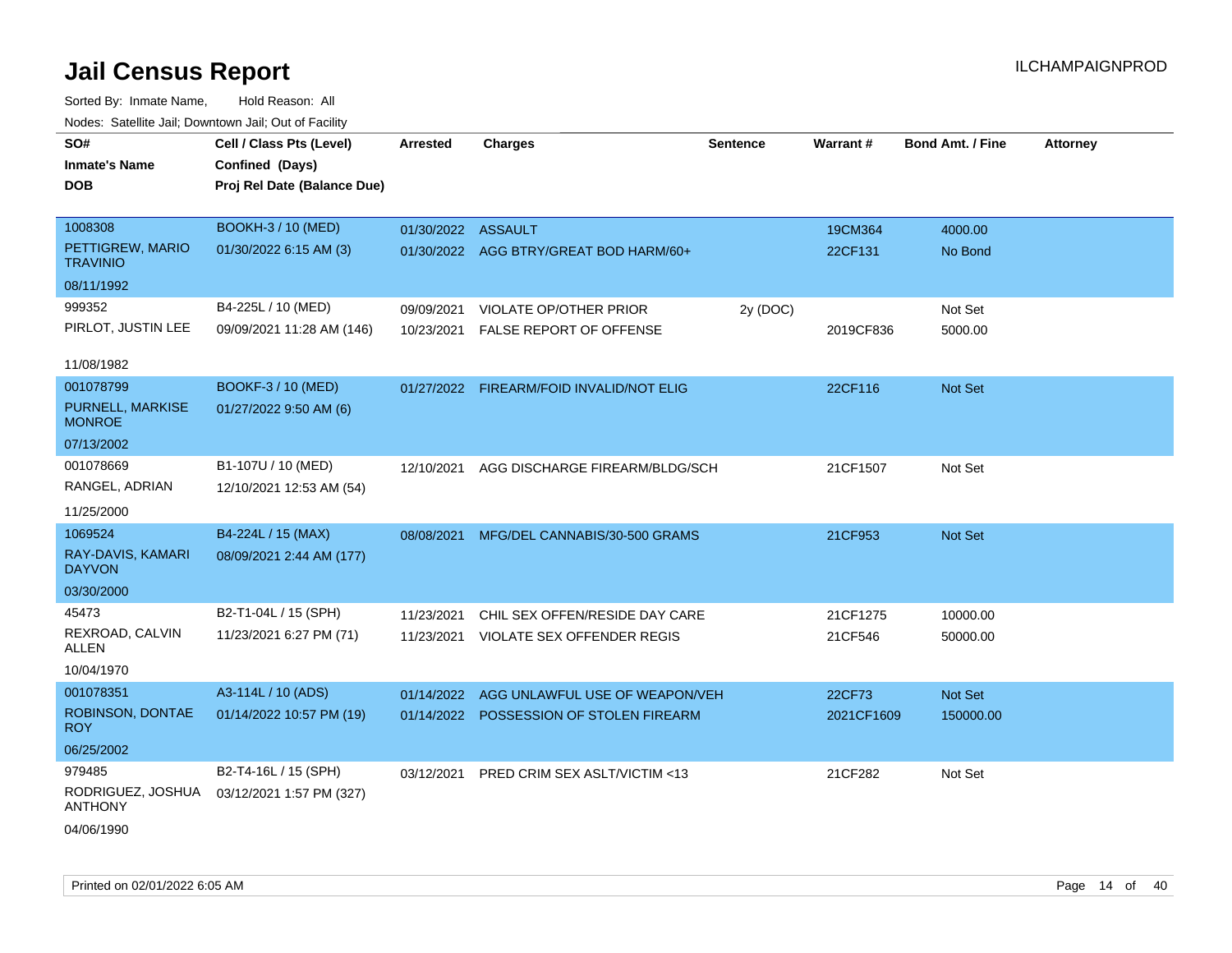| ivoues. Salellite Jali, Downtown Jali, Out of Facility     |                                              |            |                                       |                     |            |                         |                 |
|------------------------------------------------------------|----------------------------------------------|------------|---------------------------------------|---------------------|------------|-------------------------|-----------------|
| SO#                                                        | Cell / Class Pts (Level)                     | Arrested   | <b>Charges</b>                        | <b>Sentence</b>     | Warrant#   | <b>Bond Amt. / Fine</b> | <b>Attorney</b> |
| <b>Inmate's Name</b>                                       | Confined (Days)                              |            |                                       |                     |            |                         |                 |
| <b>DOB</b>                                                 | Proj Rel Date (Balance Due)                  |            |                                       |                     |            |                         |                 |
|                                                            |                                              |            |                                       |                     |            |                         |                 |
| 61330                                                      | B4-123L / 15 (MAX)                           | 12/01/2021 | ARMED HABITUAL CRIMINAL               |                     | 21CF1473   | Not Set                 |                 |
| <b>RUFFIN, JONATHON</b><br><b>CECIL</b>                    | 12/01/2021 5:34 AM (63)                      | 12/01/2021 | <b>PAROLE REVOCATION</b>              |                     | CH2107545  | No Bond                 |                 |
| 05/10/1984                                                 |                                              |            |                                       |                     |            |                         |                 |
| 1071161                                                    | B4-124L / 15 (MAX)                           | 08/18/2021 | DELIVERY OF OR POSSESSION OF W/INT    |                     | 21CF1008   | No Bond                 |                 |
| SANDERS, MARKELL<br>LAMAR                                  | 08/18/2021 6:18 PM (168)                     |            |                                       |                     |            |                         |                 |
| 02/02/2000                                                 |                                              |            |                                       |                     |            |                         |                 |
| 1047469                                                    | B3-W5-18L / 10 (MED)                         | 07/03/2021 | <b>CRIMINAL SEX ASSAULT/CONSENT</b>   | 2y/6m (DOC) 21CF773 |            | <b>Not Set</b>          |                 |
| <b>ALLEN</b>                                               | SCHINDLER, RICHARD 07/03/2021 10:25 PM (214) |            |                                       |                     |            |                         |                 |
| 10/16/1979                                                 |                                              |            |                                       |                     |            |                         |                 |
| 1000820                                                    | A4-206L / 15 (ADS)                           | 01/24/2022 | FELON POSS/USE WEAPON/FIREARM         |                     | 22CF105    | Not Set                 |                 |
| SCHNEIDER, SONGAN 01/24/2022 8:20 AM (9)                   |                                              | 01/24/2022 | AGGRAVATED DOMESTIC BATTERY           |                     | 21CF1433   | 25000.00                |                 |
| <b>MICHAEL</b>                                             |                                              | 01/24/2022 | DRIVING ON SUSPENDED LICENSE          |                     | 20TR2771   | 2500.00                 |                 |
| 08/18/1992                                                 |                                              |            |                                       |                     |            |                         |                 |
| 001078748                                                  | B3-W4-13U / 10 (MED)                         |            | 01/10/2022 AGGRAVATED BATTERY         |                     | 21CF151    | No Bond                 |                 |
| SCHROEDER, JOSHUA 01/10/2022 9:34 AM (23)<br><b>CURTIS</b> |                                              |            |                                       |                     |            |                         |                 |
| 09/04/1980                                                 | 3/8/2022(0.00)                               |            |                                       |                     |            |                         |                 |
| 001078698                                                  | B3-W1-04L / 5 (ADS)                          | 12/20/2021 | DIRECT CRIMINAL CONTEMPT              |                     | 2019F44    | No Bond                 |                 |
| SIDES, BRIAN KEITH                                         | 12/20/2021 4:23 PM (44)                      |            |                                       |                     |            |                         |                 |
| 12/08/1969                                                 |                                              |            |                                       |                     |            |                         |                 |
| 001078441                                                  | <b>BOOKF-1 / 15 (ADS)</b>                    | 10/01/2021 | ARMED HABITUAL CRIMINAL               |                     | 21CF1182   | <b>Not Set</b>          |                 |
| SINGLETON, CORRIE<br><b>DERRELL</b>                        | 10/01/2021 12:36 PM (124)                    | 12/20/2021 | SPEEDING 26-34 MPH OVER LIMIT         |                     | 2021TR2701 | 1000.00                 |                 |
| 05/07/1983                                                 |                                              |            |                                       |                     |            |                         |                 |
| 001078765                                                  | A4-107L / 10 (ADS)                           | 01/13/2022 | FELON POSS/USE WEAPON/FIREARM         |                     | 22CF66     | Not Set                 |                 |
| SMITH, COREY ADRIAN 01/13/2022 7:32 PM (20)                |                                              | 01/13/2022 | DRVG UNDER INFLUENCE OF DRUG          |                     | 2018DT262  | 190.00                  |                 |
|                                                            |                                              |            | 01/13/2022 DRIVING ON REVOKED LICENSE |                     | 20TR3078   | 190.00                  |                 |
| 09/01/1987                                                 |                                              |            |                                       |                     |            |                         |                 |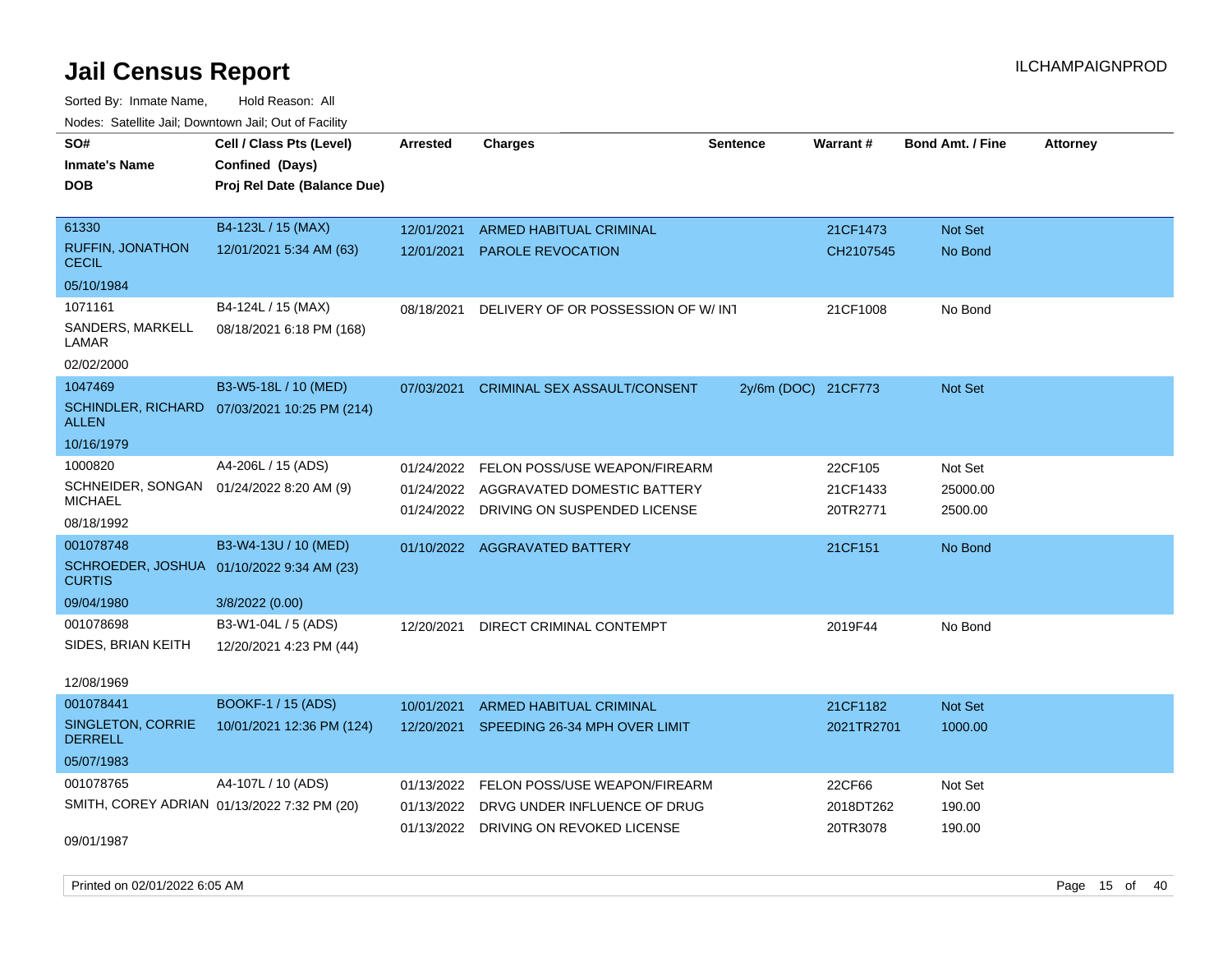| Nodes: Satellite Jail; Downtown Jail; Out of Facility |                                             |                 |                                       |                 |            |                         |                 |
|-------------------------------------------------------|---------------------------------------------|-----------------|---------------------------------------|-----------------|------------|-------------------------|-----------------|
| SO#                                                   | Cell / Class Pts (Level)                    | <b>Arrested</b> | <b>Charges</b>                        | <b>Sentence</b> | Warrant#   | <b>Bond Amt. / Fine</b> | <b>Attorney</b> |
| <b>Inmate's Name</b>                                  | Confined (Days)                             |                 |                                       |                 |            |                         |                 |
| <b>DOB</b>                                            | Proj Rel Date (Balance Due)                 |                 |                                       |                 |            |                         |                 |
|                                                       |                                             |                 |                                       |                 |            |                         |                 |
| 951986                                                | B3-W3-10L / 10 (MED)                        |                 | 01/11/2022 WILFUL FAILURE TO REGISTER |                 | 21 CF 1016 | No Bond                 |                 |
| <b>STARKS, LAWRENCE</b><br><b>DAVID</b>               | 01/11/2022 3:06 PM (22)                     |                 |                                       |                 |            |                         |                 |
| 09/28/1955                                            | 2/7/2022 (0.00)                             |                 |                                       |                 |            |                         |                 |
| 001077770                                             | A1-227L / 5 (MIN)                           | 01/06/2022      | RESIDENTIAL BURGLARY                  |                 | 21CF319    | Not Set                 |                 |
|                                                       | STOFFLE, KELLY ANNE 01/06/2022 3:14 PM (27) |                 |                                       |                 |            |                         |                 |
|                                                       |                                             |                 |                                       |                 |            |                         |                 |
| 04/12/1989                                            |                                             |                 |                                       |                 |            |                         |                 |
| 38305                                                 | B2-T2-06L / 10 (SPH)                        | 03/18/2020      | <b>CRIMINAL SEXUAL ABUSE</b>          |                 | 20CF-343   | 500000.00               |                 |
| STOVER, JOSH<br><b>ANDREW</b>                         | 03/18/2020 10:24 AM (686)                   |                 |                                       |                 |            |                         |                 |
| 08/18/1973                                            |                                             |                 |                                       |                 |            |                         |                 |
| 001078182                                             | B3-W2-06L / 5 (MIN)                         | 12/20/2021      | DRIVING ON REVOKED LICENSE            |                 | 2021CF800  | No Bond                 |                 |
| STRONG, KEVIN<br><b>GARDNER</b>                       | 12/20/2021 4:34 PM (44)                     |                 |                                       |                 |            |                         |                 |
| 02/12/1963                                            | 3/19/2022 (0.00)                            |                 |                                       |                 |            |                         |                 |
| 1062701                                               | A4-202U / 15 (ADS)                          |                 | 01/20/2022 UNLAWFUL USE OF A WEAPON   | 10y (DOC)       | 2021CF114  | No Bond                 |                 |
| TAYLOR, CODY EARL                                     | 01/20/2022 11:31 AM (13)                    |                 |                                       |                 |            |                         |                 |
|                                                       |                                             |                 |                                       |                 |            |                         |                 |
| 10/22/1997                                            |                                             |                 |                                       |                 |            |                         |                 |
| 1000614                                               | A3-211U / 15 (SPH)                          |                 | 01/12/2022 AGGRAVATED BATTERY         | 3y (DOC)        | 2018CF376  | No Bond                 |                 |
| TESTER, TIMOTHY<br><b>RAY</b>                         | 01/12/2022 3:38 PM (21)                     |                 |                                       |                 |            |                         |                 |
| 06/08/1992                                            |                                             |                 |                                       |                 |            |                         |                 |
| 001078471                                             | B4-221U / 10 (MED)                          | 10/11/2021      | AGG UUW/VEHICLE/<21                   |                 | 21CF1210   | 100.00                  |                 |
| THATCH, OMARION                                       | 10/11/2021 1:26 AM (114)                    |                 |                                       |                 |            |                         |                 |
| <b>DIAMONTE</b>                                       |                                             |                 |                                       |                 |            |                         |                 |
| 09/05/2003                                            |                                             |                 |                                       |                 |            |                         |                 |
| 32058                                                 | B4-123U / 15 (MAX)                          | 06/14/2021      | AGG DISCH FIREARM                     |                 | 21CF690    | Not Set                 |                 |
| THOMPSON, STEVEN                                      | 06/14/2021 6:44 AM (233)                    |                 |                                       |                 |            |                         |                 |
| <b>ONEAL</b>                                          |                                             |                 |                                       |                 |            |                         |                 |
| 03/14/1969                                            |                                             |                 |                                       |                 |            |                         |                 |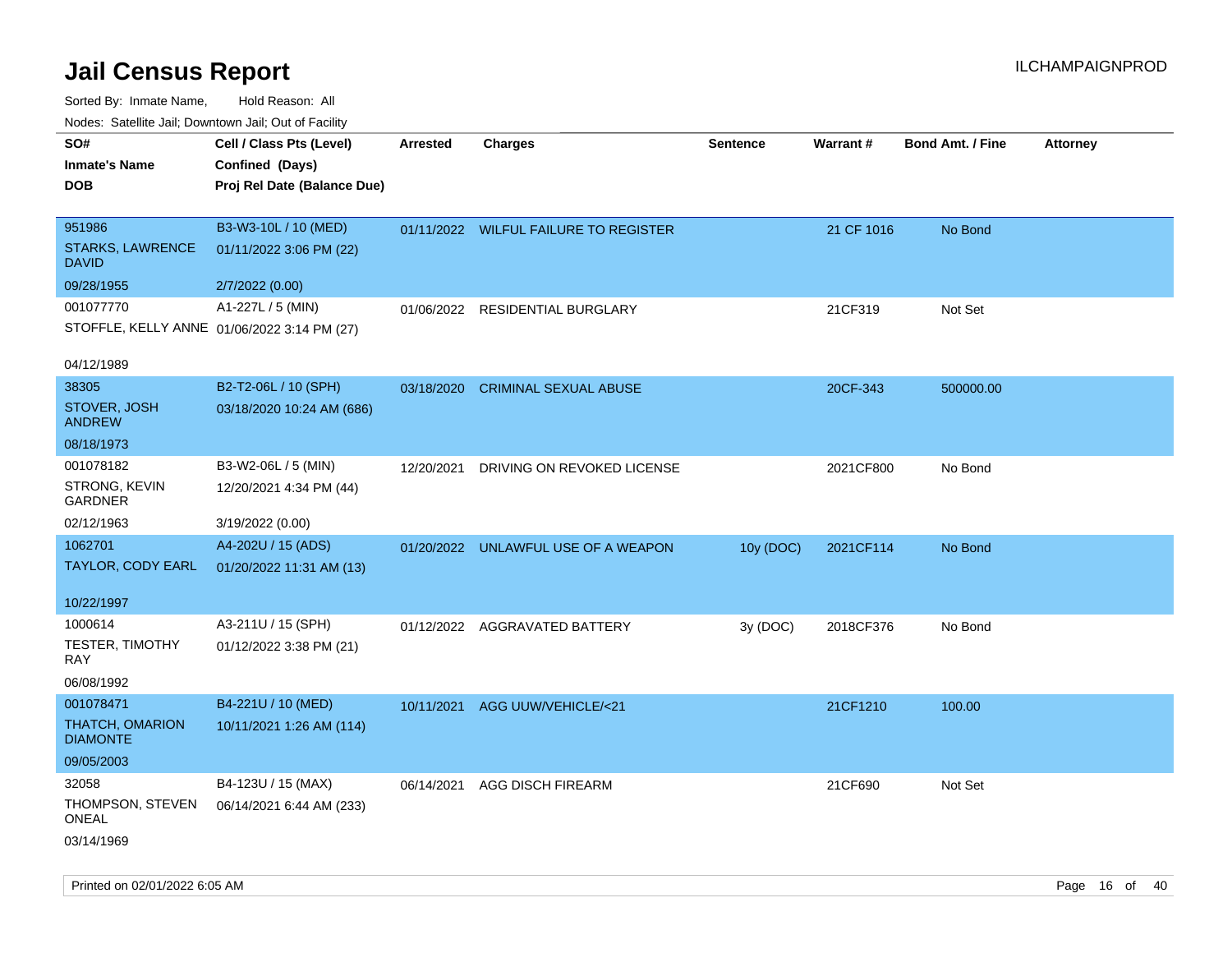| SO#<br><b>Inmate's Name</b><br><b>DOB</b>                                                                                                        | Cell / Class Pts (Level)<br>Confined (Days)<br>Proj Rel Date (Balance Due) | <b>Arrested</b>                                                                                              | Charges                                                                                                                                                                                                                                                        | <b>Sentence</b> | Warrant#                                                                             | <b>Bond Amt. / Fine</b>                                                                 | <b>Attorney</b> |
|--------------------------------------------------------------------------------------------------------------------------------------------------|----------------------------------------------------------------------------|--------------------------------------------------------------------------------------------------------------|----------------------------------------------------------------------------------------------------------------------------------------------------------------------------------------------------------------------------------------------------------------|-----------------|--------------------------------------------------------------------------------------|-----------------------------------------------------------------------------------------|-----------------|
| 001078809<br>TOWNSEND, KRYSTLE 02/01/2022 3:16 AM (1)<br><b>JICOLE</b><br>11/04/1985<br>001078792<br>TRAMBLE, TOM<br><b>MARCUS</b><br>02/28/1985 | <b>BOOKF-2</b><br>A4-203L / 15 (ADS)<br>01/24/2022 10:24 AM (9)            | 02/01/2022<br>02/01/2022<br>02/01/2022<br>02/01/2022<br>02/01/2022<br>01/24/2022<br>01/24/2022<br>01/24/2022 | POSSESSING A CONTROLLED SUBSTAND<br>OPERATE UNINSURED MTR VEHICLE<br>DRIVING ON SUSPENDED LICENSE<br>DRIVING ON SUSPENDED LICENSE<br>DRIVING ON SUSPENDED LICENSE<br><b>FUGITIVE FROM JUSTICE</b><br><b>FUGITIVE FROM JUSTICE</b><br>ARMED VIOLENCE/CATEGORY I |                 | 2022CMAWOW<br>2020TR1595<br>2020TR5777<br>2020TR9595<br>22CF99<br>22CF100<br>22CF101 | Not Set<br>2000.00<br>10000.00<br>10000.00<br>10000.00<br>Not Set<br>Not Set<br>Not Set |                 |
| 32910<br>TULL, CHRISTOPHER<br><b>MICHAEL</b><br>04/02/1971                                                                                       | B3-W1-01U / 10 (MED)<br>10/04/2021 10:53 PM (121)                          | 10/04/2021                                                                                                   | DOM BTRY/HARM/1-2 PRECONV                                                                                                                                                                                                                                      |                 | 21CF1189                                                                             | <b>Not Set</b>                                                                          |                 |
| 1070904<br>WANKEL, JONAH<br><b>JAMES</b><br>12/15/1993                                                                                           | A3-113L / 5 (MIN)<br>10/28/2021 3:42 AM (97)                               | 10/28/2021                                                                                                   | <b>BURGLARY</b>                                                                                                                                                                                                                                                | 3y (DOC)        | 2021CF321                                                                            | 15000.00                                                                                |                 |
| 961786<br><b>WARREN, DESIE</b><br><b>ARNEZ</b><br>04/28/1988                                                                                     | A4-206U / 15 (ADS)<br>01/24/2022 7:23 AM (9)                               |                                                                                                              | 01/24/2022 ARMED HABITUAL CRIMINAL                                                                                                                                                                                                                             |                 | 22CF104                                                                              | Not Set                                                                                 |                 |
| 1073448<br>WASHINGTON,<br><b>CLIFTON MYKEL</b><br>10/15/1998                                                                                     | A3-216U / 10 (MED)<br>01/29/2022 2:14 AM (4)                               | 01/29/2022<br>01/29/2022                                                                                     | AGG BATTERY/PEACE OFFICER<br>DRIVING ON REVOKED LICENSE                                                                                                                                                                                                        |                 | 22CF130<br>2020TR2874                                                                | Not Set<br>5000.00                                                                      |                 |
| 1070737<br><b>WASHINGTON,</b><br><b>JASTINA VIRGINIA</b><br>04/11/2000                                                                           | A1-126L / 15 (MAX)<br>10/14/2021 12:02 PM (111)                            | 10/14/2021                                                                                                   | AGG KIDNAPG/<13/INTEL DISABL                                                                                                                                                                                                                                   |                 | 2020CF418                                                                            | 250000.00                                                                               |                 |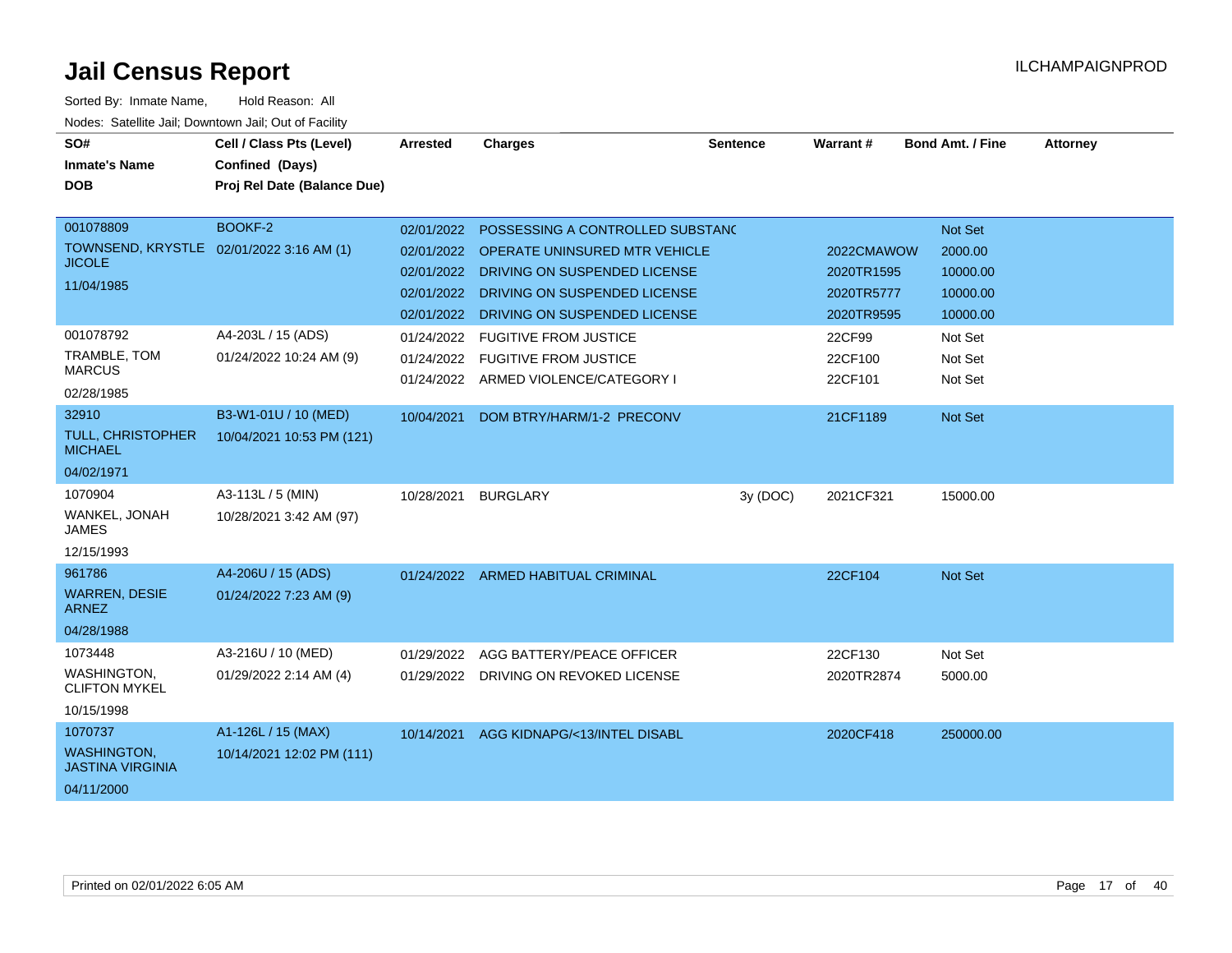| ivouss. Saleline Jali, Downtown Jali, Out of Facility |                             |                 |                                          |                 |             |                         |                 |
|-------------------------------------------------------|-----------------------------|-----------------|------------------------------------------|-----------------|-------------|-------------------------|-----------------|
| SO#                                                   | Cell / Class Pts (Level)    | <b>Arrested</b> | <b>Charges</b>                           | <b>Sentence</b> | Warrant#    | <b>Bond Amt. / Fine</b> | <b>Attorney</b> |
| <b>Inmate's Name</b>                                  | Confined (Days)             |                 |                                          |                 |             |                         |                 |
| <b>DOB</b>                                            | Proj Rel Date (Balance Due) |                 |                                          |                 |             |                         |                 |
|                                                       |                             |                 |                                          |                 |             |                         |                 |
| 977140                                                | B1-203L / 10 (MED)          | 10/24/2021      | ARMED HABITUAL CRIMINAL                  |                 | 21CF1289    | <b>Not Set</b>          |                 |
| <b>WEBSTER, DERRIAL</b><br><b>DEVON</b>               | 10/24/2021 2:46 AM (101)    |                 |                                          |                 |             |                         |                 |
| 01/14/1990                                            |                             |                 |                                          |                 |             |                         |                 |
| 001078328                                             | B1-207U / 15 (MAX)          | 08/30/2021      | FELON POSS/USE WEAPON/FIREARM            |                 | 21CF1045    | Not Set                 |                 |
| WHITE, JUSTIN<br><b>STEVEN</b>                        | 08/30/2021 10:48 AM (156)   |                 |                                          |                 |             |                         |                 |
| 10/25/1995                                            |                             |                 |                                          |                 |             |                         |                 |
| 1075313                                               | A3-216L / 15 (MAX)          | 01/29/2022      | POSSESSION OF STOLEN FIREARM             |                 | 22CF132     | <b>Not Set</b>          |                 |
| <b>WILLIAMS, EARDIS</b>                               | 01/29/2022 1:23 AM (4)      | 01/29/2022      | MFG/DEL CANNABIS/30-500 GRAMS            |                 | 20CF51      | 5000.00                 |                 |
| <b>ANTONIO, Junior</b>                                |                             | 01/29/2022      | POSSESSION OF STOLEN FIREARM             |                 | 20CF1048    | 500000.00               |                 |
| 01/21/1999                                            |                             |                 |                                          |                 |             |                         |                 |
| 1049234                                               | A3-111U                     | 01/22/2022      | AGGRAVATED DOMESTIC BATTERY              |                 | 22CF94      | Not Set                 |                 |
| <b>WILLIAMS, KHAMRON</b><br><b>MARCELL</b>            | 01/22/2022 9:30 AM (11)     |                 |                                          |                 |             |                         |                 |
| 08/15/1995                                            |                             |                 |                                          |                 |             |                         |                 |
| 1019420                                               | B1-105L / 10 (MED)          | 12/14/2021      | METH MANUFACTURING/15<100 GR             | 8y (DOC)        | 21CF205     | No Bond                 |                 |
| WILLIAMS,<br><b>MARSHAWN ANTONIO</b>                  | 12/14/2021 1:56 PM (50)     |                 |                                          |                 |             |                         |                 |
| 06/02/1994                                            |                             |                 |                                          |                 |             |                         |                 |
| 638552                                                | B2-T2-08L / 5 (SPH)         | 10/07/2021      | CHILD PORNOGRAPHY/PHOTOGRAPH             |                 | 2021CF1207  | No Bond                 |                 |
| WILLIAMS, MICHAEL<br><b>JAMES</b>                     | 10/07/2021 12:20 PM (118)   |                 |                                          |                 |             |                         |                 |
| 03/29/1964                                            |                             |                 |                                          |                 |             |                         |                 |
| 1066370                                               | B1-101L / 15 (MAX)          | 07/28/2021      | ARMED VIOLENCE/CATEGORY III              |                 | 2021 CF 882 | <b>Not Set</b>          |                 |
| <b>WILLIAMS, REONTE</b><br><b>REMIR</b>               | 07/28/2021 5:40 AM (189)    |                 |                                          |                 |             |                         |                 |
| 05/14/1999                                            |                             |                 |                                          |                 |             |                         |                 |
| 972160                                                | B1-206U / 10 (MED)          |                 | 01/11/2022 AGG DOMESTIC BATTERY/STRANGLE | 3y(DOC)         | 21-CF-917   | Not Set                 |                 |
| WOOD, ANTONIO                                         | 01/11/2022 5:14 PM (22)     |                 |                                          |                 |             |                         |                 |
| 10/16/1981                                            |                             |                 |                                          |                 |             |                         |                 |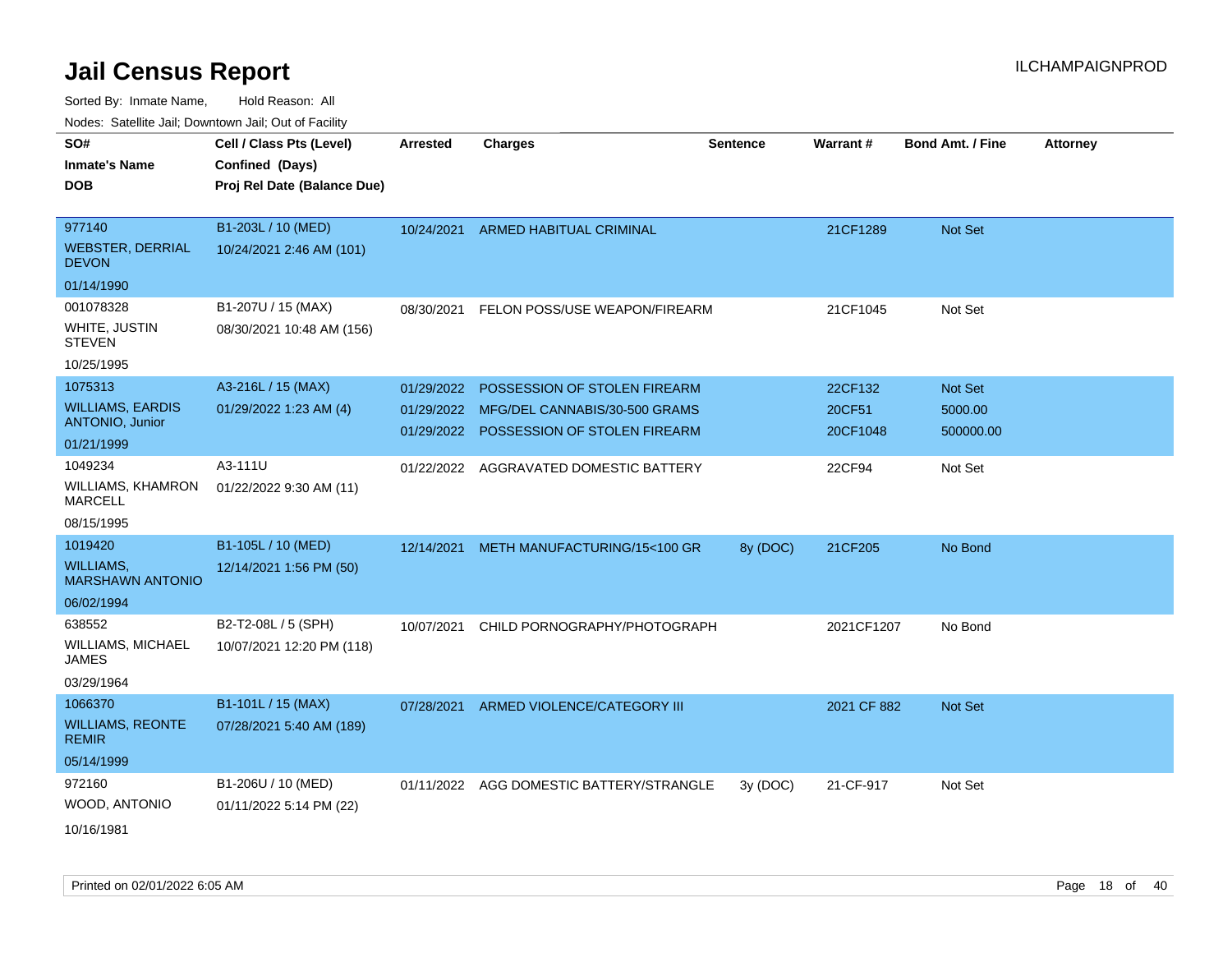Sorted By: Inmate Name, Hold Reason: All Nodes: Satellite Jail; Downtown Jail; Out of Facility

**Total Satellite Jail: 139 Males: 122 Females: 17 Unknown: 0**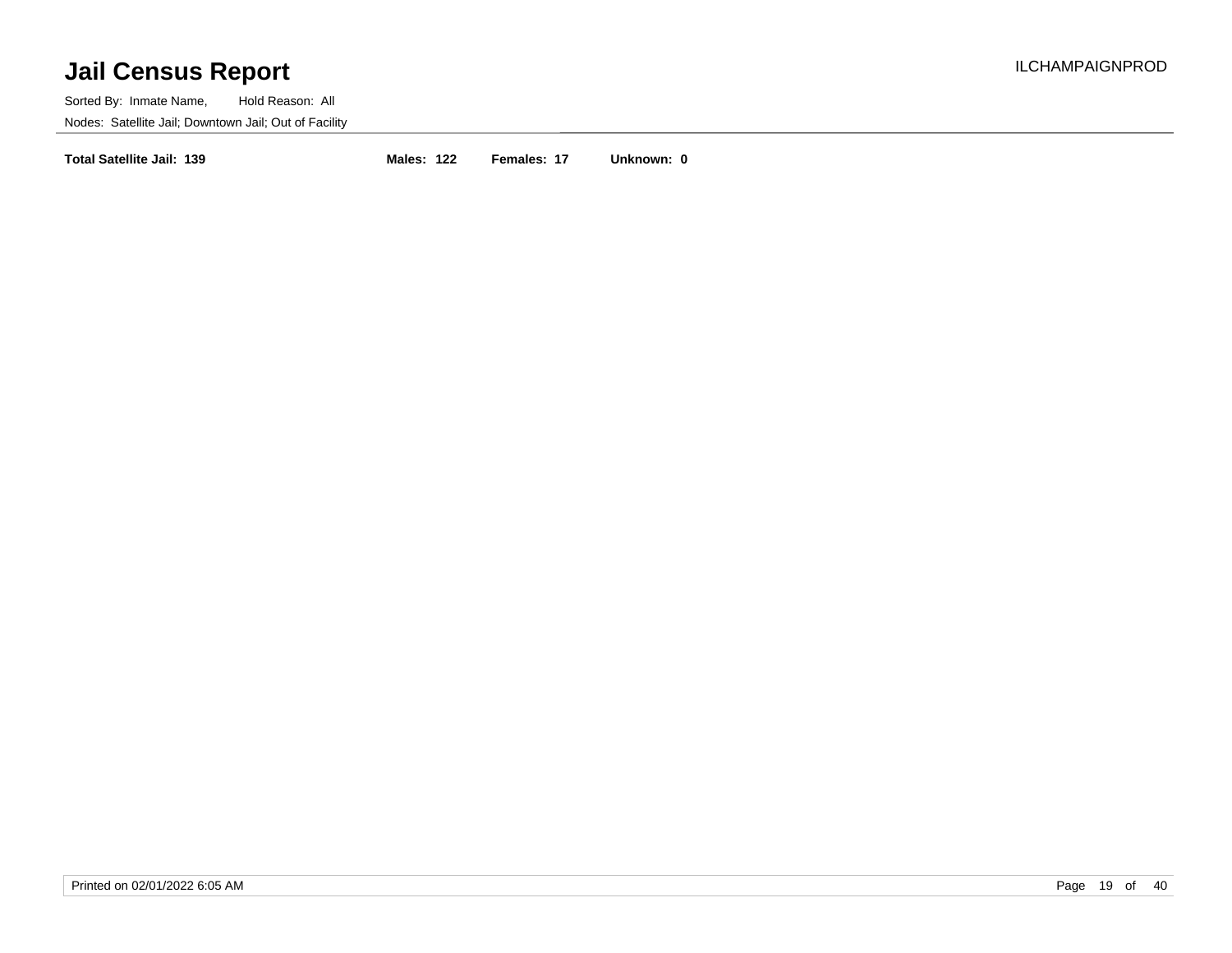|  | <b>Downtown Jail</b> |  |
|--|----------------------|--|
|  |                      |  |
|  |                      |  |

| SO#<br><b>Inmate's Name</b><br><b>DOB</b> | Cell / Class Pts (Level)<br>Confined (Days)<br>Proj Rel Date (Balance Due) | Arrested                 | <b>Charges</b>                                    | <b>Sentence</b> | <b>Warrant#</b>      | <b>Bond Amt. / Fine</b>    | <b>Attorney</b> |
|-------------------------------------------|----------------------------------------------------------------------------|--------------------------|---------------------------------------------------|-----------------|----------------------|----------------------------|-----------------|
| 1073165<br>ACKERMAN, CODY                 | G4L / 5 (MIN)<br>04/30/2021 4:48 PM (278)                                  | 04/30/2021               | FORGERY/ISSUE/DELIVER DOCUMENT                    |                 | 19CF143              | 75000.00                   |                 |
| <b>JAMES</b>                              |                                                                            | 04/30/2021<br>05/03/2021 | <b>BURGLARY</b><br>FORGERY/ISSUE/DELIVER DOCUMENT |                 | 21CF516<br>2018CF689 | Not Set<br>2500.00 / 75.00 |                 |
| 02/01/1989                                |                                                                            |                          |                                                   |                 |                      |                            |                 |
| 001078621                                 | F5U / 10 (MED)                                                             | 12/23/2021               | RESIDENTIAL BURGLARY                              |                 | 21CF1582             | Not Set                    |                 |
|                                           | BAILEY, DANIEL SCOTT 12/23/2021 9:44 AM (41)                               |                          | 01/14/2022 PROBATION VIOLATION                    |                 | 21CF1445             | Not Set                    |                 |
| 05/09/1999                                |                                                                            |                          |                                                   |                 |                      |                            |                 |
| 969121                                    | I3 / 15 (SPH)                                                              | 11/25/2021               | <b>CRIM TRESPASS TO RESIDENCE</b>                 |                 | 21CF1444             | Not Set                    |                 |
| <b>BECKLEY, ANTHONY</b><br><b>PATRICK</b> | 11/25/2021 7:16 PM (69)                                                    |                          |                                                   |                 |                      |                            |                 |
| 06/30/1989                                |                                                                            |                          |                                                   |                 |                      |                            |                 |
| 001078535                                 | C7L / 15 (SPH)                                                             | 10/26/2021               | CRIM SEX ASSAULT/FORCE                            |                 | 21CF1305             | Not Set                    |                 |
| BERRY, DAVID ISAAC                        | 10/26/2021 10:52 AM (99)                                                   |                          |                                                   |                 |                      |                            |                 |
| 09/23/2000                                |                                                                            |                          |                                                   |                 |                      |                            |                 |
| 517915                                    | C1L / 5 (MIN)                                                              | 08/03/2021               | <b>BURGLARY</b>                                   |                 | 21CF289              | 20000.00                   |                 |
| <b>BOXLEY, CHARLES</b>                    | 08/03/2021 2:18 PM (183)                                                   | 08/03/2021               | <b>BURGLARY</b>                                   |                 | 21CF679              | 20000.00                   |                 |
| <b>OMAR</b>                               |                                                                            | 08/03/2021               | FORGERY/ISSUE/DELIVER DOCUMENT                    |                 |                      | No Bond                    |                 |
| 01/10/1985                                |                                                                            |                          |                                                   |                 |                      |                            |                 |
| 1027929                                   | F6L / 15 (MAX)                                                             | 12/18/2021               | HOME INVASION/CAUSE INJURY                        |                 | 21CF1560             | No Bond                    |                 |
| <b>BROUGHTON, MARK</b><br>ANTHONY, Junior | 12/18/2021 2:55 AM (46)                                                    |                          |                                                   |                 |                      |                            |                 |
| 02/15/1990                                |                                                                            |                          |                                                   |                 |                      |                            |                 |
| 1067476                                   | F5L / 10 (MED)                                                             | 11/13/2021               | AGG DOMESTIC BATTERY/STRANGLE                     |                 | 20CF575              | 5000.00                    |                 |
| <b>BROWN, JAMES</b><br><b>BRONELL</b>     | 11/13/2021 2:35 AM (81)                                                    | 11/13/2021               | <b>RESIDENTIAL BURGLARY</b>                       |                 | 21CF385              | 25000.00                   |                 |
| 01/08/1996                                |                                                                            |                          |                                                   |                 |                      |                            |                 |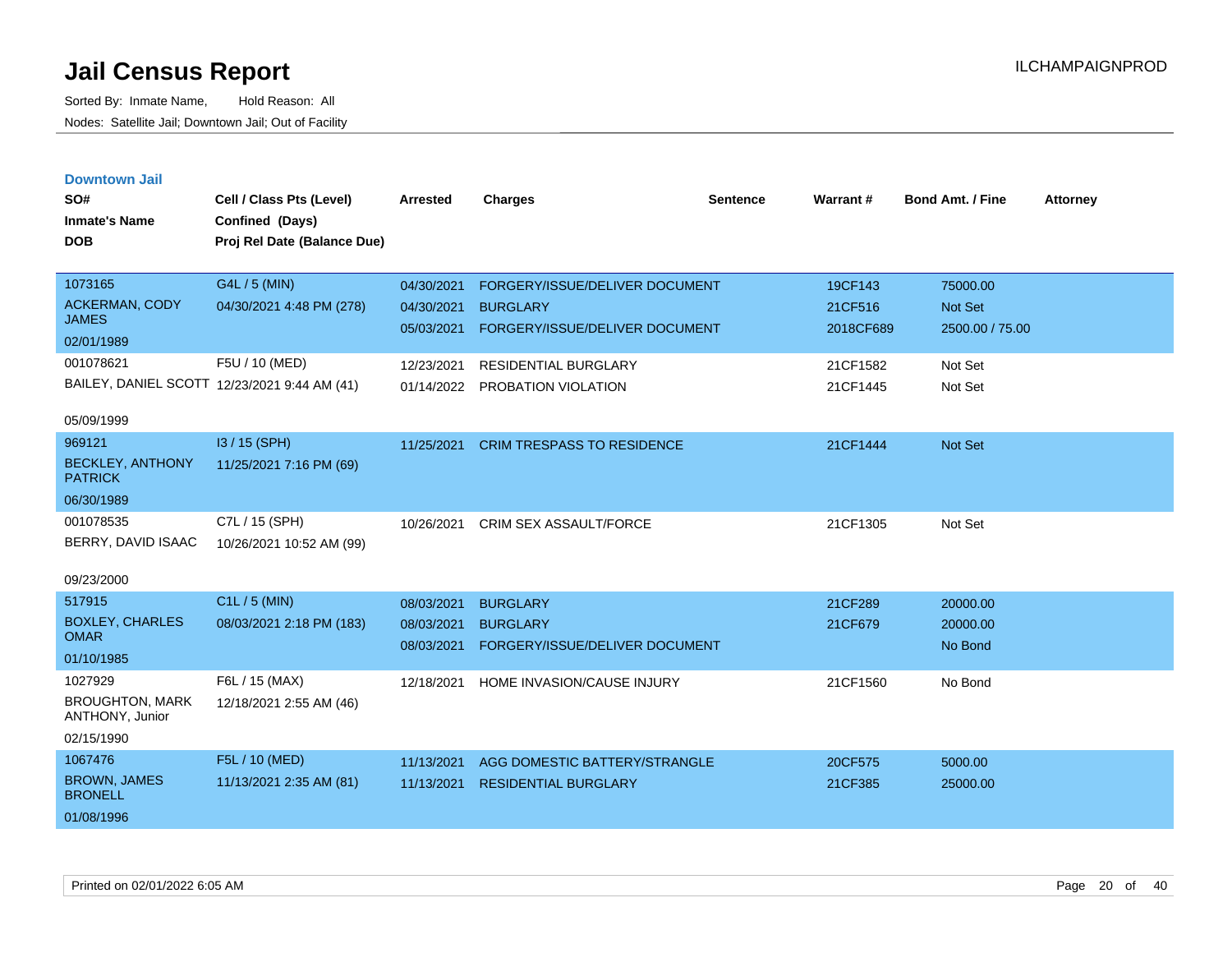| rouco. Calcinic Jan, Downtown Jan, Out of Facility |                                                                            |                 |                                           |                 |                 |                         |                 |
|----------------------------------------------------|----------------------------------------------------------------------------|-----------------|-------------------------------------------|-----------------|-----------------|-------------------------|-----------------|
| SO#<br><b>Inmate's Name</b><br>DOB                 | Cell / Class Pts (Level)<br>Confined (Days)<br>Proj Rel Date (Balance Due) | <b>Arrested</b> | <b>Charges</b>                            | <b>Sentence</b> | <b>Warrant#</b> | <b>Bond Amt. / Fine</b> | <b>Attorney</b> |
| 995432<br><b>BROWN, JAVON</b><br><b>SHANTEZ</b>    | <b>H5L / 10 (ADS)</b><br>12/20/2021 2:06 AM (44)                           |                 | 12/20/2021 FAIL TO RPT WKLY/NO FIXED ADDR |                 | 21CF1559        | Not Set                 |                 |
| 10/14/1991                                         |                                                                            |                 |                                           |                 |                 |                         |                 |
| 1075941<br><b>BROWN, LIONEL</b><br>TERRELL         | G2L / 5 (MIN)<br>10/08/2021 5:16 PM (117)                                  | 10/08/2021      | HARASS WITNESS/FAMILY MBR/REP             |                 | 2021CF1188      | 500000.00               |                 |
| 10/19/1981                                         |                                                                            |                 |                                           |                 |                 |                         |                 |
| 1068812                                            | F1L / 15 (MAX)                                                             | 12/21/2021      | FELON POSS/USE FIREARM PRIOR              |                 | 21CF1568        | <b>Not Set</b>          |                 |
| BRYANT, DANNY<br><b>EUGENE</b>                     | 12/21/2021 1:50 PM (43)                                                    | 12/21/2021      | AGG DISCHARGE FIREARM/OCC VEH             |                 | 21CF741         | Not Set                 |                 |
| 11/22/1989                                         |                                                                            |                 |                                           |                 |                 |                         |                 |
| 61904<br><b>BURNETT, TIMOTHY</b><br>LYNN           | D4 / 15 (ADS)<br>10/23/2021 5:43 PM (102)                                  | 10/23/2021      | <b>ROBBERY</b>                            |                 | 21CF1287        | Not Set                 |                 |
| 09/09/1983                                         |                                                                            |                 |                                           |                 |                 |                         |                 |
| 56936                                              | C4U / 10 (ADS)                                                             | 11/01/2021      | PUBLIC INDECENCY/EXPOSURE/3+              | 3y/0m/0d (DO    |                 | Not Set                 |                 |
| CALDWELL, STEVEN<br>ANDRE                          | 11/01/2021 1:09 PM (93)                                                    |                 |                                           |                 |                 |                         |                 |
| 04/19/1982                                         |                                                                            |                 |                                           |                 |                 |                         |                 |
| 001078092                                          | H2U / 10 (ADS)                                                             | 12/27/2021      | AGG BATTERY/PUBLIC PLACE                  |                 | 2021CF1042      | 5000.00                 |                 |
| WILLIAM                                            | CHOUNARD, STANLEY 12/27/2021 10:47 PM (37)                                 |                 |                                           |                 |                 |                         |                 |
| 06/25/1986                                         |                                                                            |                 |                                           |                 |                 |                         |                 |
| 56241                                              | E1L / 5 (MIN)                                                              |                 | 01/13/2022 VIOLATE ORDER/PRIOR DOM BTRY   |                 | 22CF59          | <b>Not Set</b>          |                 |
| <b>CLARK, DAMON</b><br><b>GILLMORE</b>             | 01/13/2022 4:36 AM (20)                                                    |                 |                                           |                 |                 |                         |                 |
| 12/21/1976                                         |                                                                            |                 |                                           |                 |                 |                         |                 |
| 1075361                                            | $J6L / 5$ (ADS)                                                            | 04/16/2021      | <b>BURGLARY</b>                           |                 | 21CF414         | Not Set                 |                 |
| COWART, TORREY<br>BENJAMEN, Junior                 | 04/16/2021 9:17 PM (292)                                                   |                 |                                           |                 |                 |                         |                 |
| 11/22/1987                                         |                                                                            |                 |                                           |                 |                 |                         |                 |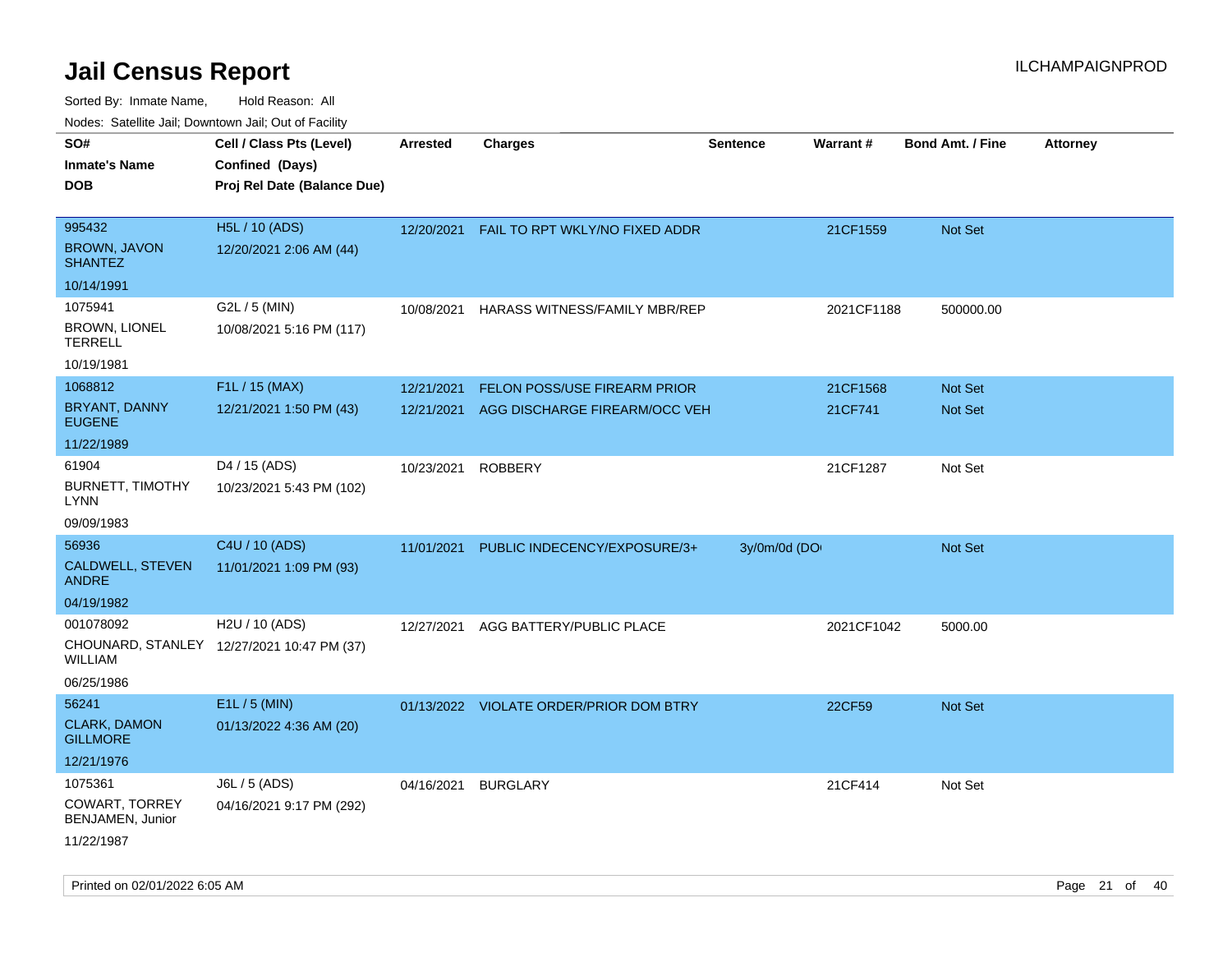| <u>Rodos.</u> Odiolino dali, Downtown dali, Odi of Fabilit   |                                                                            |                          |                                                                   |                 |                          |                         |                 |
|--------------------------------------------------------------|----------------------------------------------------------------------------|--------------------------|-------------------------------------------------------------------|-----------------|--------------------------|-------------------------|-----------------|
| SO#<br><b>Inmate's Name</b><br><b>DOB</b>                    | Cell / Class Pts (Level)<br>Confined (Days)<br>Proj Rel Date (Balance Due) | <b>Arrested</b>          | <b>Charges</b>                                                    | <b>Sentence</b> | Warrant#                 | <b>Bond Amt. / Fine</b> | <b>Attorney</b> |
| 1076276<br><b>COX, SEAN MICHAEL</b>                          | G1L / 5 (MIN)<br>12/20/2021 12:45 PM (44)                                  | 12/20/2021<br>12/20/2021 | THEFT/CONTROL <\$500/PRIOR<br><b>WARRANT OUT OF COUNTY</b>        | $2y/6m$ (DOC)   | 21CM99                   | Not Set<br>3000.00      |                 |
| 02/06/1985                                                   |                                                                            |                          |                                                                   |                 |                          |                         |                 |
| 1067370<br>DAVIS, AUSTIN<br><b>CHRISTOPHER</b><br>08/11/1997 | E6L / 15 (ADS)<br>11/06/2021 12:23 AM (88)                                 | 11/05/2021               | FIREARM/FOID INVALID/NOT ELIG                                     |                 | 21CF1370                 | Not Set                 |                 |
| 001077214                                                    | F9U / 15 (MAX)                                                             | 12/20/2021               | <b>MURDER</b>                                                     |                 | 21CF1572                 | <b>Not Set</b>          |                 |
| DAVIS-MURDOCK,<br><b>ERION VASSHAD</b>                       | 12/21/2021 10:13 AM (43)                                                   | 12/22/2021               | <b>PAROLE REVOCATION</b>                                          |                 | CH2107977                | Not Set                 |                 |
| 06/22/1998                                                   |                                                                            |                          |                                                                   |                 |                          |                         |                 |
| 001078223<br>DIEGO-MATEO,<br><b>JOAQUIN</b>                  | G6L / 5 (MIN)<br>11/09/2021 10:52 PM (85)                                  | 11/09/2021               | AGG DUI/NO VALID DL                                               |                 | 21CF1382                 | Not Set                 |                 |
| 01/23/2002                                                   |                                                                            |                          |                                                                   |                 |                          |                         |                 |
| 571307<br>DOMINGO-<br>CASTANEDA,<br>09/29/1989               | J3L / 15 (ADS)<br>09/14/2020 11:19 PM (506)                                | 09/14/2020<br>09/14/2020 | <b>CRIM SEXUAL ABUSE/CONSENT</b><br>PRED CRIM SEX ASLT/VICTIM <13 |                 | 2020CF1026<br>2020CF1025 | Not Set<br>Not Set      |                 |
| 527379                                                       | D6 / 15 (ADS)                                                              | 10/25/2021               | ARMED HABITUAL CRIMINAL                                           |                 | 21CF1297                 | Not Set                 |                 |
| DRAKE, MARCELL<br><b>DEON</b>                                | 10/25/2021 5:05 PM (100)                                                   | 10/27/2021               | AGG DOMESTIC BATTERY/STRANGLE                                     |                 | 21CF1245                 | Not Set                 |                 |
| 04/20/1987                                                   |                                                                            |                          |                                                                   |                 |                          |                         |                 |
| 959292<br>DUNCAN, COREYON<br><b>ANTHONY</b>                  | K1 / 15 (ADS)<br>04/01/2021 8:46 PM (307)                                  | 04/01/2021<br>12/17/2021 | ATTEMPT (FIRST DEGREE MURDER)<br><b>MURDER</b>                    |                 | 2020CF565<br>21CF1542    | 2000000.00<br>Not Set   |                 |
| 01/17/1989                                                   |                                                                            |                          |                                                                   |                 |                          |                         |                 |
| 1053207<br>FAUST, JAQUAVEON<br>LAVELL<br>07/25/1996          | K3 / 15 (SPH)<br>06/06/2019 2:24 PM (972)                                  | 06/06/2019               | MURDER/INTENT TO KILL/INJURE                                      |                 | 2019-CF849               | 2000000.00              |                 |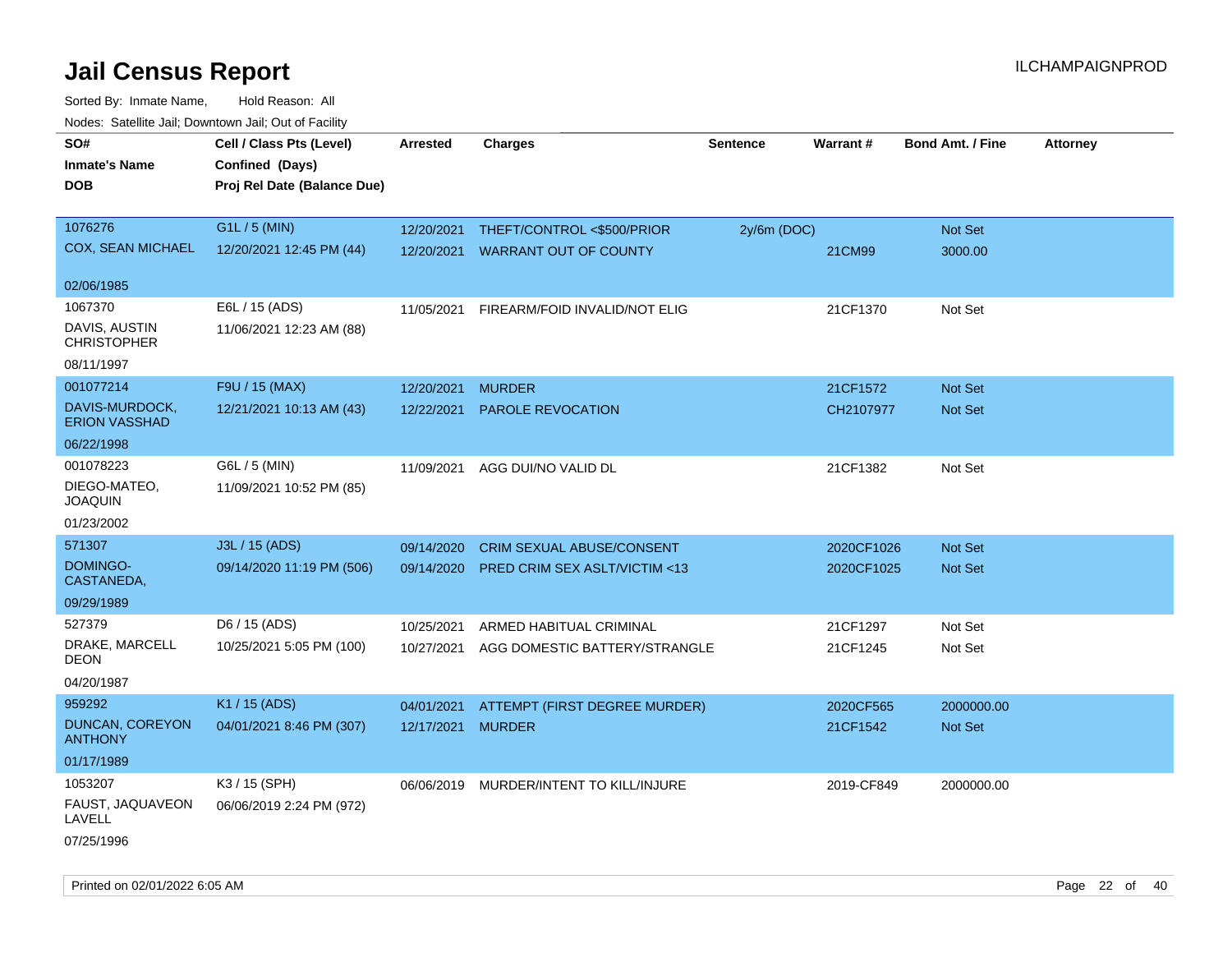Sorted By: Inmate Name, Hold Reason: All Nodes: Satellite Jail; Downtown Jail; Out of Facility

| roacs. Catellite Jall, Downtown Jall, Out of Facility |                                              |                 |                                       |                       |                 |                         |                 |
|-------------------------------------------------------|----------------------------------------------|-----------------|---------------------------------------|-----------------------|-----------------|-------------------------|-----------------|
| SO#                                                   | Cell / Class Pts (Level)                     | <b>Arrested</b> | <b>Charges</b>                        | <b>Sentence</b>       | <b>Warrant#</b> | <b>Bond Amt. / Fine</b> | <b>Attorney</b> |
| <b>Inmate's Name</b>                                  | Confined (Days)                              |                 |                                       |                       |                 |                         |                 |
| <b>DOB</b>                                            | Proj Rel Date (Balance Due)                  |                 |                                       |                       |                 |                         |                 |
|                                                       |                                              |                 |                                       |                       |                 |                         |                 |
| 962759                                                | J1L / 5 (ADS)                                | 07/16/2021      | <b>METH DELIVERY&lt;5 GRAMS</b>       |                       | 21CF833         | Not Set                 |                 |
|                                                       | FINLEY, KEVIN DANTE 07/16/2021 9:44 PM (201) | 07/29/2021      | AGG CRIM SEX ASSAULT/FELONY           |                       | 21CF891         | No Bond                 |                 |
| 12/28/1988                                            |                                              |                 |                                       |                       |                 |                         |                 |
| 524764                                                | G3L / 5 (MIN)                                |                 | 09/18/2021 METH DELIVERY/15<100 GRAMS |                       | 21CF627         | 50000.00                |                 |
| <b>FISCUS, ROBERT</b><br>LOWELL                       | 09/18/2021 10:50 AM (137)                    |                 |                                       |                       |                 |                         |                 |
| 02/17/1986                                            |                                              |                 |                                       |                       |                 |                         |                 |
| 1063104                                               | G9U / 5 (ADS)                                |                 | 01/10/2022 VIOLATE ORDER PROTECTION   |                       | 21CF1258        | 25000.00                |                 |
| <b>FUSON, KEITH</b><br><b>EDWARD</b>                  | 01/10/2022 9:14 PM (23)                      |                 | 01/10/2022 VIOLATE ORDER PROTECTION   |                       | 21CF1259        | 25000.00                |                 |
| 05/07/1987                                            |                                              |                 |                                       |                       |                 |                         |                 |
| 32913                                                 | I1 / 15 (ADS)                                | 12/03/2021      | PRED CRIM SEX ASLT/VICTIM <13         |                       | 21CF1481        | Not Set                 |                 |
| GROB, WARREN A,<br>Junior                             | 12/03/2021 4:24 PM (61)                      |                 |                                       |                       |                 |                         |                 |
| 12/07/1950                                            |                                              |                 |                                       |                       |                 |                         |                 |
| 1073611                                               | G3U / 5 (MIN)                                | 02/09/2021      | DELIVERY OF OR POSSESSION OF W/INT    |                       | 21CF160         | Not Set                 |                 |
| <b>HAYES, CAMERON</b><br><b>TAYLOR MALEEK</b>         | 02/09/2021 3:10 PM (358)                     | 02/09/2021      | MFG 15>100 GR ECSTASY/ANALOG          |                       | 21CF121         | 500000.00               |                 |
| 08/10/1998                                            |                                              |                 |                                       |                       |                 |                         |                 |
| 544770                                                | D3 / 10 (MED)                                | 08/14/2021      | AGG DOMESTIC BATTERY/STRANGLE         |                       | 2021CF514       | 25000.00                |                 |
| HAYES, DEVON<br><b>JERMAINE</b>                       | 08/14/2021 2:56 AM (172)                     | 08/14/2021      | AGGRAVATED DOMESTIC BATTERY           |                       | 21CF977         | No Bond                 |                 |
| 11/07/1987                                            |                                              |                 |                                       |                       |                 |                         |                 |
| 972300                                                | F6U / 10 (MED)                               | 12/22/2021      | <b>RESIDENTIAL BURGLARY</b>           |                       | 18CF1691        | 25000.00                |                 |
| HOLT, MICHAEL<br><b>TERRELL</b>                       | 12/22/2021 8:36 AM (42)                      | 12/22/2021      | AGG CRIM SEX ABUSE/VICTIM <9          |                       | 19CF1277        | 250000.00               |                 |
| 12/25/1989                                            |                                              |                 |                                       |                       |                 |                         |                 |
| 1063119                                               | J5L / 10 (MED)                               | 11/05/2021      | <b>BURGLARY</b>                       | 2y/6m (DOC) 2018CF877 |                 | 10000.00                |                 |
| HUNT, KHALLEEL<br>MALIK                               | 11/05/2021 7:47 AM (89)                      |                 |                                       |                       |                 |                         |                 |
| $\frac{1}{2}$                                         |                                              |                 |                                       |                       |                 |                         |                 |

03/28/1999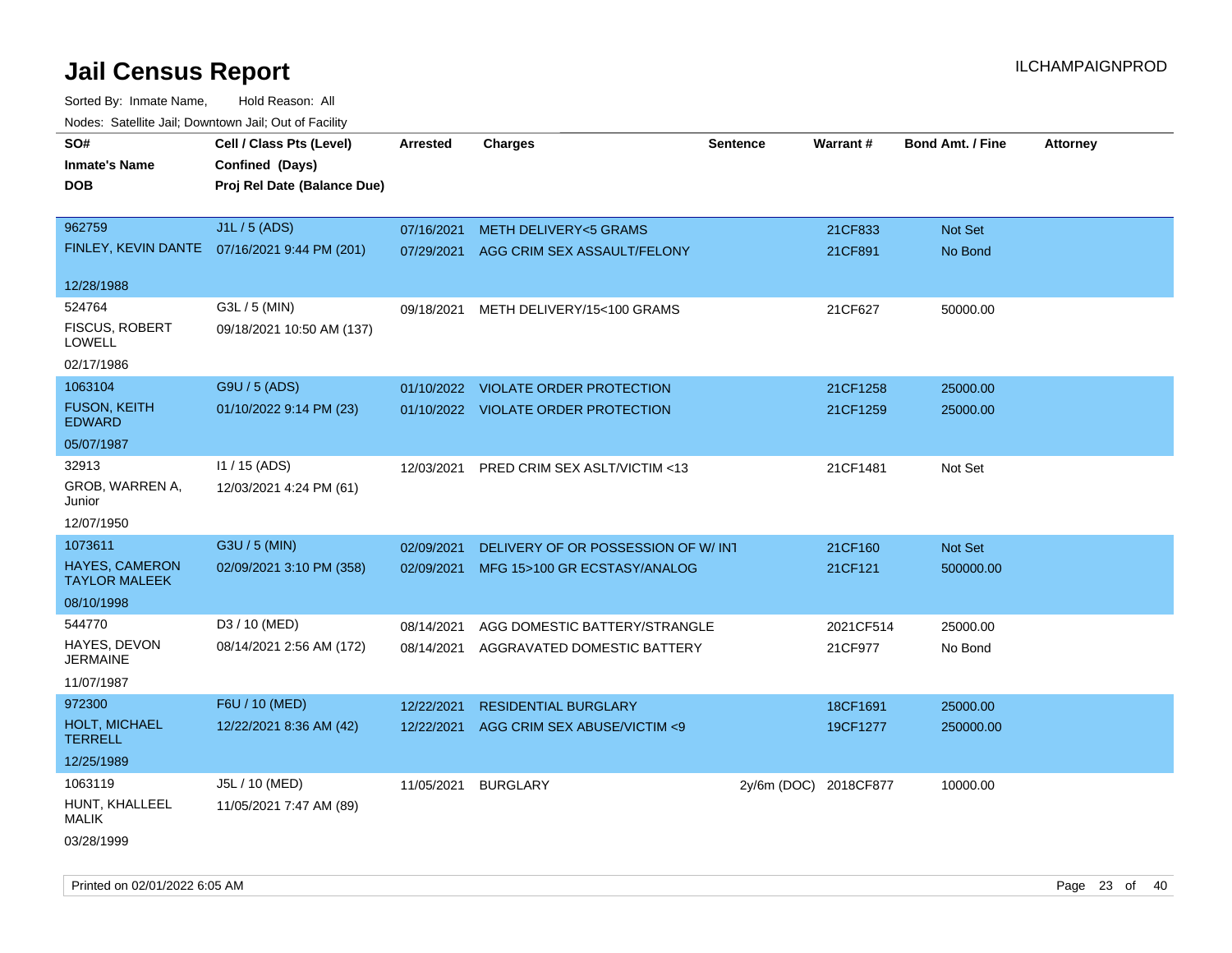| SO#                                | Cell / Class Pts (Level)                   | <b>Arrested</b> | <b>Charges</b>                     | <b>Sentence</b> | Warrant#  | <b>Bond Amt. / Fine</b> | <b>Attorney</b> |
|------------------------------------|--------------------------------------------|-----------------|------------------------------------|-----------------|-----------|-------------------------|-----------------|
| <b>Inmate's Name</b>               | Confined (Days)                            |                 |                                    |                 |           |                         |                 |
| <b>DOB</b>                         | Proj Rel Date (Balance Due)                |                 |                                    |                 |           |                         |                 |
|                                    |                                            |                 |                                    |                 |           |                         |                 |
| 24308                              | D <sub>2</sub> / 15 (MAX)                  | 06/03/2021      | <b>ROBBERY</b>                     |                 | 21CF625   | No Bond                 |                 |
| KWIATKOWSKI,<br><b>ROBERT JOHN</b> | 06/03/2021 10:40 PM (244)                  |                 |                                    |                 |           |                         |                 |
| 08/08/1963                         |                                            |                 |                                    |                 |           |                         |                 |
| 1041648                            | C8L / 15 (MAX)                             | 01/11/2022      | ARMED HABITUAL CRIMINAL            |                 | 22CF41    | Not Set                 |                 |
| LANE, DEMETRIUS<br>LAQUAN          | 01/11/2022 5:27 AM (22)                    |                 | 01/11/2022 PAROLE REVOCATION       |                 | CH2200221 | Not Set                 |                 |
| 07/04/1996                         |                                            |                 |                                    |                 |           |                         |                 |
| 29681                              | J2L / 15 (ADS)                             | 07/14/2020      | PREDATORY CRIMINAL SEX ASSLT/CHILD |                 | 20CF-781  | 250000.00               |                 |
| LENOIR, JOHN<br><b>CHRISTOPHER</b> | 07/14/2020 12:51 PM (568)                  |                 |                                    |                 |           |                         |                 |
| 04/20/1966                         |                                            |                 |                                    |                 |           |                         |                 |
| 45113                              | E2L / 15 (MAX)                             | 11/20/2021      | ARMED HABITUAL CRIMINAL            |                 | 21CF1424  | No Bond                 |                 |
| MARTIN, JEREMIAH<br><b>FRANCIS</b> | 11/20/2021 1:18 AM (74)                    |                 |                                    |                 |           |                         |                 |
| 01/18/1977                         |                                            |                 |                                    |                 |           |                         |                 |
| 1000869                            | C9L / 15 (MAX)                             | 09/11/2021      | FELON POSS/USE WEAPON/FIREARM      |                 | 21CF1102  | Not Set                 |                 |
| MARTIN, MANNIX<br><b>TILMOND</b>   | 09/12/2021 12:40 AM (143)                  |                 |                                    |                 |           |                         |                 |
| 07/19/1991                         |                                            |                 |                                    |                 |           |                         |                 |
| 1063030                            | H4L / 15 (ADS)                             | 12/20/2021      | <b>MURDER</b>                      |                 | 21CF1571  | Not Set                 |                 |
|                                    | MASON, RYAN ONEIAL 12/21/2021 9:30 AM (43) | 12/22/2021      | PAROLE REVOCATION                  |                 | CH2107979 | Not Set                 |                 |
|                                    |                                            |                 |                                    |                 |           |                         |                 |
| 02/22/1991                         |                                            |                 |                                    |                 |           |                         |                 |
| 1066623                            | G6U / 5 (MIN)                              | 11/17/2021      | MFG/DEL 15<100 GR COCA/ANALOG      |                 | 17CF1093  | 75000.00                |                 |
| MATA-OROZCO,<br><b>OLEGARIO</b>    | 11/17/2021 5:08 PM (77)                    |                 |                                    |                 |           |                         |                 |
| 03/06/1995                         |                                            |                 |                                    |                 |           |                         |                 |
| 001078249                          | B3 / 10 (MED)                              | 08/07/2021      | FELON POSS/USE WEAPON/FIREARM      |                 | 21CF947   | Not Set                 |                 |
| MCCLENDON, CALVIN<br>М             | 08/07/2021 8:56 AM (179)                   |                 |                                    |                 |           |                         |                 |
| 04/29/1990                         |                                            |                 |                                    |                 |           |                         |                 |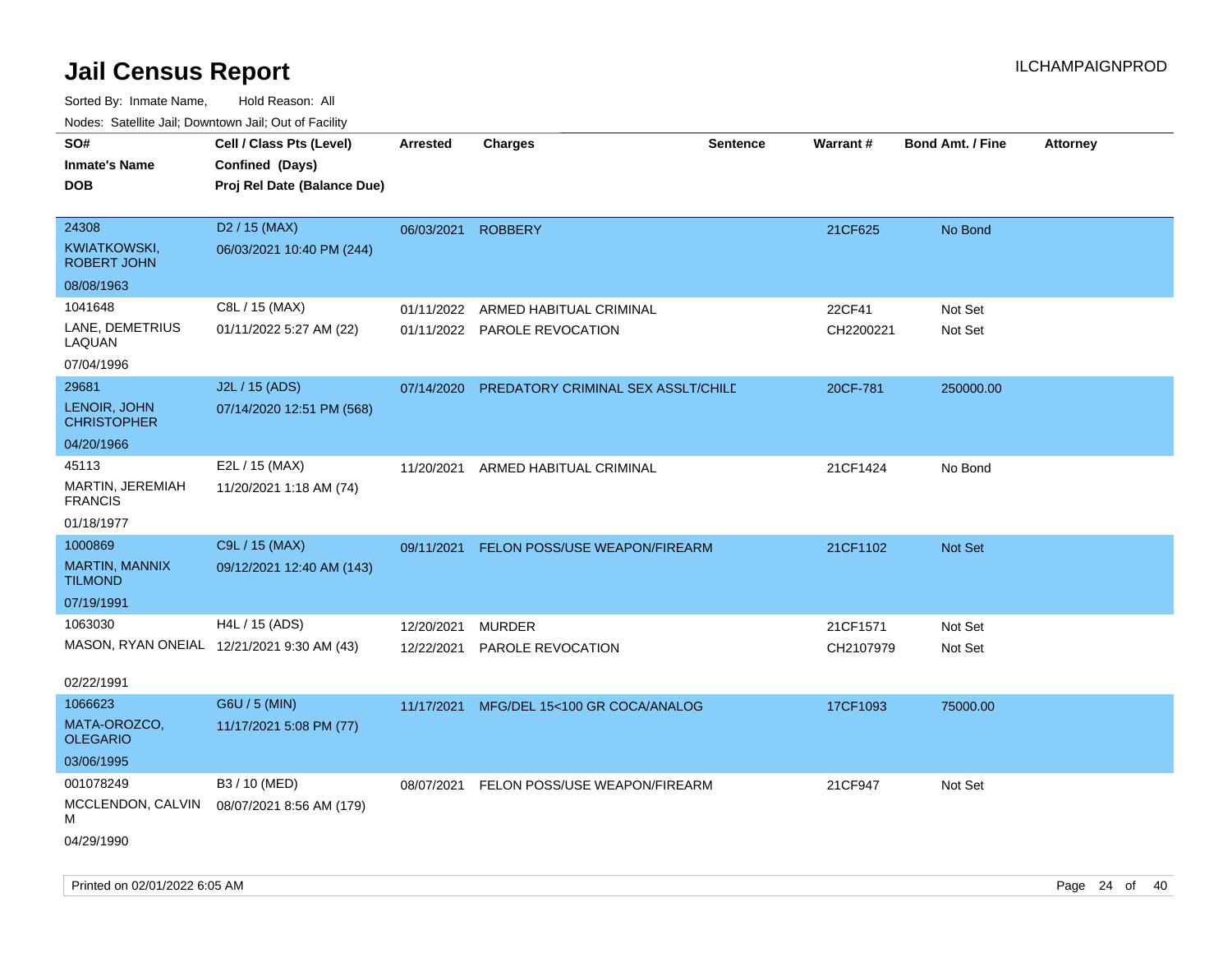Sorted By: Inmate Name, Hold Reason: All

Nodes: Satellite Jail; Downtown Jail; Out of Facility

| SO#                                         | Cell / Class Pts (Level)    | <b>Arrested</b> | <b>Charges</b>                           | <b>Sentence</b> | <b>Warrant#</b> | <b>Bond Amt. / Fine</b> | <b>Attorney</b> |
|---------------------------------------------|-----------------------------|-----------------|------------------------------------------|-----------------|-----------------|-------------------------|-----------------|
| <b>Inmate's Name</b>                        | Confined (Days)             |                 |                                          |                 |                 |                         |                 |
| <b>DOB</b>                                  | Proj Rel Date (Balance Due) |                 |                                          |                 |                 |                         |                 |
|                                             |                             |                 |                                          |                 |                 |                         |                 |
| 40235                                       | G9L / 5 (MIN)               | 10/04/2021      | AGG DUI/4                                |                 | 2021CF1145      | 35000.00                |                 |
| MERRIWEATHER,<br><b>MARCUS TODD</b>         | 10/04/2021 4:41 PM (121)    |                 |                                          |                 |                 |                         |                 |
| 11/28/1967                                  |                             |                 |                                          |                 |                 |                         |                 |
| 1040273                                     | E5U / 15 (ADS)              | 09/30/2021      | PRED CRIM SEX ASLT/VICTIM <13            |                 | 21CF329         | 500000.00               |                 |
| METCALFE, LANELL<br><b>JARON</b>            | 09/30/2021 11:32 PM (125)   |                 |                                          |                 |                 |                         |                 |
| 09/22/1988                                  |                             |                 |                                          |                 |                 |                         |                 |
| 1075635                                     | B2 / 10 (ADS)               | 05/11/2021      | AGG DISCHARGE FIREARM/OCC VEH            |                 | 21CF538         | Not Set                 |                 |
| MILES, DEVLON VON,<br>Junior                | 05/11/2021 10:39 PM (267)   |                 | 05/11/2021 MFG/DEL CANNABIS/30-500 GRAMS |                 | 20CF1402        | 100000.00               |                 |
| 11/04/2000                                  |                             |                 |                                          |                 |                 |                         |                 |
| 001078721                                   | C3L / 5 (ADS)               |                 | 12/29/2021 VIOLATE ORDER PROTECTION      |                 | 21CF1600        | Not Set                 |                 |
| MIRAMONTES, RAUL                            | 12/29/2021 4:02 AM (35)     |                 |                                          |                 |                 |                         |                 |
| 05/11/1989                                  |                             |                 |                                          |                 |                 |                         |                 |
| 48033                                       | G7L / 5 (MIN)               | 12/04/2021      | DOMESTIC BATTERY/OTHER PRIOR             | 4y (DOC)        | 21CF1482        | Not Set                 |                 |
| MOORE.<br><b>CHRISTOPHER ALLEN</b>          | 12/04/2021 4:38 PM (60)     |                 |                                          |                 |                 |                         |                 |
| 07/02/1976                                  |                             |                 |                                          |                 |                 |                         |                 |
| 1069209                                     | H <sub>1</sub> L / 10 (ADS) | 04/07/2021      | AGG BATTERY/GREAT BODILY HARM            |                 | 21CF376         | Not Set                 |                 |
| MOORE, DEVONTE<br><b>JAMAL</b>              | 04/07/2021 6:25 PM (301)    |                 |                                          |                 |                 |                         |                 |
| 09/24/1995                                  |                             |                 |                                          |                 |                 |                         |                 |
| 1074169                                     | C2L / 10 (MED)              | 12/21/2021      | AGGRAVATED DOMESTIC BATTERY              |                 | 21CF1567        | Not Set                 |                 |
| PANZER, IAN RICHARD 12/21/2021 2:24 PM (43) |                             |                 |                                          |                 |                 |                         |                 |
|                                             |                             |                 |                                          |                 |                 |                         |                 |
| 07/04/1988                                  |                             |                 |                                          |                 |                 |                         |                 |
| 61251                                       | E4L / 15 (ADS)              | 12/27/2021      | PRED CRIM SEX ASLT/VICTIM <13            |                 | 21CF651         | No Bond                 |                 |
| PETMECKY, JOHN<br><b>ROBERT</b>             | 12/27/2021 1:52 PM (37)     |                 |                                          |                 |                 |                         |                 |
| 03/09/1983                                  |                             |                 |                                          |                 |                 |                         |                 |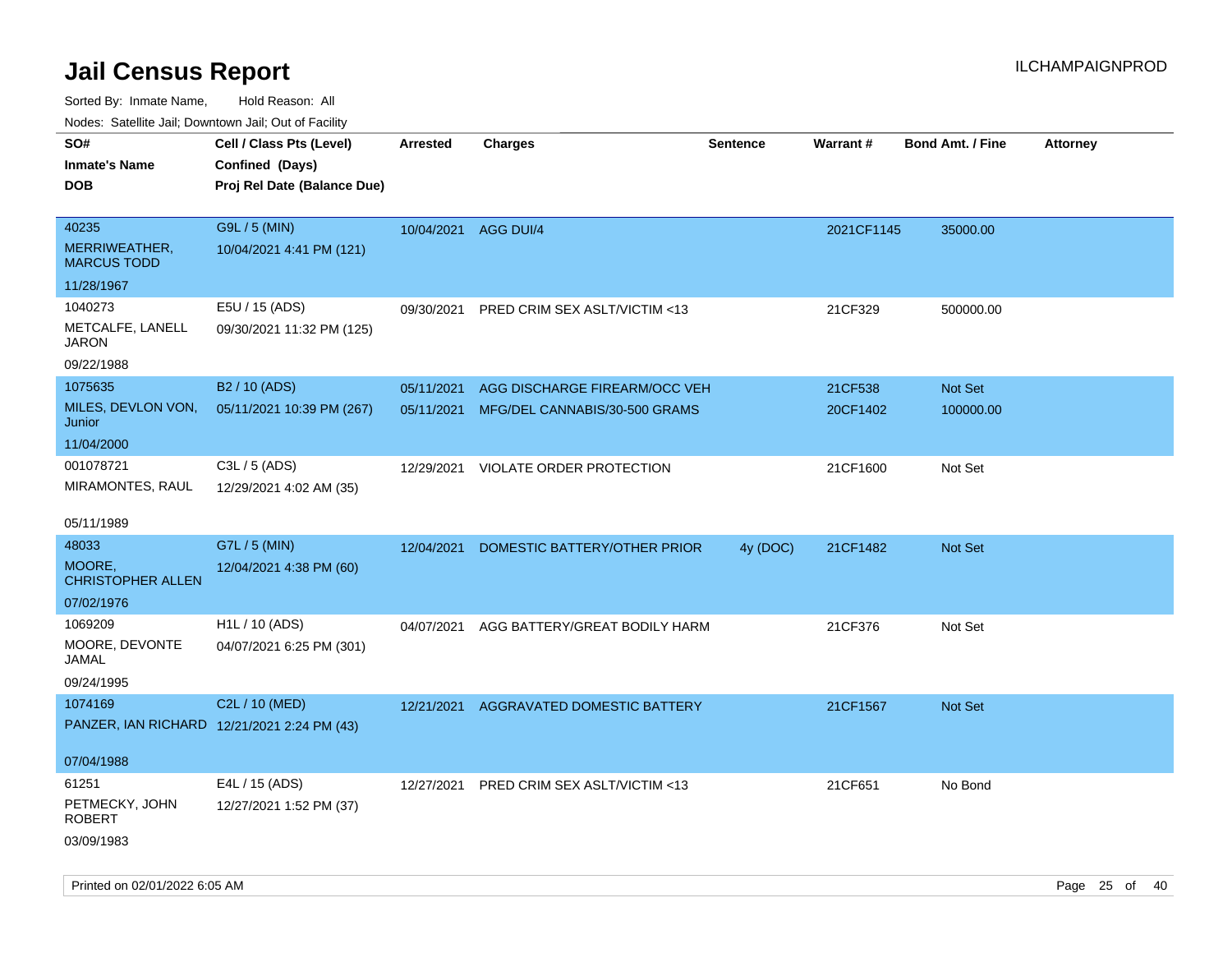| rouco. Calcinic Jan, Downtown Jan, Out of Facility |                                            |                          |                                                       |                 |              |                         |                 |
|----------------------------------------------------|--------------------------------------------|--------------------------|-------------------------------------------------------|-----------------|--------------|-------------------------|-----------------|
| SO#                                                | Cell / Class Pts (Level)                   | <b>Arrested</b>          | Charges                                               | <b>Sentence</b> | Warrant#     | <b>Bond Amt. / Fine</b> | <b>Attorney</b> |
| Inmate's Name                                      | Confined (Days)                            |                          |                                                       |                 |              |                         |                 |
| DOB                                                | Proj Rel Date (Balance Due)                |                          |                                                       |                 |              |                         |                 |
|                                                    |                                            |                          |                                                       |                 |              |                         |                 |
| 1022441                                            | H6L / 10 (ADS)                             | 10/27/2021               | AGG BATTERY/PEACE OFFICER                             |                 | 2020 CF 1488 | No Bond                 |                 |
| PICKENS, DONTRELL<br><b>DEMAR</b>                  | 10/27/2021 1:39 PM (98)                    |                          | 10/27/2021 AGG BATTERY/PEACE OFFICER                  |                 | 2021 CF 12   | No Bond                 |                 |
| 12/10/1993                                         |                                            |                          |                                                       |                 |              |                         |                 |
| 1063325                                            | C6L / 10 (MED)                             |                          | 01/13/2022 VIO BAIL BOND/CLASS A OFFENSE              |                 | 22CM17       | Not Set                 |                 |
| PICKENS, JOSEPH<br>PARNELL                         | 01/14/2022 12:28 AM (19)                   |                          |                                                       |                 |              |                         |                 |
| 04/27/1978                                         |                                            |                          |                                                       |                 |              |                         |                 |
| 001078602                                          | F4U / 10 (MED)                             | 11/21/2021               | AGGRAVATED DOMESTIC BATTERY                           |                 | 21CF1428     | <b>Not Set</b>          |                 |
| RICHARDSON,<br><b>JOHNNY LINDAL</b>                | 11/21/2021 10:00 AM (73)                   |                          |                                                       |                 |              |                         |                 |
| 06/27/2000                                         |                                            |                          |                                                       |                 |              |                         |                 |
| 001077783                                          | 15 / 10 (ADS)                              |                          | 01/05/2022 AGGRAVATED BATTERY                         |                 | 21CF325      | Not Set                 |                 |
| RIVERA, DARYL<br><b>ANTONIO</b>                    | 01/05/2022 4:20 PM (28)                    |                          |                                                       |                 |              |                         |                 |
| 11/14/1981                                         |                                            |                          |                                                       |                 |              |                         |                 |
| 1072114                                            | C5L / 15 (SPH)                             | 01/17/2021               | ATTEMPT (FIRST DEGREE MURDER)                         |                 | 2021CF65     | Not Set                 |                 |
| <b>LEVON</b>                                       | ROBINSON, DONNELL 01/17/2021 2:40 PM (381) | 01/17/2021<br>02/17/2021 | ARMED ROBBERY/NO FIREARM<br><b>AGGRAVATED BATTERY</b> | 4y (DOC)        | 2020CF824    | 75000.00<br>250000.00   |                 |
| 10/23/2000                                         |                                            |                          |                                                       |                 |              |                         |                 |
| 1068592                                            | J7L / 15 (ADS)                             | 11/12/2021               | <b>BURGLARY</b>                                       | 2y (DOC)        | 21CF1393     | Not Set                 |                 |
| ROSS, TEVONTAE<br>TERRANCE                         | 11/12/2021 8:41 AM (82)                    |                          |                                                       |                 |              |                         |                 |
| 12/15/1998                                         |                                            |                          |                                                       |                 |              |                         |                 |
| 59178                                              | F8L / 15 (MAX)                             | 12/13/2021               | AGG DISCHARGE FIREARM/OCC VEH                         |                 | 21CF1274     | 1500000.00              |                 |
| <b>SANDERS, MICHAEL</b><br>JEAN                    | 12/13/2021 4:17 PM (51)                    |                          |                                                       |                 |              |                         |                 |
| 12/22/1967                                         |                                            |                          |                                                       |                 |              |                         |                 |
| 001078704                                          | F7U / 15 (MAX)                             | 12/21/2021               | MURDER/INTENT TO KILL/INJURE                          |                 | 21CF1575     | Not Set                 |                 |
| SHORTER, JAQUAN<br><b>MAURICE</b>                  | 12/23/2021 1:23 AM (41)                    |                          |                                                       |                 |              |                         |                 |
| 10/08/1998                                         |                                            |                          |                                                       |                 |              |                         |                 |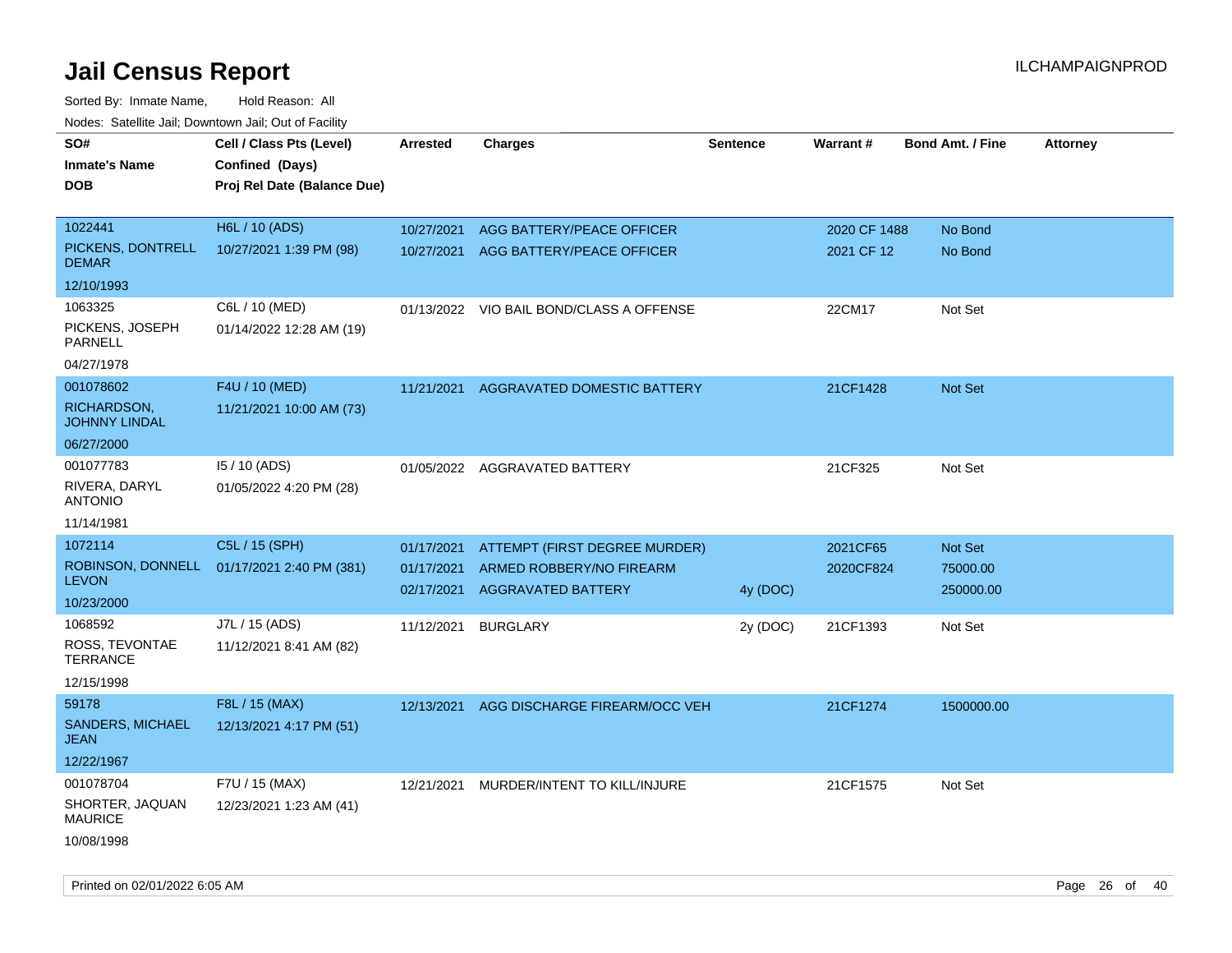| rougs. Calcing Jan, Downtown Jan, Out of Facinty |                                                                            |                   |                                         |                 |            |                         |                 |
|--------------------------------------------------|----------------------------------------------------------------------------|-------------------|-----------------------------------------|-----------------|------------|-------------------------|-----------------|
| SO#<br><b>Inmate's Name</b><br><b>DOB</b>        | Cell / Class Pts (Level)<br>Confined (Days)<br>Proj Rel Date (Balance Due) | <b>Arrested</b>   | <b>Charges</b>                          | <b>Sentence</b> | Warrant#   | <b>Bond Amt. / Fine</b> | <b>Attorney</b> |
| 47195                                            | G8L / 5 (MIN)                                                              | 12/27/2021        | <b>RESIDENTIAL BURGLARY</b>             |                 | 2020CF1222 | 10000.00                |                 |
| SIMMONS, JAMES<br><b>ROBERT</b>                  | 12/27/2021 8:42 AM (37)                                                    | 12/28/2021        | <b>RESIDENTIAL BURGLARY</b>             |                 | 2021CF1596 | <b>Not Set</b>          |                 |
| 03/13/1975                                       |                                                                            |                   |                                         |                 |            |                         |                 |
| 1057312                                          | G5U / 5 (MIN)                                                              | 11/10/2021        | HOME INVASION/FIREARM                   | 7y (DOC)        | 21CF1388   | Not Set                 |                 |
| STARKS, RAMEON<br>TAHZIER                        | 11/10/2021 9:51 PM (84)                                                    |                   |                                         |                 |            |                         |                 |
| 12/18/1996                                       |                                                                            |                   |                                         |                 |            |                         |                 |
| 1064798                                          | 14 / 15 (ADS)                                                              | 01/17/2022 MURDER |                                         |                 | 2021CF695  | 1500000.00              |                 |
| STENNIS, BRUCE<br><b>DEONTAY</b>                 | 01/17/2022 1:29 PM (16)                                                    |                   | 01/17/2022 MFG/DEL 1<15 GR COCAINE/ANLG |                 | 21CF520    | 50000.00                |                 |
| 08/12/1998                                       |                                                                            |                   |                                         |                 |            |                         |                 |
| 1051104                                          | G8U / 5 (MIN)                                                              | 05/26/2021        | METH DELIVERY/5<15 GRAMS                |                 | 21CF598    | Not Set                 |                 |
| STOVER, ANDREW<br>WADE                           | 05/27/2021 12:59 AM (251)                                                  | 05/26/2021        | <b>BURGLARY</b>                         |                 | 21CF667    | Not Set                 |                 |
| 07/20/1994                                       |                                                                            |                   |                                         |                 |            |                         |                 |
| 65920                                            | F3L / 15 (MAX)                                                             | 12/21/2021        | ARMED ROBBERY/ARMED W/FIREARM           |                 | 2021CF1543 | 100000.00               |                 |
| TAPSCOTT,<br><b>CORNELIUS</b>                    | 12/21/2021 10:57 PM (43)                                                   |                   |                                         |                 |            |                         |                 |
| 07/14/1985                                       |                                                                            |                   |                                         |                 |            |                         |                 |
| 1068839                                          | F4L / 15 (MAX)                                                             | 08/07/2020        | <b>HOMICIDE</b>                         |                 | 2020-CF851 | 1000000.00              |                 |
| TAYLOR, LONDON<br>JAVON                          | 08/07/2020 10:30 AM (544)                                                  |                   |                                         |                 |            |                         |                 |
| 08/16/1999                                       |                                                                            |                   |                                         |                 |            |                         |                 |
| 1004142                                          | F2U / 15 (MAX)                                                             | 10/27/2021        | POSSESSION OF METH/15<100GRAMS          |                 | 2021CF1298 | 1500000.00              |                 |
| TOY, KAYON LARENZ                                | 10/22/2021 1:01 PM (103)                                                   |                   |                                         |                 |            |                         |                 |
| 09/12/1991                                       |                                                                            |                   |                                         |                 |            |                         |                 |
| 1056971                                          | D1 / 10 (ADS)                                                              | 08/07/2021        | FELON POSS/USE WEAPON/FIREARM           |                 | 21CF948    | No Bond                 |                 |
| TRAVIS, DENZEL<br>DANTRELL                       | 08/07/2021 7:36 AM (179)                                                   |                   | 08/08/2021 AGG BATTERY/PUBLIC PLACE     |                 | 2020CF647  | 25000.00                |                 |
| 03/21/1993                                       |                                                                            |                   |                                         |                 |            |                         |                 |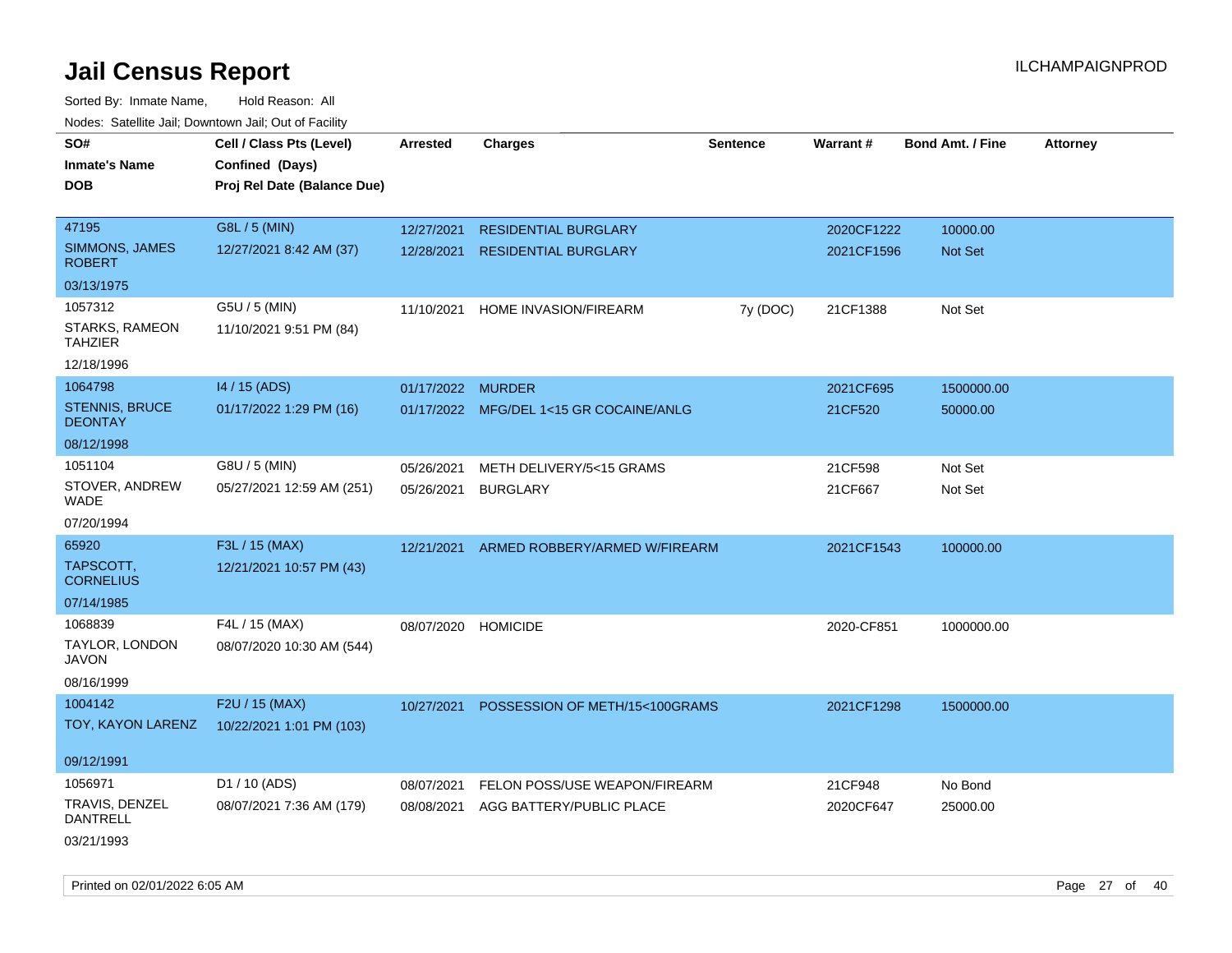| rougs. Calcing Jan, Downtown Jan, Out of Facility              |                                                                            |                                        |                                                                                       |          |                                    |                                |                 |
|----------------------------------------------------------------|----------------------------------------------------------------------------|----------------------------------------|---------------------------------------------------------------------------------------|----------|------------------------------------|--------------------------------|-----------------|
| SO#<br><b>Inmate's Name</b><br><b>DOB</b>                      | Cell / Class Pts (Level)<br>Confined (Days)<br>Proj Rel Date (Balance Due) | Arrested                               | <b>Charges</b>                                                                        | Sentence | Warrant#                           | <b>Bond Amt. / Fine</b>        | <b>Attorney</b> |
| 001078250<br>TRAVIS, JORDAN<br><b>TESHAUN</b><br>03/03/1996    | F2L / 10 (MED)<br>08/07/2021 10:27 AM (179)                                |                                        | 08/07/2021 FELON POSS WEAPON/BODY ARMOR                                               |          | 21CF950                            | Not Set                        |                 |
| 56994<br>TURNER, ROBERT<br>EARL, Senior<br>09/07/1982          | A1L / 15 (SPH)<br>12/09/2021 9:23 PM (55)                                  | 12/09/2021<br>12/13/2021               | STALKING/CAUSE FEAR FOR SAFETY<br>PAROLE REVOCATION                                   |          | 21CF1514<br>CH2107735              | Not Set<br>Not Set             |                 |
| 30108<br>VANDYKE, DARYL<br><b>ANTHONY</b><br>10/04/1965        | J4L / 15 (ADS)<br>07/30/2021 8:29 PM (187)                                 | 07/30/2021 MURDER                      |                                                                                       |          | 21CF902                            | 2000000.00                     |                 |
| 968681<br>WADE, DEMETRIUS<br>DARYL<br>01/07/1987               | D5 / 15 (ADS)<br>08/27/2021 2:25 AM (159)                                  | 08/27/2021<br>08/27/2021               | AGG CRIM SX AB/VIC 13<18/TRUST<br>INDIRECT CRIMINAL CONTEMPT                          | 3y (DOC) | 2020CF499<br>2021CC16              | 250000.00<br>No Bond           |                 |
| 1070971<br><b>WEIR, CLINTON</b><br><b>HOWARD</b><br>03/15/1983 | H3L / 5 (ADS)<br>12/08/2021 3:45 AM (56)                                   | 12/07/2021<br>12/07/2021               | <b>IDENTITY THEFT/&lt;\$300</b><br><b>RECKLESS DRIVING</b>                            |          | 20CF922<br>19TR2348                | <b>Not Set</b><br>Not Set      |                 |
| 54212<br>WHITLOCK, GEORGE<br>ABRAM<br>11/10/1978               | E3U / 10 (ADS)<br>12/21/2021 1:20 PM (43)                                  | 12/21/2021<br>12/21/2021<br>12/21/2021 | ARMED VIOLENCE/CATEGORY I<br>RECEIVE/POSS/SELL STOLEN VEH<br>VIOLATE ORDER PROTECTION |          | 21CF1576<br>2021CF669<br>2021CM391 | Not Set<br>10000.00<br>1000.00 |                 |
| 001078709<br>12/18/1989                                        | F3U / 15 (MAX)<br>WILLIAMS, DAVID LEE 12/22/2021 11:00 AM (42)             | 12/22/2021                             | ARMED VIOLENCE/CATEGORY I                                                             |          | 21CF1586                           | <b>Not Set</b>                 |                 |
| 1058072<br>WILLIAMS, KENNETH<br><b>BERNARD</b><br>10/04/1985   | A2U / 15 (SPH)<br>02/25/2021 3:24 PM (342)                                 | 02/25/2021                             | ARMED HABITUAL CRIMINAL                                                               |          |                                    | Not Set                        |                 |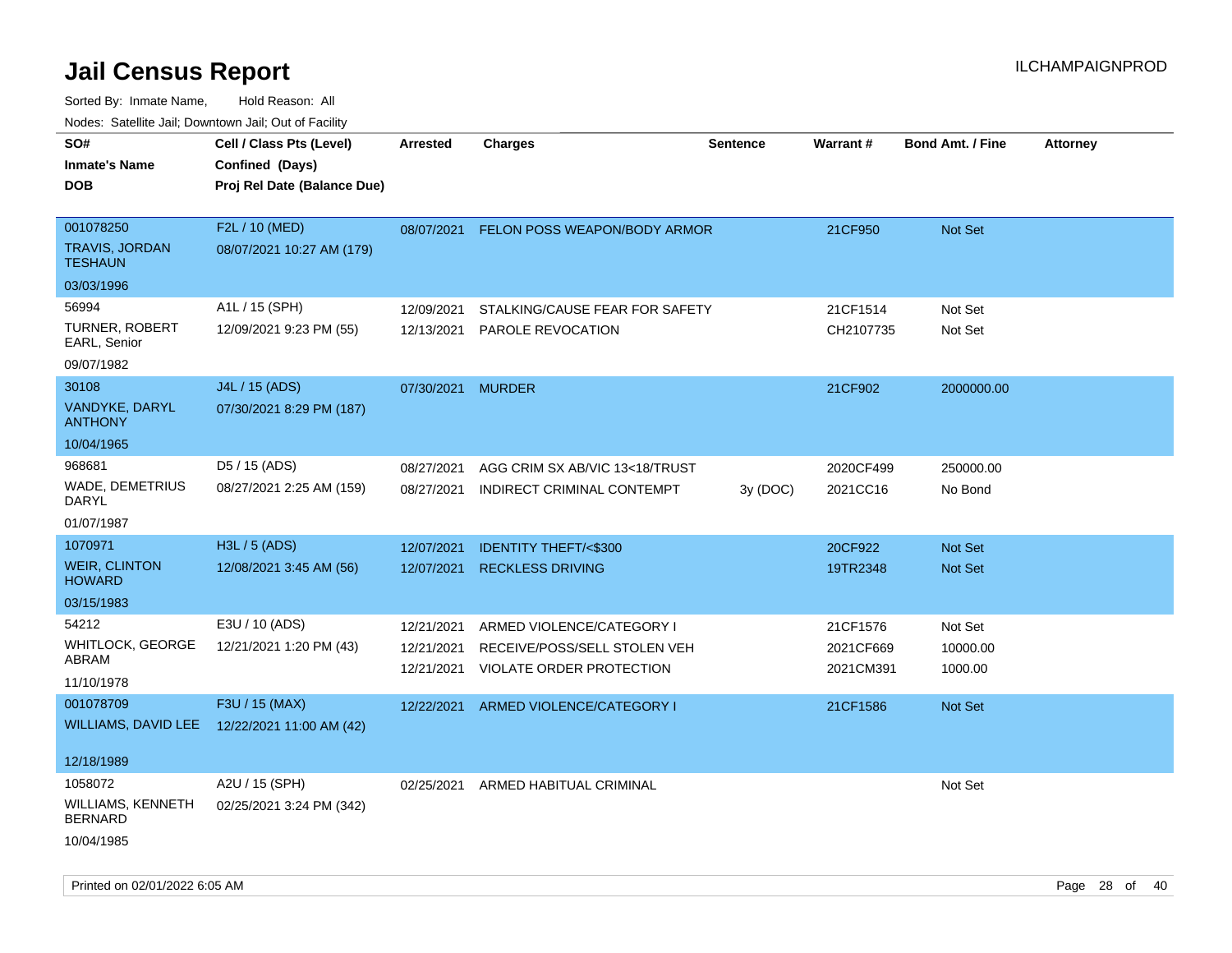| SO#                                          | Cell / Class Pts (Level)    | Arrested   | <b>Charges</b>                          | <b>Sentence</b> | Warrant#    | <b>Bond Amt. / Fine</b> | <b>Attorney</b> |
|----------------------------------------------|-----------------------------|------------|-----------------------------------------|-----------------|-------------|-------------------------|-----------------|
| <b>Inmate's Name</b>                         | Confined (Days)             |            |                                         |                 |             |                         |                 |
| <b>DOB</b>                                   | Proj Rel Date (Balance Due) |            |                                         |                 |             |                         |                 |
|                                              |                             |            |                                         |                 |             |                         |                 |
| 996311                                       | F7L / 10 (MED)              |            | 01/12/2022 RECEIVE/POSS/SELL STOLEN VEH | 3y (DOC)        | 2021CF524   | No Bond                 |                 |
| <b>WILLIAMS,</b><br><b>TRAYSHAUN DEVONTA</b> | 01/12/2022 5:31 PM (21)     |            |                                         |                 |             |                         |                 |
| 02/18/1992                                   |                             |            |                                         |                 |             |                         |                 |
| 001078711                                    | F9L / 10 (MED)              | 12/22/2021 | AGG DISCHARGE FIREARM/OCC BLDG          |                 | 21CF1585    | Not Set                 |                 |
| WILLIS, RANDY<br>RAMEEL                      | 12/22/2021 4:15 PM (42)     |            |                                         |                 |             |                         |                 |
| 09/10/2003                                   |                             |            |                                         |                 |             |                         |                 |
| 9326                                         | $12/5$ (ADS)                | 06/14/2021 | <b>BURGLARY</b>                         |                 | 2020-CF-625 | <b>Not Set</b>          |                 |
| YOUNG, ANTHONY<br><b>PAUL</b>                | 06/14/2021 12:07 PM (233)   |            |                                         |                 |             |                         |                 |
| 03/13/1954                                   |                             |            |                                         |                 |             |                         |                 |
| <b>Total Downtown Jail: 74</b>               |                             | Males: 74  | Females: 0<br>Unknown: 0                |                 |             |                         |                 |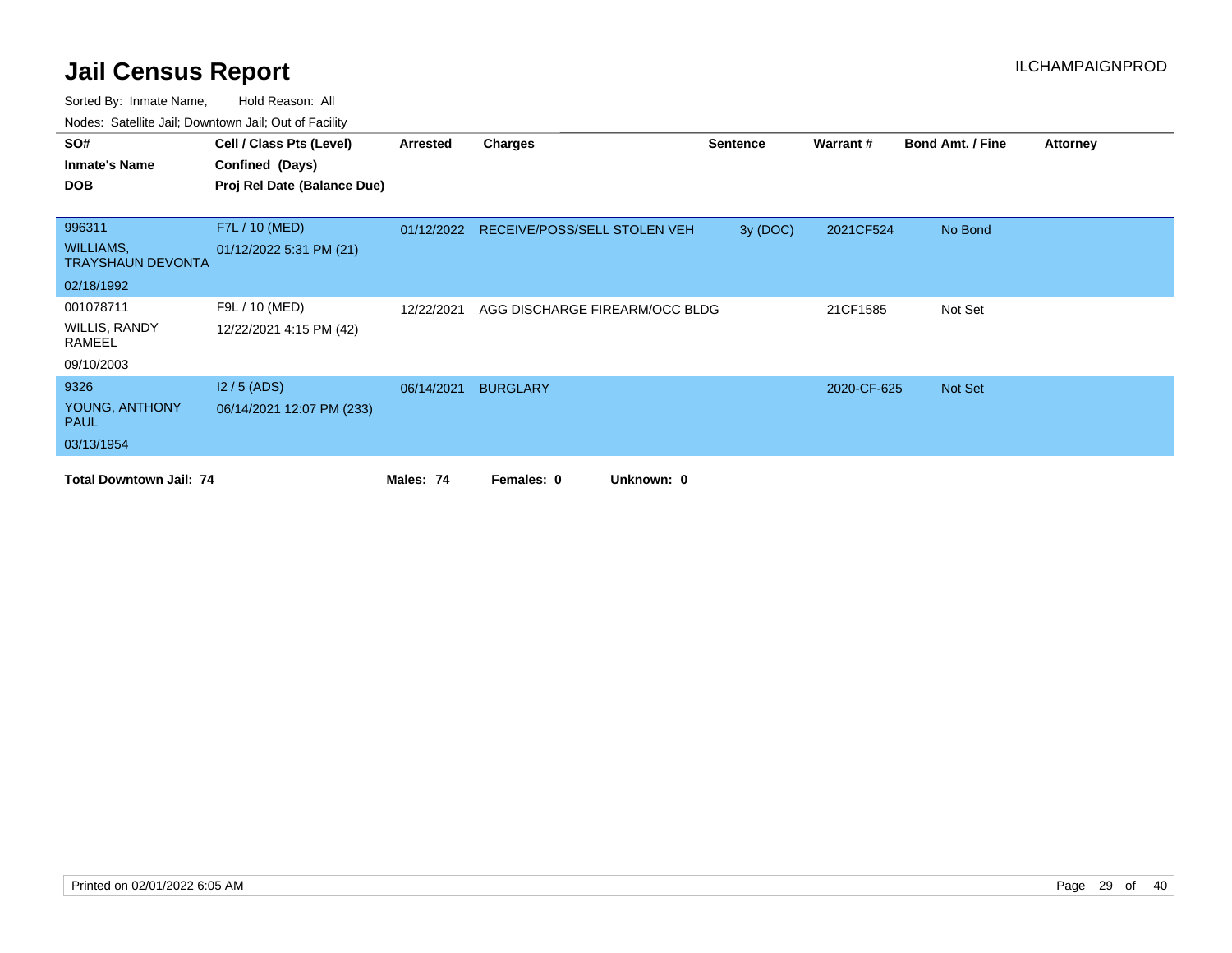|  | <b>Out of Facility</b> |  |
|--|------------------------|--|
|--|------------------------|--|

| SO#                                      | Cell / Class Pts (Level)    | <b>Arrested</b> | <b>Charges</b>                     | <b>Sentence</b> | Warrant#  | <b>Bond Amt. / Fine</b> | <b>Attorney</b> |
|------------------------------------------|-----------------------------|-----------------|------------------------------------|-----------------|-----------|-------------------------|-----------------|
| <b>Inmate's Name</b>                     | Confined (Days)             |                 |                                    |                 |           |                         |                 |
| <b>DOB</b>                               | Proj Rel Date (Balance Due) |                 |                                    |                 |           |                         |                 |
| 61095                                    | <b>KAN / 10 (ADS)</b>       | 05/02/2021      | HOME INVASION/CAUSE INJURY         |                 | 2021CF323 | 100000.00               |                 |
| <b>AMOS, DERRICK</b><br><b>JAMES</b>     | 05/02/2021 9:02 PM (276)    |                 |                                    |                 |           |                         |                 |
| 06/12/1985                               |                             |                 |                                    |                 |           |                         |                 |
| 19971                                    | EHD                         | 11/09/2021      | DRIVING RVK/SUSP DUI/SSS 4-9       |                 | 2021CF968 | Not Set                 |                 |
| BARNESKE, RAYMOND<br><b>LYNN</b>         | 11/09/2021 9:32 AM (85)     |                 |                                    |                 |           |                         |                 |
| 08/17/1961                               | 5/6/2022 (0.00)             |                 |                                    |                 |           |                         |                 |
| 516062                                   | <b>KAN / 15 (MAX)</b>       | 02/22/2021      | PHONE HARASSMENT/2+                |                 | 20CF194   | 5000.00                 |                 |
| <b>BENNETT, JOHN</b><br><b>MICHAEL</b>   | 02/22/2021 10:47 AM (345)   | 02/22/2021      | AGG DISCH FIR/VEH/PC OFF/FRMAN     |                 | 21CF210   | No Bond                 |                 |
| 04/30/1986                               |                             |                 |                                    |                 |           |                         |                 |
| 33993                                    | KAN / 10 (MED)              | 06/14/2021      | AGGRAVATED DOMESTIC BATTERY        |                 | 21CF688   | Not Set                 |                 |
| <b>BOOKER, STEPHON</b>                   | 06/14/2021 7:42 PM (233)    | 06/14/2021      | POSSESSING A CONTROLLED SUBSTAND   |                 | 21CF657   | Not Set                 |                 |
| <b>MONTELL</b>                           |                             | 06/14/2021      | PAROLE REVOCATION                  |                 | CH2103612 | No Bond                 |                 |
| 06/11/1971<br>1074315                    |                             |                 |                                    |                 |           |                         |                 |
| <b>BRIGGS, PATRICK</b>                   | <b>KAN / 15 (MAX)</b>       | 07/27/2021      | AGG DISCHARGE FIREARM/VEH/SCH      |                 | 21CF927   | Not Set                 |                 |
| <b>MONTAY</b>                            | 08/03/2021 4:56 PM (183)    |                 |                                    |                 |           |                         |                 |
| 08/05/2001                               |                             |                 |                                    |                 |           |                         |                 |
| 001078065                                | KAN / 10 (ADS)              | 06/17/2021      | AGG BATTERY/DISCHARGE FIREARM      |                 | 21CF704   | 1000000.00              |                 |
| <b>BROWN, CHARMAN</b><br><b>LAKEEF</b>   | 06/17/2021 12:32 PM (230)   |                 |                                    |                 |           |                         |                 |
| 11/30/2002                               |                             |                 |                                    |                 |           |                         |                 |
| 1038554                                  | <b>KAN / 15 (MAX)</b>       | 08/18/2021      | DELIVERY OF OR POSSESSION OF W/INT |                 | 21CF1009  | No Bond                 |                 |
| <b>BROWN, CORRION</b><br><b>DEVONTAE</b> | 08/18/2021 5:40 PM (168)    | 08/18/2021      | <b>ARMED HABITUAL CRIMINAL</b>     |                 | 21CF1162  | Not Set                 |                 |
| 04/19/1995                               |                             |                 |                                    |                 |           |                         |                 |
|                                          |                             |                 |                                    |                 |           |                         |                 |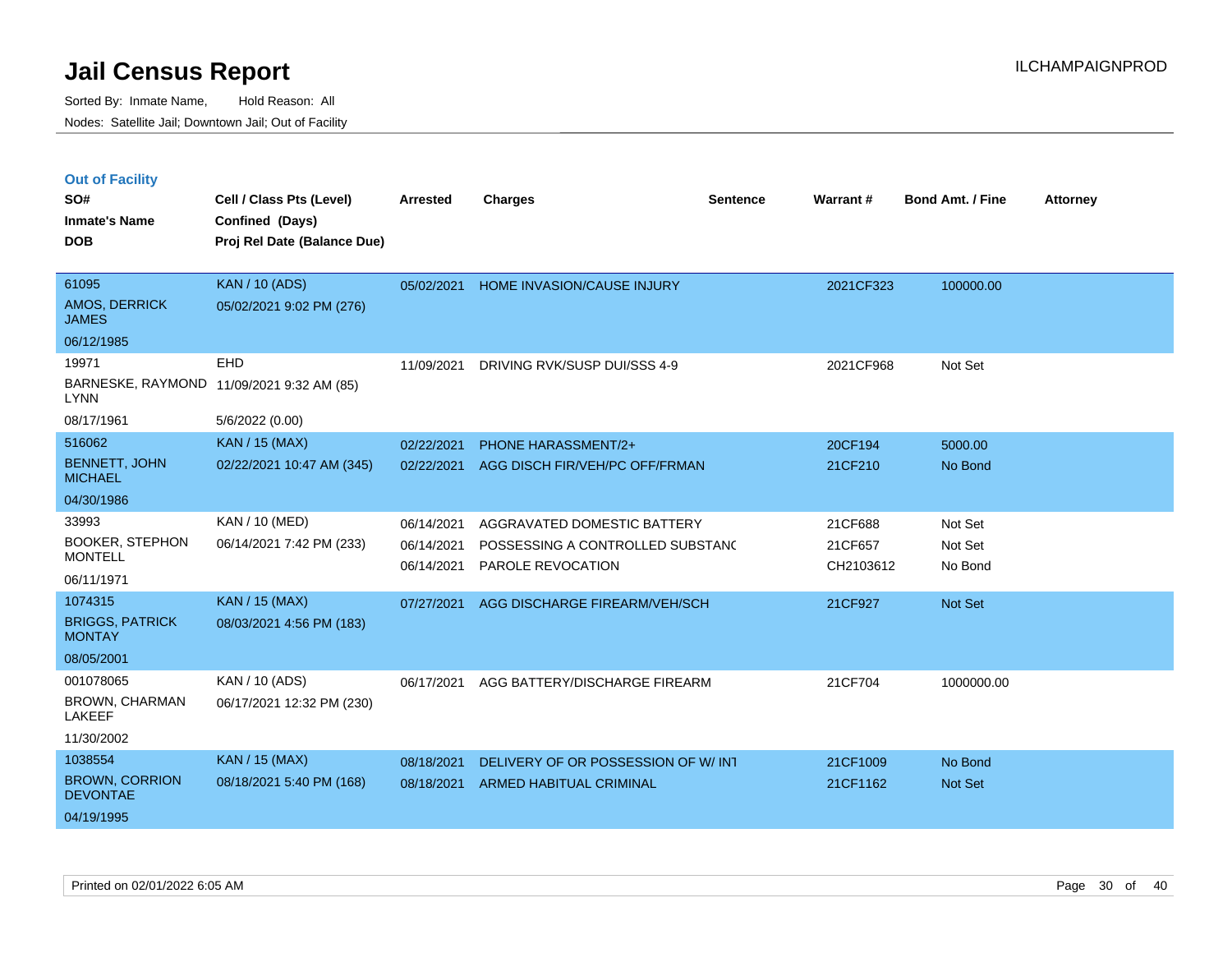| ivouss. Satellite Jali, Downtown Jali, Out of Facility |                                             |            |                                          |                 |            |                         |                 |
|--------------------------------------------------------|---------------------------------------------|------------|------------------------------------------|-----------------|------------|-------------------------|-----------------|
| SO#                                                    | Cell / Class Pts (Level)                    | Arrested   | <b>Charges</b>                           | <b>Sentence</b> | Warrant#   | <b>Bond Amt. / Fine</b> | <b>Attorney</b> |
| Inmate's Name                                          | Confined (Days)                             |            |                                          |                 |            |                         |                 |
| DOB                                                    | Proj Rel Date (Balance Due)                 |            |                                          |                 |            |                         |                 |
|                                                        |                                             |            |                                          |                 |            |                         |                 |
| 1038579                                                | <b>KAN / 15 (MAX)</b>                       | 08/18/2021 | FELON POSS/USE WEAPON/FIREARM            |                 | 21CF1010   | Not Set                 |                 |
| <b>BROWN, MARKEL</b><br>rikki                          | 08/18/2021 2:05 PM (168)                    |            |                                          |                 |            |                         |                 |
| 01/06/1995                                             |                                             |            |                                          |                 |            |                         |                 |
| 1003006                                                | KAN / 15 (MAX)                              | 08/19/2021 | FELON POSS/USE MACHINE GUN               |                 | 21CF1011   | No Bond                 |                 |
| BROWN, ROCKEITH<br>JAVONTE                             | 08/19/2021 12:55 AM (167)                   |            |                                          |                 |            |                         |                 |
| 07/23/1991                                             |                                             |            |                                          |                 |            |                         |                 |
| 995894                                                 | <b>KAN / 10 (ADS)</b>                       | 12/28/2021 | FELON POSSESS WEAPON/2ND+                | 5y (DOC)        | 2020CF709  | No Bond                 |                 |
|                                                        | BUTLER, JAMES LYNN 12/28/2021 11:05 AM (36) |            |                                          |                 |            |                         |                 |
|                                                        |                                             |            |                                          |                 |            |                         |                 |
| 12/04/1991                                             |                                             |            |                                          |                 |            |                         |                 |
| 987334                                                 | KAN / 15 (MAX)                              |            | 03/10/2021 ATTEMPT (FIRST DEGREE MURDER) |                 | 19CF689    | Not Set                 |                 |
| CAIN, ISAIAH<br><b>DEPRIEST</b>                        | 03/10/2021 2:22 PM (329)                    |            |                                          |                 |            |                         |                 |
| 12/23/1990                                             |                                             |            |                                          |                 |            |                         |                 |
| 001078638                                              | <b>EHD</b>                                  | 12/15/2021 | DRIVING ON SUSPENDED LICENSE             |                 | 2021TR1120 | <b>Not Set</b>          |                 |
| CAMPBELL, CARLA<br><b>GISSELLE</b>                     | 12/15/2021 11:03 AM (49)                    |            |                                          |                 |            |                         |                 |
| 08/12/1980                                             | 2/12/2022 (0.00)                            |            |                                          |                 |            |                         |                 |
| 992962                                                 | KAN / 15 (ADS)                              | 05/25/2021 | MURDER/INTENT TO KILL/INJURE             |                 | 2018CF1045 | 1000000.00              |                 |
| CAMPBELL, KEITH<br>KNAQEEB                             | 05/25/2021 1:19 PM (253)                    |            |                                          |                 |            |                         |                 |
| 07/22/1991                                             |                                             |            |                                          |                 |            |                         |                 |
| 001078576                                              | <b>KAN / 15 (MAX)</b>                       | 11/09/2021 | UNLAWFUL USE OF A WEAPON                 |                 | 21CF1383   | <b>Not Set</b>          |                 |
| <b>CARTER, DEMONDRE</b><br>DAVON                       | 11/09/2021 6:01 PM (85)                     |            |                                          |                 |            |                         |                 |
| 05/27/2001                                             |                                             |            |                                          |                 |            |                         |                 |
| 1064992                                                | KAN / 15 (MAX)                              | 09/20/2021 | ARMED VIOLENCE/CATEGORY I                |                 | 21CF1137   | Not Set                 |                 |
| CARTER, KEJUAN<br>JAVONTE                              | 09/20/2021 11:42 PM (135)                   |            |                                          |                 |            |                         |                 |
| 06/27/1998                                             |                                             |            |                                          |                 |            |                         |                 |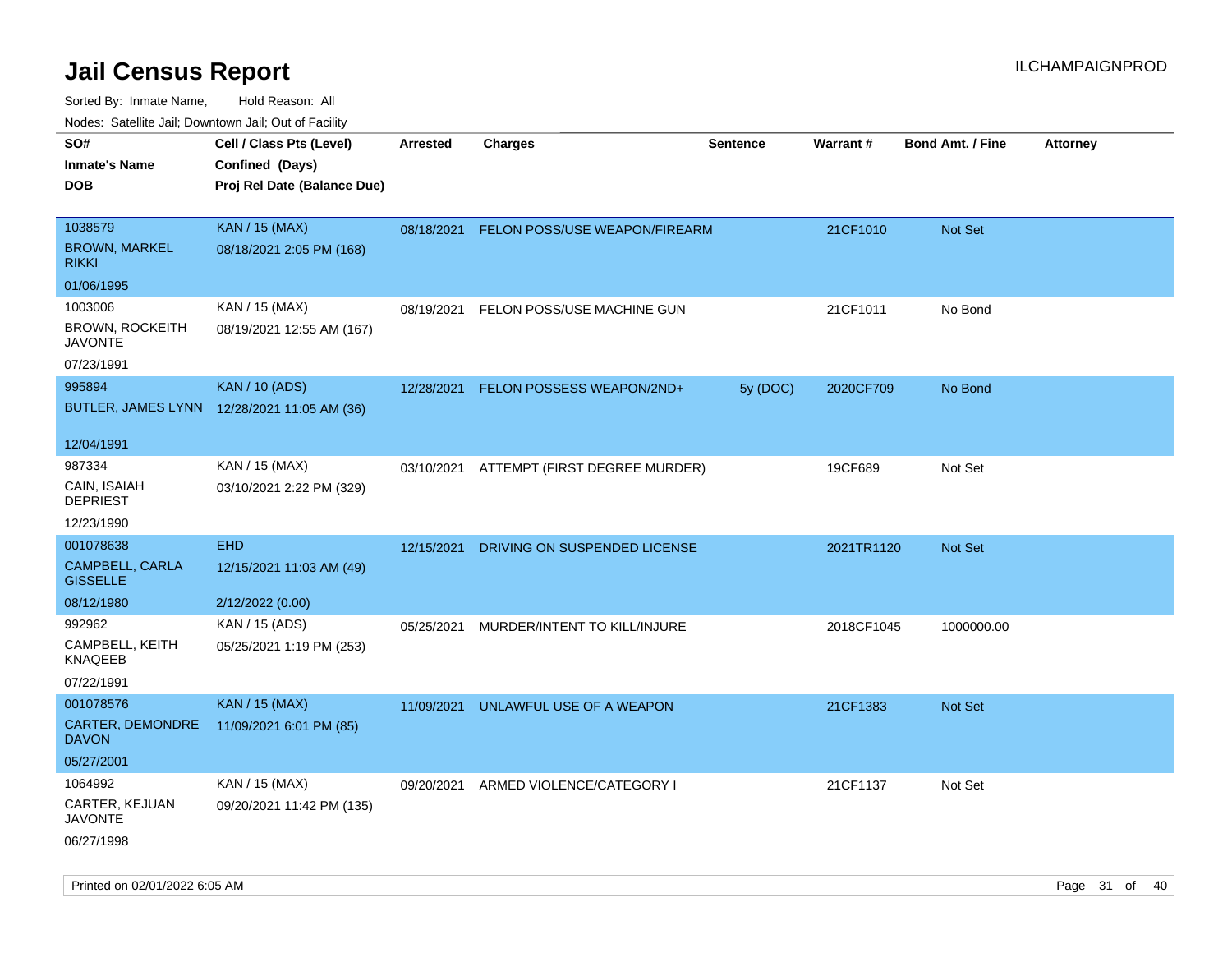| SO#<br><b>Inmate's Name</b><br><b>DOB</b>        | Cell / Class Pts (Level)<br>Confined (Days)<br>Proj Rel Date (Balance Due) | <b>Arrested</b>          | <b>Charges</b>                                                                                   | <b>Sentence</b> | <b>Warrant#</b>          | <b>Bond Amt. / Fine</b> | <b>Attorney</b> |
|--------------------------------------------------|----------------------------------------------------------------------------|--------------------------|--------------------------------------------------------------------------------------------------|-----------------|--------------------------|-------------------------|-----------------|
| 001078729<br><b>CARTER, TROY</b><br><b>DEMON</b> | <b>KAN / 15 (ADS)</b><br>01/02/2022 10:29 AM (31)                          |                          | 01/02/2022 MURDER/INTENT TO KILL/INJURE                                                          |                 | 20CF396                  | 1000000.00              |                 |
| 01/02/2004                                       |                                                                            |                          |                                                                                                  |                 |                          |                         |                 |
| 001078461<br>COLE, ERIC JOSE                     | KAN / 10 (MED)<br>10/08/2021 12:25 AM (117)                                | 10/07/2021<br>10/07/2021 | AGG UNLAWFUL USE WEAPON/PERSON<br>AGG DOMESTIC BATTERY/STRANGLE<br>HARASS WITNESS/FAMILY MBR/REP |                 | 2021CF1209<br>2021CF1208 | No Bond<br>Not Set      |                 |
| 01/24/2002                                       |                                                                            | 10/08/2021               |                                                                                                  |                 | 21CF1218                 | Not Set                 |                 |
| 1048488<br>COLSON, WAYNE<br><b>ARTHUR, Third</b> | <b>KAN / 10 (ADS)</b><br>12/30/2021 8:27 AM (34)                           | 12/30/2021               | ARMED VIOLENCE/CATEGORY I                                                                        |                 | 2022CF4                  | Not Set                 |                 |
| 10/14/1995                                       |                                                                            |                          |                                                                                                  |                 |                          |                         |                 |
| 57733<br>CRAIG, ANTOINE<br><b>DARRELL</b>        | KAN / 15 (SPH)<br>02/25/2020 4:08 PM (708)                                 | 02/25/2020               | <b>HOMICIDE</b><br>02/25/2020 FELON POSS/USE WEAPON/FIREARM                                      |                 | 2020-CF250<br>19CF-1827  | 2000000.00<br>80000.00  |                 |
| 10/09/1982                                       |                                                                            |                          |                                                                                                  |                 |                          |                         |                 |
| 001077939                                        | <b>KAN / 10 (MED)</b>                                                      | 05/10/2021               | FIREARM/FOID INVALID/NOT ELIG                                                                    |                 | 21CF526                  | No Bond                 |                 |
| <b>CROSS, PATRICK</b><br><b>DONTRELLE</b>        | 05/10/2021 7:31 PM (268)                                                   | 06/02/2021               | POSS STOLEN VEHICLE > \$25,000                                                                   |                 | 21CF612                  | Not Set                 |                 |
| 11/07/2001                                       |                                                                            |                          |                                                                                                  |                 |                          |                         |                 |
| 001077558<br>DAVIS, RICHARD LEE                  | EHD<br>01/04/2022 9:17 AM (29)                                             |                          | 01/04/2022 DRIVING RVK/SUSP DUI/SSS 2ND                                                          |                 | 2021CF301                | Not Set                 |                 |
| 08/20/1984                                       | 2/2/2022 (0.00)                                                            |                          |                                                                                                  |                 |                          |                         |                 |
| 49972                                            | <b>KAN / 10 (ADS)</b>                                                      |                          | 01/03/2022 FELON POSS/USE WEAPON/FIREARM                                                         | 2y (DOC)        | 20CF1476                 | No Bond                 |                 |
| <b>DICKERSON,</b><br><b>RAYMOND COLLIER</b>      | 01/03/2022 11:10 AM (30)                                                   |                          |                                                                                                  |                 |                          |                         |                 |
| 08/16/1978                                       |                                                                            |                          |                                                                                                  |                 |                          |                         |                 |
| 1061304                                          | KAN / 15 (MAX)                                                             | 10/11/2021               | ARMED HABITUAL CRIMINAL                                                                          |                 | 21CF1226                 | No Bond                 |                 |
| DORRIS, KEMION<br><b>DAETOCE</b><br>11/19/1997   | 10/11/2021 7:30 PM (114)                                                   | 10/11/2021<br>10/11/2021 | ARMED HABITUAL CRIMINAL<br>HOME INVASION/FIREARM                                                 |                 | 21CF1227<br>21CF1228     | No Bond<br>No Bond      |                 |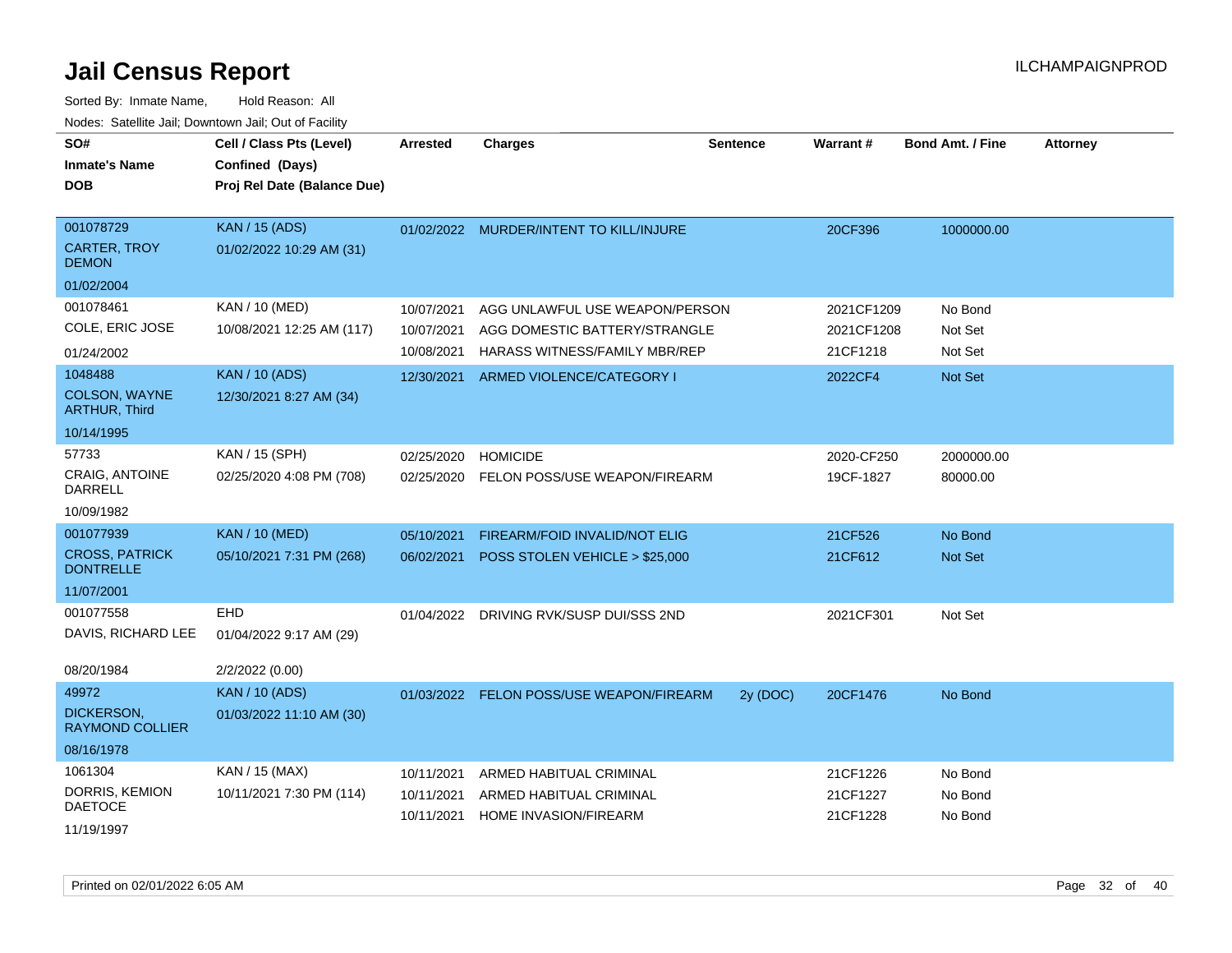Sorted By: Inmate Name, Hold Reason: All

| Nodes: Satellite Jail; Downtown Jail; Out of Facility |  |
|-------------------------------------------------------|--|
|                                                       |  |

| SO#<br><b>Inmate's Name</b>              | Cell / Class Pts (Level)<br>Confined (Days)  | <b>Arrested</b> | <b>Charges</b>                          | <b>Sentence</b> | <b>Warrant#</b> | <b>Bond Amt. / Fine</b> | <b>Attorney</b> |
|------------------------------------------|----------------------------------------------|-----------------|-----------------------------------------|-----------------|-----------------|-------------------------|-----------------|
| <b>DOB</b>                               | Proj Rel Date (Balance Due)                  |                 |                                         |                 |                 |                         |                 |
|                                          |                                              |                 |                                         |                 |                 |                         |                 |
| 1048528                                  | <b>EHD</b>                                   |                 | 01/11/2022 DRIVING RVK/SUSP DUI/SSS 3RD |                 | 2021CF828       | Not Set                 |                 |
| <b>FREEMAN, TAMISHA</b><br><b>NICOLE</b> | 01/11/2022 9:20 AM (22)                      |                 |                                         |                 |                 |                         |                 |
| 04/24/1985                               | 2/9/2022 (0.00)                              |                 |                                         |                 |                 |                         |                 |
| 001077363                                | KAN / 25 (SPH)                               | 10/30/2020      | HOME INVASION/FIREARM                   |                 | 20CF1202        | 500000.00               |                 |
| GARY, DAKOTA<br><b>TREVON</b>            | 10/30/2020 10:41 AM (460)                    |                 |                                         |                 |                 |                         |                 |
| 12/31/2001                               |                                              |                 |                                         |                 |                 |                         |                 |
| 1013012                                  | KAN / 15 (MAX)                               | 07/08/2021      | ATTEMPT (FIRST DEGREE MURDER)           |                 | 2021CF790       | 1000000.00              |                 |
| GARY, XAVIER LAMAR                       | 07/08/2021 9:24 AM (209)                     | 07/08/2021      | <b>FELON POSS/USE FIREARM PRIOR</b>     |                 | 2020CF650       | 25000.00                |                 |
|                                          |                                              | 07/08/2021      | <b>FELON POSS/USE FIREARM PRIOR</b>     |                 | 21CF798         | <b>Not Set</b>          |                 |
| 12/14/1991                               |                                              |                 |                                         |                 |                 |                         |                 |
| 952666                                   | <b>EHD</b>                                   | 01/25/2022      | DRIVING ON REVOKED LICENSE              |                 | 2021TR175       | Not Set                 |                 |
| Junior                                   | GILL, MICHAEL LAMAR, 01/25/2022 10:05 AM (8) |                 |                                         |                 |                 |                         |                 |
| 12/07/1986                               | 3/10/2022 (0.00)                             |                 |                                         |                 |                 |                         |                 |
| 1065946                                  | <b>KAN / 10 (MED)</b>                        | 09/04/2021      | AGG BATTERY/DISCHARGE FIREARM           |                 | 21CF1057        | 750000.00               |                 |
| GODBOLT, DESMOND<br><b>DEVONTAE</b>      | 09/04/2021 1:17 AM (151)                     | 09/04/2021      | RESIST/OBSTRUCTING A PEACE OFFICEF      |                 | 21CM407         | Not Set                 |                 |
| 11/15/1997                               |                                              |                 |                                         |                 |                 |                         |                 |
| 1070118                                  | KAN / 15 (MAX)                               | 08/31/2021      | AGGRAVATED DOMESTIC BATTERY             |                 | 21CF1049        | No Bond                 |                 |
| GRAHAM, CORTEZ<br><b>LAMON</b>           | 08/31/2021 9:32 PM (155)                     | 09/02/2021      | PROBATION VIOLATION                     |                 | 21CF55          | Not Set                 |                 |
| 03/31/1976                               |                                              |                 |                                         |                 |                 |                         |                 |
| 1076506                                  | <b>KAN / 15 (MAX)</b>                        | 09/17/2021      | AGG UUW/PERSON/CM THREAT VIOL           |                 | 21CF1131        | Not Set                 |                 |
|                                          | GRAY, JAMARH EMERE 09/17/2021 10:41 AM (138) | 09/20/2021      | <b>DOMESTIC BATTERY</b>                 |                 | 21CM430         | <b>Not Set</b>          |                 |
| 06/21/2003                               |                                              |                 |                                         |                 |                 |                         |                 |
| 986315                                   | <b>EHD</b>                                   | 01/04/2022      | DRIVING ON SUSPENDED LICENSE            |                 | 2020TR4725      | Not Set                 |                 |
| HARPER, DEMARKO<br><b>DEVAIL</b>         | 01/04/2022 10:13 AM (29)                     |                 |                                         |                 |                 |                         |                 |
| 09/04/1989                               | 2/2/2022 (0.00)                              |                 |                                         |                 |                 |                         |                 |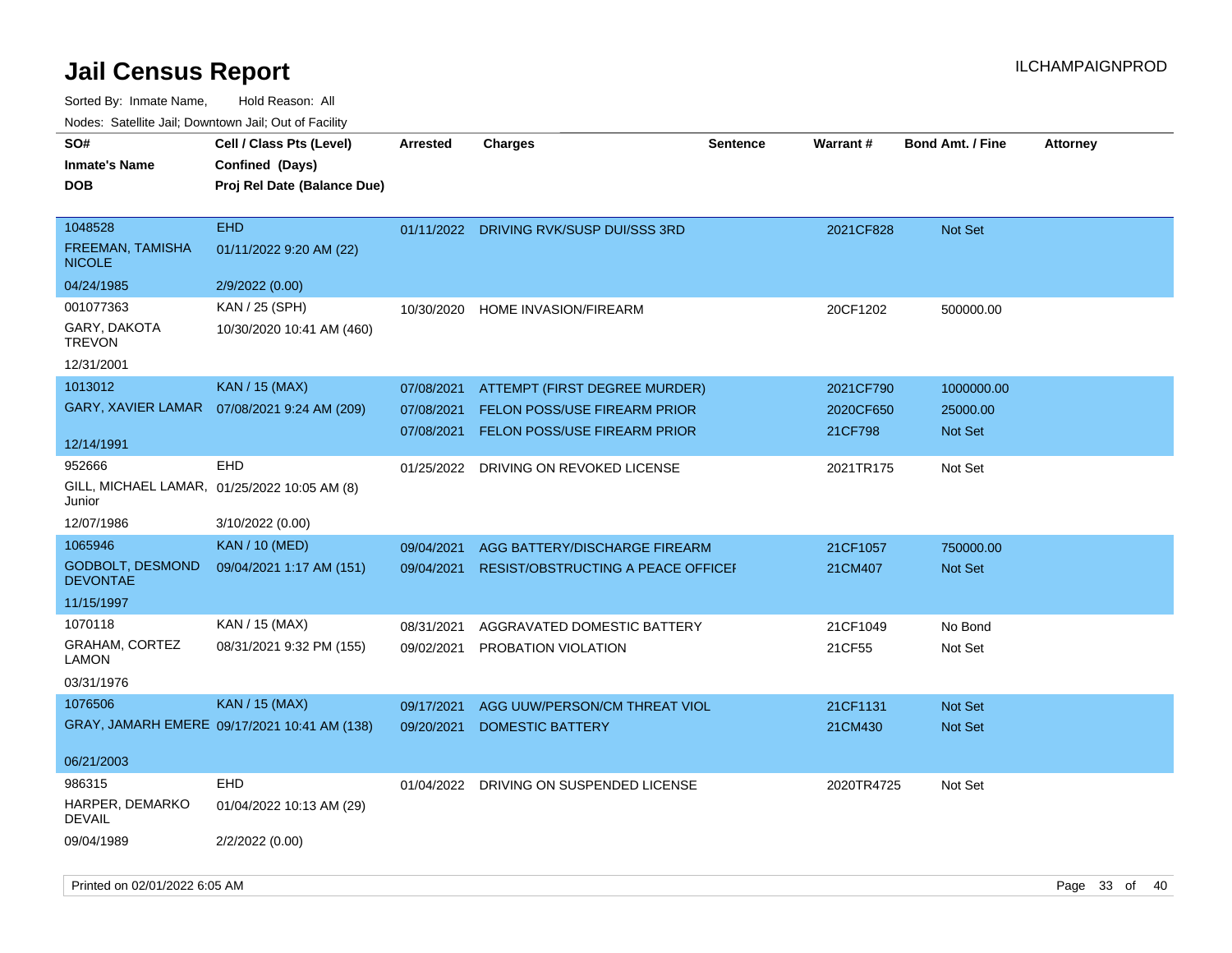| SO#<br><b>Inmate's Name</b><br><b>DOB</b>                | Cell / Class Pts (Level)<br>Confined (Days)<br>Proj Rel Date (Balance Due) | <b>Arrested</b>                        | <b>Charges</b>                                                                               | <b>Sentence</b>                      | <b>Warrant#</b>               | <b>Bond Amt. / Fine</b>          | <b>Attorney</b> |
|----------------------------------------------------------|----------------------------------------------------------------------------|----------------------------------------|----------------------------------------------------------------------------------------------|--------------------------------------|-------------------------------|----------------------------------|-----------------|
| 001077887<br><b>HENRY, ROBERT</b><br><b>GORDON</b>       | <b>EHD</b><br>01/11/2022 11:02 AM (22)                                     |                                        | 01/11/2022 AGG DUI/LIC SUSP OR REVOKED                                                       |                                      | 2021CF466                     | <b>Not Set</b>                   |                 |
| 12/16/1952                                               | 2/7/2022 (0.00)                                                            |                                        |                                                                                              |                                      |                               |                                  |                 |
| 1045186<br>HOLBROOK, JOHNNIE<br><b>MATHIS</b>            | KAN / 15 (MAX)<br>08/16/2021 11:07 AM (170)                                | 08/16/2021<br>08/16/2021<br>08/16/2021 | ARMED VIOLENCE/CATEGORY I<br>FELON POSS/USE WEAPON/FIREARM<br>AGG FLEEING POLICE/21 MPH OVER |                                      | 21CF934<br>19CF968<br>21CF988 | 1000000.00<br>Not Set<br>Not Set |                 |
| 07/19/1996                                               |                                                                            | 08/16/2021                             | FELON POSS/USE WEAPON/FIREARM                                                                |                                      | 21CF989                       | Not Set                          |                 |
| 001078146<br>HUNT, TEIGAN<br><b>JAZAIREO</b>             | <b>KAN / 15 (MAX)</b><br>07/09/2021 12:41 PM (208)                         | 07/09/2021<br>07/09/2021               | AGG BATTERY/DISCHARGE FIREARM<br>ARMED ROBBERY/ARMED W/FIREARM                               |                                      | 21CF795<br>21CF806            | 1000000.00<br><b>Not Set</b>     |                 |
| 05/14/2003                                               |                                                                            |                                        |                                                                                              |                                      |                               |                                  |                 |
| 989743                                                   | KAN / 15 (ADS)                                                             | 04/13/2021                             | AGG DISCHARGE FIREARM/VEH/SCH                                                                |                                      | 21CF400                       | Not Set                          |                 |
| JACKSON, STEVE<br>ALLEN                                  | 04/13/2021 2:45 AM (295)                                                   | 04/13/2021                             | AGGRAVATED DOMESTIC BATTERY                                                                  |                                      | 21CF399                       | Not Set                          |                 |
| 06/04/1991                                               |                                                                            |                                        |                                                                                              |                                      |                               |                                  |                 |
| 50495                                                    | <b>EHD</b>                                                                 | 08/10/2021                             | DRIVING RVK/SUSP DUI/SSS 10-14                                                               |                                      | 2020CF997                     | Not Set                          |                 |
| <b>JENKINS, ARNOLD</b><br><b>FARRIS</b>                  | 08/10/2021 9:08 AM (176)                                                   | 08/10/2021                             | DRIVING RVK/SUSP DUI/SSS 10-14                                                               |                                      | 2019CF1363                    | <b>Not Set</b>                   |                 |
| 04/19/1962                                               | 2/4/2022 (0.00)                                                            |                                        |                                                                                              |                                      |                               |                                  |                 |
| 1076450<br>JONES, CARLOS<br><b>ANTONIO</b><br>11/18/2001 | KAN / 15 (MAX)<br>06/25/2020 2:13 PM (587)                                 | 06/25/2020<br>11/02/2020               | AGG DISCHARGE OF A FIREARM<br>HOME INVASION/FIREARM                                          | 6y/0m/0d (DO: 2020CF703<br>11y (DOC) | 20CF1204                      | Not Set<br>No Bond               |                 |
| 001078401                                                | <b>KAN / 10 (ADS)</b>                                                      | 09/19/2021                             | UNLAWFUL VEHICULAR INVASION                                                                  |                                      | 21CF1134                      | Not Set                          |                 |
| <b>KNIGHT, ERIC</b>                                      | 09/19/2021 7:32 PM (136)                                                   | 09/19/2021                             | <b>HRSMT/THREATEN PERSON/KILL</b>                                                            |                                      | 2021CF561                     | 50000.00                         |                 |
| 07/11/1991                                               |                                                                            | 09/21/2021                             | <b>BURGLARY</b>                                                                              |                                      | 21CF1139                      | <b>Not Set</b>                   |                 |
| 1002591                                                  | EHD                                                                        | 01/11/2022                             | AGG DUI/LIC SUSP OR REVOKED                                                                  |                                      | 2020CF1399                    | Not Set                          |                 |
| <b>KRAUS, MARY</b><br>KATHERINE                          | 01/11/2022 11:54 AM (22)                                                   |                                        |                                                                                              |                                      |                               |                                  |                 |
| 04/13/1959                                               | 2/22/2022 (0.00)                                                           |                                        |                                                                                              |                                      |                               |                                  |                 |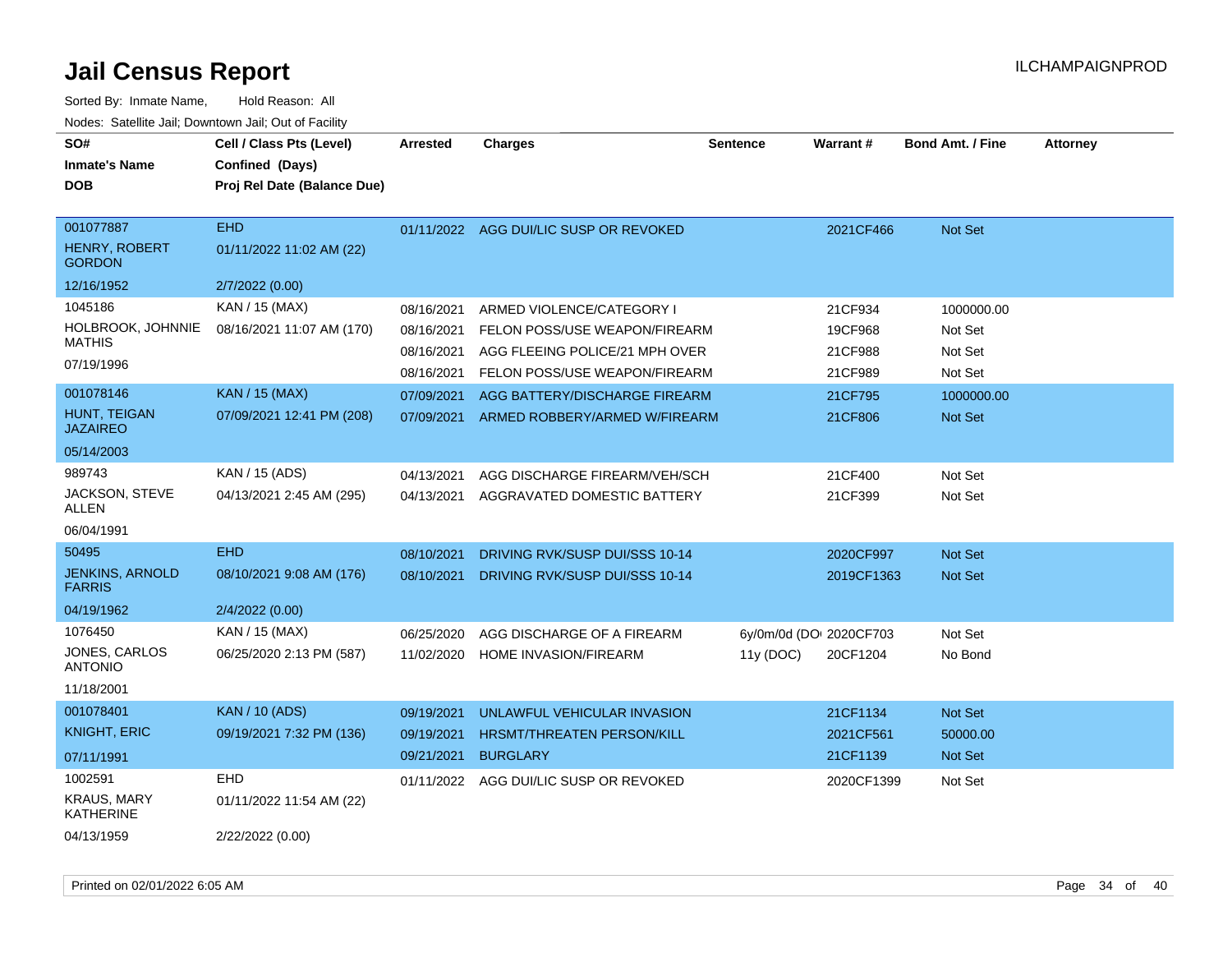| SO#<br><b>Inmate's Name</b><br><b>DOB</b>                         | Cell / Class Pts (Level)<br>Confined (Days)<br>Proj Rel Date (Balance Due) | Arrested                               | <b>Charges</b>                                                                                        | <b>Sentence</b> | Warrant#                         | <b>Bond Amt. / Fine</b>          | <b>Attorney</b> |
|-------------------------------------------------------------------|----------------------------------------------------------------------------|----------------------------------------|-------------------------------------------------------------------------------------------------------|-----------------|----------------------------------|----------------------------------|-----------------|
| 1064445<br><b>LARUE, TERENCE</b><br><b>TRAMEL</b>                 | <b>KAN / 15 (MAX)</b><br>04/23/2021 11:18 AM (285)                         | 04/23/2021<br>04/23/2021<br>04/23/2021 | <b>FELON POSS/USE FIREARM/PAROLE</b><br>AGG DISCHARGE FIREARM/OCC VEH<br>POSSESS 15<100 GRAMS COCAINE |                 | 21CF899<br>2021CF295<br>19CF1052 | Not Set<br>500000.00<br>10000.00 |                 |
| 12/23/1998                                                        |                                                                            |                                        |                                                                                                       |                 |                                  |                                  |                 |
| 001078237<br>LAWS, TERON<br><b>RAMONTE</b><br>04/03/2001          | KAN / 15 (ADS)<br>08/03/2021 6:29 PM (183)                                 | 08/03/2021                             | AGG DISCHARGE FIREARM/OCC VEH                                                                         |                 | 21CF928                          | No Bond                          |                 |
| 001078470                                                         | <b>KAN / 15 (MAX)</b>                                                      | 10/10/2021                             | MURDER/INTENT TO KILL/INJURE                                                                          |                 | 21CF1221                         | Not Set                          |                 |
| LEE, AMAHRION<br><b>JA'MERE</b>                                   | 10/10/2021 1:23 PM (115)                                                   |                                        |                                                                                                       |                 |                                  |                                  |                 |
| 11/05/2002                                                        |                                                                            |                                        |                                                                                                       |                 |                                  |                                  |                 |
| 56792                                                             | KAN / 10 (MED)                                                             | 02/02/2021                             | ARMED HABITUAL CRIMINAL                                                                               |                 | 2021CF141                        | 500000.00                        |                 |
| LILLARD, LAWRENCE<br><b>TYRONE</b>                                | 02/02/2021 2:11 PM (365)                                                   | 02/22/2021                             | DRIVING ON REVOKED LICENSE                                                                            |                 | 21TR426                          | 5000.00                          |                 |
| 10/20/1982                                                        |                                                                            |                                        |                                                                                                       |                 |                                  |                                  |                 |
| 001078575<br><b>MCLAURIN, KEYON A</b>                             | <b>KAN / 10 (MED)</b><br>11/09/2021 12:41 PM (85)                          | 11/09/2021                             | <b>GUNRUNNING</b>                                                                                     |                 | 21CF1330                         | 750000.00                        |                 |
| 11/19/2002                                                        |                                                                            |                                        |                                                                                                       |                 |                                  |                                  |                 |
| 1011046<br>MILES, DARRION<br><b>ANTONIO KEVONTA</b><br>03/18/1990 | KAN / 15 (ADS)<br>04/11/2021 12:46 AM (297)                                | 04/10/2021                             | ATTEMPT (FIRST DEGREE MURDER)                                                                         |                 | 21CF392                          | Not Set                          |                 |
| 001077278                                                         | <b>KAN / 15 (MAX)</b>                                                      | 10/06/2020                             | MURDER/INTENT TO KILL/INJURE                                                                          |                 | 2020CF146                        | 2000000.00                       |                 |
| MILLER, D'ANDRE<br>09/08/1986                                     | 10/06/2020 12:49 PM (484)                                                  | 10/06/2020                             | AGG FLEEING POLICE/21 MPH OVER                                                                        |                 | 2019CF1171                       | 50000.00                         |                 |
| 001078712                                                         | KAN / 10 (MED)                                                             | 12/23/2021                             | AGG DISCH FIREARM/1ST AID PERS                                                                        |                 | 21CF1581                         | Not Set                          |                 |
| MONTGOMERY,<br>RASHARD MYKI                                       | 12/23/2021 4:27 PM (41)                                                    |                                        |                                                                                                       |                 |                                  |                                  |                 |
| 11/05/2001                                                        |                                                                            |                                        |                                                                                                       |                 |                                  |                                  |                 |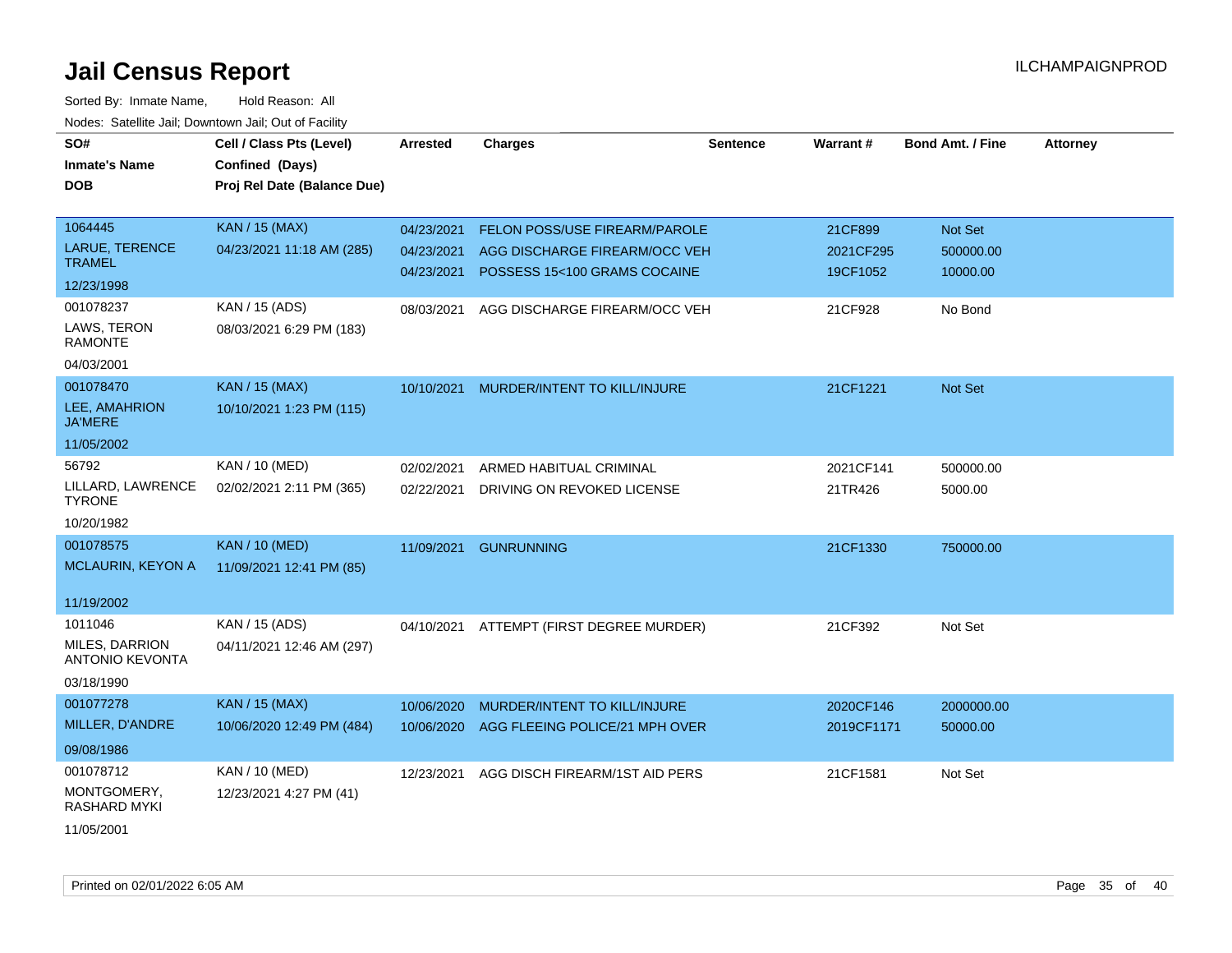| SO#<br><b>Inmate's Name</b><br><b>DOB</b> | Cell / Class Pts (Level)<br>Confined (Days)<br>Proj Rel Date (Balance Due) | Arrested   | <b>Charges</b>                           | <b>Sentence</b> | <b>Warrant#</b> | <b>Bond Amt. / Fine</b> | <b>Attorney</b> |
|-------------------------------------------|----------------------------------------------------------------------------|------------|------------------------------------------|-----------------|-----------------|-------------------------|-----------------|
| 1026477                                   | <b>KAN / 15 (ADS)</b>                                                      | 09/21/2021 | AGG DISCHARGE FIREARM/OCC VEH            |                 | 21CF1138        | Not Set                 |                 |
| NEWBILL, DEVONTRE<br><b>LAMONT</b>        | 09/21/2021 2:27 AM (134)                                                   |            | 09/22/2021 PROBATION VIOLATION           |                 | 20CF577         | Not Set                 |                 |
| 11/22/1993                                |                                                                            |            |                                          |                 |                 |                         |                 |
| 1072907                                   | <b>KAN</b>                                                                 | 07/14/2021 | CRIMINAL DAMAGE <\$500/SCHOOL            |                 | 2021CF840       | 5000.00                 |                 |
|                                           | NIKOLAEV, YEVGENIY 07/14/2021 10:10 PM (203)                               |            | 07/14/2021 ATTEMPT (FIRST DEGREE MURDER) |                 | 2021-CF-832     | 2000000.00              |                 |
| 10/06/1983                                |                                                                            |            |                                          |                 |                 |                         |                 |
| 22129                                     | <b>EHD</b>                                                                 |            | 01/25/2022 DUI INTOXICATING COMPOUND     |                 | 2021DT155       | Not Set                 |                 |
| OAKLEY, ALAN RUFUS 01/25/2022 9:10 AM (8) |                                                                            |            |                                          |                 |                 |                         |                 |
| 04/05/1963                                | 2/7/2022 (0.00)                                                            |            |                                          |                 |                 |                         |                 |
| 001078558                                 | KAN / 10 (MED)                                                             | 11/03/2021 | UNLAWFUL USE OF A WEAPON                 |                 | 21CF1352        | Not Set                 |                 |
| PARRISH, DOMINIC<br><b>WALTER</b>         | 11/03/2021 1:25 PM (91)                                                    |            |                                          |                 |                 |                         |                 |
| 08/23/2001                                |                                                                            |            |                                          |                 |                 |                         |                 |
| 001078063                                 | <b>KAN / 15 (MAX)</b>                                                      | 06/15/2021 | AGG CRIM SEX ASSAULT/WEAPON              |                 | 2021CF678       | 1000000.00              |                 |
|                                           | PERRY, ROBERT Junior 06/15/2021 4:37 PM (232)                              | 06/15/2021 | <b>ROBBERY</b>                           |                 | 2021CF159       | 25000.00                |                 |
| 12/21/1990                                |                                                                            |            |                                          |                 |                 |                         |                 |
| 37559                                     | <b>EHD</b>                                                                 |            | 01/12/2022 DRIVING ON REVOKED LICENSE    |                 | 2021TR2685      | Not Set                 |                 |
| PICKENS, DAVID<br><b>EUGENE</b>           | 01/12/2022 10:16 AM (21)                                                   |            |                                          |                 |                 |                         |                 |
| 02/01/1973                                | 3/12/2022 (0.00)                                                           |            |                                          |                 |                 |                         |                 |
| 001077591                                 | KAN / 5 (ADS)                                                              | 01/06/2022 | FIREARM/FOID INVALID/NOT ELIG            | 42m (DOC)       | 2021CF782       | No Bond                 |                 |
| PYE, TRESHAUN<br><b>CORTEZ</b>            | 01/06/2022 10:30 AM (27)                                                   |            |                                          |                 |                 |                         |                 |
| 05/01/2001                                |                                                                            |            |                                          |                 |                 |                         |                 |
| 001077614                                 | KAN / 15 (MAX)                                                             |            | 01/17/2021 ATTEMPT (FIRST DEGREE MURDER) |                 | 21CF66          | Not Set                 |                 |
| <b>DEVON</b>                              | ROBINSON, DONTRELL 01/17/2021 3:08 PM (381)                                |            |                                          |                 |                 |                         |                 |
| 09/22/2002                                |                                                                            |            |                                          |                 |                 |                         |                 |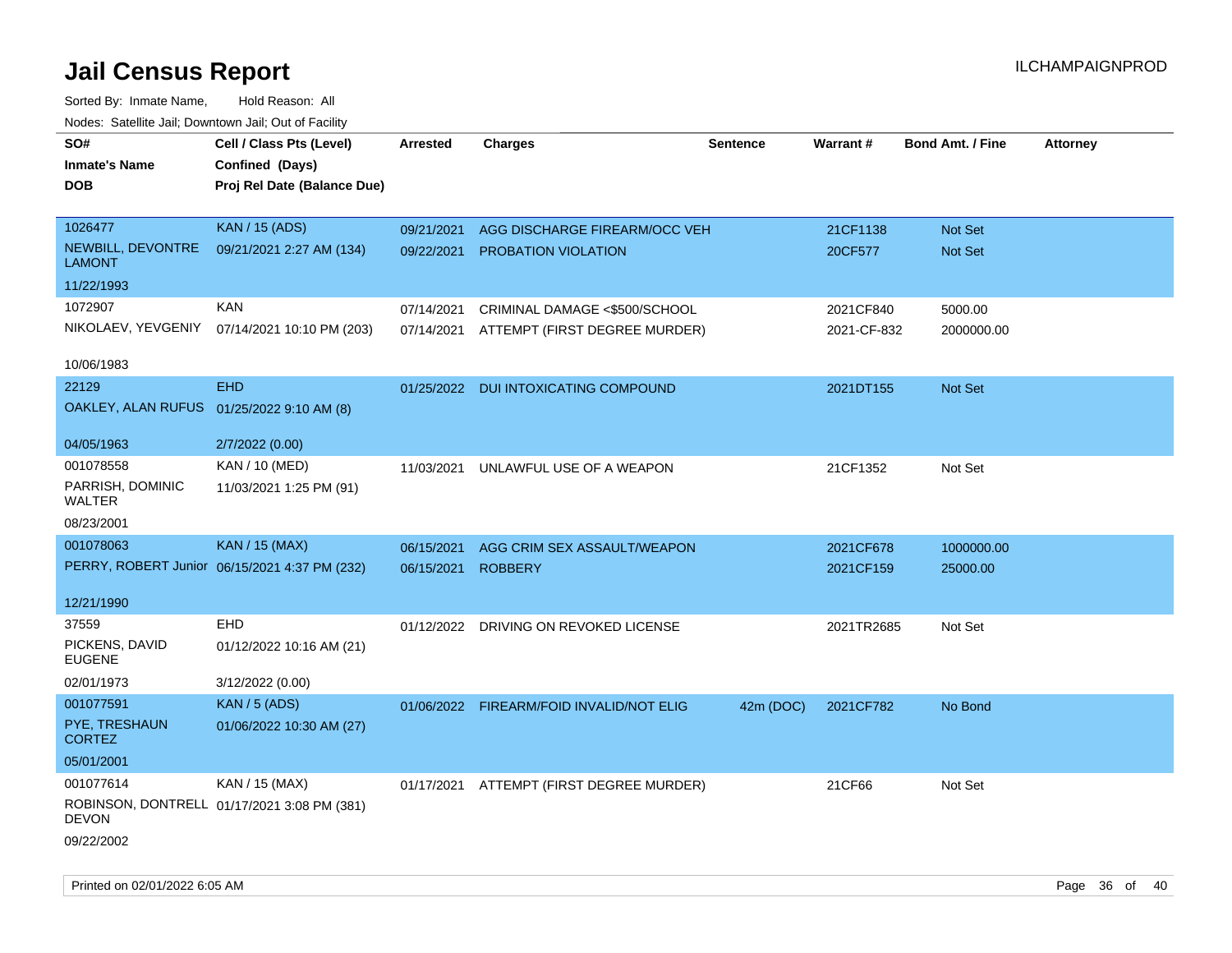| SO#<br><b>Inmate's Name</b>                                       | Cell / Class Pts (Level)<br>Confined (Days)               | <b>Arrested</b>                                                    | <b>Charges</b>                                                                                                                                     | <b>Sentence</b> | <b>Warrant#</b>                                                     | <b>Bond Amt. / Fine</b>                                      | <b>Attorney</b> |
|-------------------------------------------------------------------|-----------------------------------------------------------|--------------------------------------------------------------------|----------------------------------------------------------------------------------------------------------------------------------------------------|-----------------|---------------------------------------------------------------------|--------------------------------------------------------------|-----------------|
| <b>DOB</b>                                                        | Proj Rel Date (Balance Due)                               |                                                                    |                                                                                                                                                    |                 |                                                                     |                                                              |                 |
| 1061216<br>RUNGE, ANDRE<br><b>MARSEAN</b><br>12/05/1997           | <b>KAN / 10 (MED)</b><br>06/22/2021 4:42 PM (225)         | 06/22/2021                                                         | <b>HOME INVASION/FIREARM</b>                                                                                                                       |                 | 21CF727                                                             | Not Set                                                      |                 |
| 650295<br>SANDAGE, JERALD<br><b>EUGENE</b><br>06/07/1971          | PIA / 50 (MAX)<br>04/22/2020 6:30 AM (651)                | 04/22/2020<br>04/22/2020<br>04/22/2020<br>04/22/2020<br>04/22/2020 | CRIMINAL SEXUAL ASSAULT<br><b>CRIMINAL SEXUAL ASSAULT</b><br><b>CRIMINAL SEXUAL ABUSE</b><br><b>CRIMINAL SEXUAL ASSAULT</b><br>OFFICIAL MISCONDUCT |                 | 2020-CF407<br>2020-CF408<br>2020-CF409<br>2020-CF410<br>2019-CF1811 | 750000.00<br>750000.00<br>750000.00<br>750000.00<br>25000.00 |                 |
| 1062194<br><b>SIMMONS, MICHAEL</b><br><b>JAMAL</b><br>11/03/1997  | <b>KAN / 15 (MAX)</b><br>02/27/2020 1:11 PM (706)         | 02/27/2020<br>09/23/2020                                           | MURDER/OTHER FORCIBLE FELONY<br>AGG BATTERY/DISCHARGE FIREARM                                                                                      |                 | 20CF-247<br>20CF1061                                                | 1000000.00<br>Not Set                                        |                 |
| 19495<br>SIMPSON, BRADLEY<br><b>FARRELL</b><br>05/16/1960         | <b>EHD</b><br>01/26/2022 9:07 AM (7)<br>2/24/2022 (0.00)  | 01/26/2022                                                         | DRIVING RVK/SUSP DUI/SSS 3RD                                                                                                                       |                 | 2021CF740                                                           | Not Set                                                      |                 |
| 001078115<br><b>SMITH, JAMES</b><br>NASHAUN, Junior<br>09/18/2000 | <b>KAN / 15 (MAX)</b><br>07/01/2021 2:44 PM (216)         | 07/01/2021<br>07/30/2021                                           | ARMED VIOLENCE/CATEGORY I<br>DRIVING ON SUSPENDED LICENSE                                                                                          |                 | 21CF772<br>21TR5804                                                 | Not Set<br>1500.00                                           |                 |
| 001077868<br>SPEARMENT,<br><b>KENTRELL</b><br>01/21/2002          | KAN / 15 (MAX)<br>04/21/2021 9:48 PM (287)                | 04/21/2021<br>08/19/2021                                           | ARMED ROBBERY/ARMED W/FIREARM<br>FLEEING/ATTEMPT ELUDE OFFICER                                                                                     |                 | 21CF445<br>2021TR1053                                               | Not Set<br>1000.00                                           |                 |
| 11979<br><b>STARK, JACK LYNN</b><br>12/31/1955                    | <b>EHD</b><br>01/11/2022 10:13 AM (22)<br>4/9/2022 (0.00) |                                                                    | 01/11/2022 AGG FLEEING POLICE/21 MPH OVER                                                                                                          |                 | 2021CF629                                                           | Not Set                                                      |                 |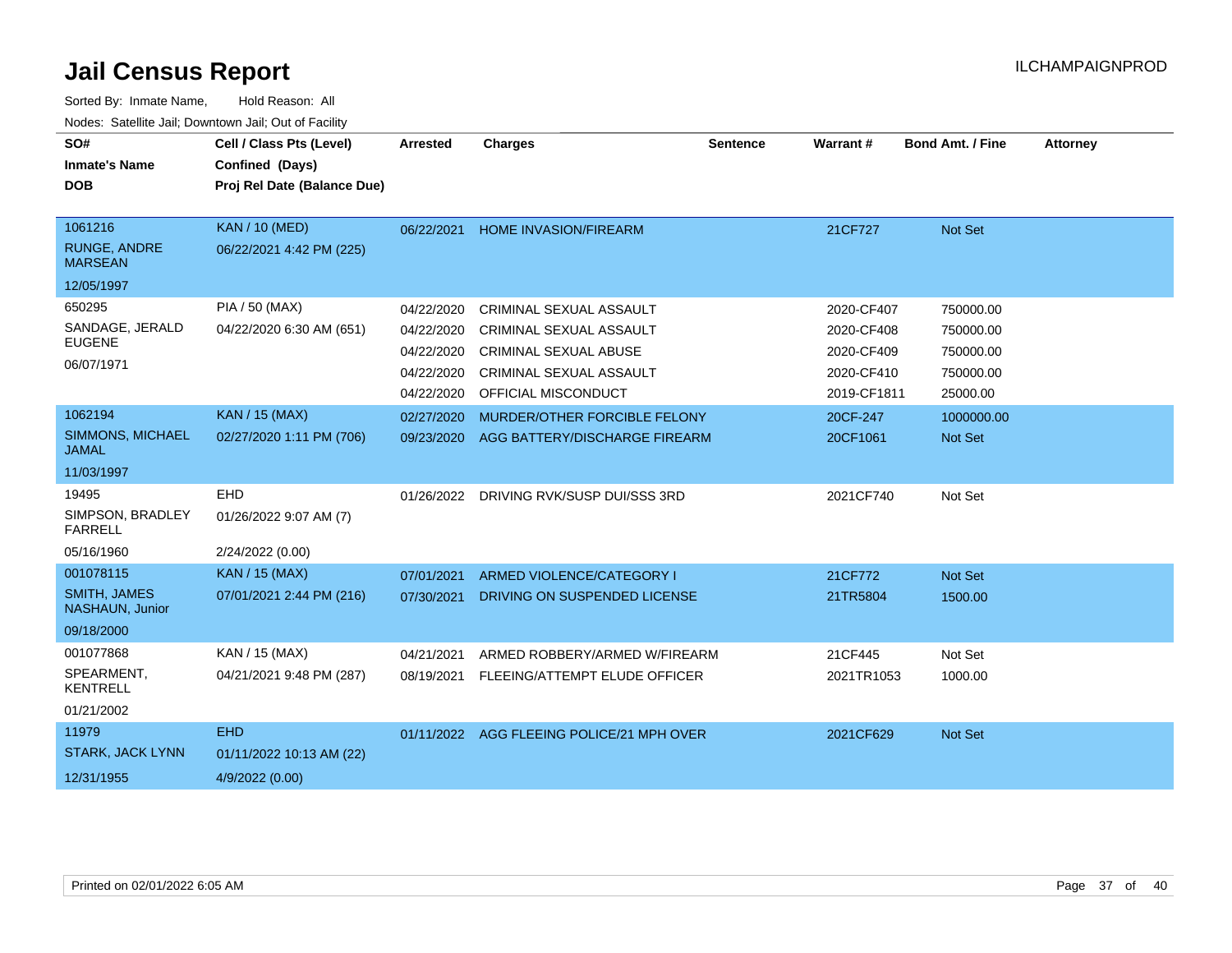| rougs. Calcing Jan, Downtown Jan, Out of Facility             |                                                                            |                 |                                       |                        |            |                         |                 |
|---------------------------------------------------------------|----------------------------------------------------------------------------|-----------------|---------------------------------------|------------------------|------------|-------------------------|-----------------|
| SO#<br><b>Inmate's Name</b><br><b>DOB</b>                     | Cell / Class Pts (Level)<br>Confined (Days)<br>Proj Rel Date (Balance Due) | <b>Arrested</b> | <b>Charges</b>                        | <b>Sentence</b>        | Warrant#   | <b>Bond Amt. / Fine</b> | <b>Attorney</b> |
| 001077854<br>STUKINS, DANNY RAY                               | <b>EHD</b><br>09/15/2021 10:17 AM (140)                                    | 09/15/2021      | DRIVING RVK/SUSP DUI/SSS 4-9          |                        | 2021CF306  | Not Set                 |                 |
| 07/05/1985                                                    | 3/13/2022 (0.00)                                                           |                 |                                       |                        |            |                         |                 |
| 1046632                                                       | KAN / 15 (MAX)<br>TATE, JAVON MARQUIS 09/14/2021 12:10 PM (141)            | 09/14/2021      | ARMED VIOLENCE/CATEGORY II            |                        | 21CF912    | 750000.00               |                 |
| 08/10/1996                                                    |                                                                            |                 |                                       |                        |            |                         |                 |
| 962484<br>TAYLOR, VINCENT<br><b>REGINALD</b>                  | <b>KAN / 10 (ADS)</b><br>12/29/2021 7:23 AM (35)                           | 12/29/2021      | AGGRAVATED DOMESTIC BATTERY           |                        | 21CF1608   | Not Set                 |                 |
| 11/03/1988                                                    |                                                                            |                 |                                       |                        |            |                         |                 |
| 1033031<br>TOMS, ANDREW<br><b>CHUCKY</b>                      | KAN / 15 (MAX)<br>08/19/2020 5:59 PM (532)                                 | 08/19/2020      | *AGG BATTERY W/FIREARM/PERSON         |                        | 2020-CF923 | 500000.00               |                 |
| 09/28/1978                                                    |                                                                            |                 |                                       |                        |            |                         |                 |
| 27007<br><b>TUELL, ROBERT</b><br><b>STEPHEN</b><br>09/25/1967 | <b>KAN / 15 (MAX)</b><br>09/19/2021 9:51 AM (136)                          | 09/19/2021      | DOMESTIC BATTERY/OTHER PRIOR          | 2y/0m/0d (DOI 21CF1133 |            | No Bond                 |                 |
| 001078263                                                     | KAN / 10 (ADS)                                                             | 08/11/2021      | AGG FLEEING POLICE/21 MPH OVER        | 15m (DOC)              |            | 200000.00               |                 |
| TURK, BRANDON<br>LARSHAWN<br>10/18/1995                       | 08/11/2021 6:23 PM (175)                                                   |                 |                                       |                        |            |                         |                 |
| 001078386<br><b>TURNER, AMARIO</b>                            | <b>KAN / 10 (MED)</b><br>09/14/2021 11:42 PM (141)                         | 09/14/2021      | POSSESSION OF STOLEN FIREARM          |                        | 2021CF1099 | 250000.00               |                 |
| 09/23/2002                                                    |                                                                            |                 |                                       |                        |            |                         |                 |
| 1011886<br>TURNER, SHAWNTAY<br><b>EUGENE</b>                  | <b>EHD</b><br>01/12/2022 9:25 AM (21)                                      |                 | 01/12/2022 AGG FLEEING/2+ CON DEVICES |                        | 2021CF378  | Not Set                 |                 |
| 01/09/1992                                                    | 3/11/2022 (0.00)                                                           |                 |                                       |                        |            |                         |                 |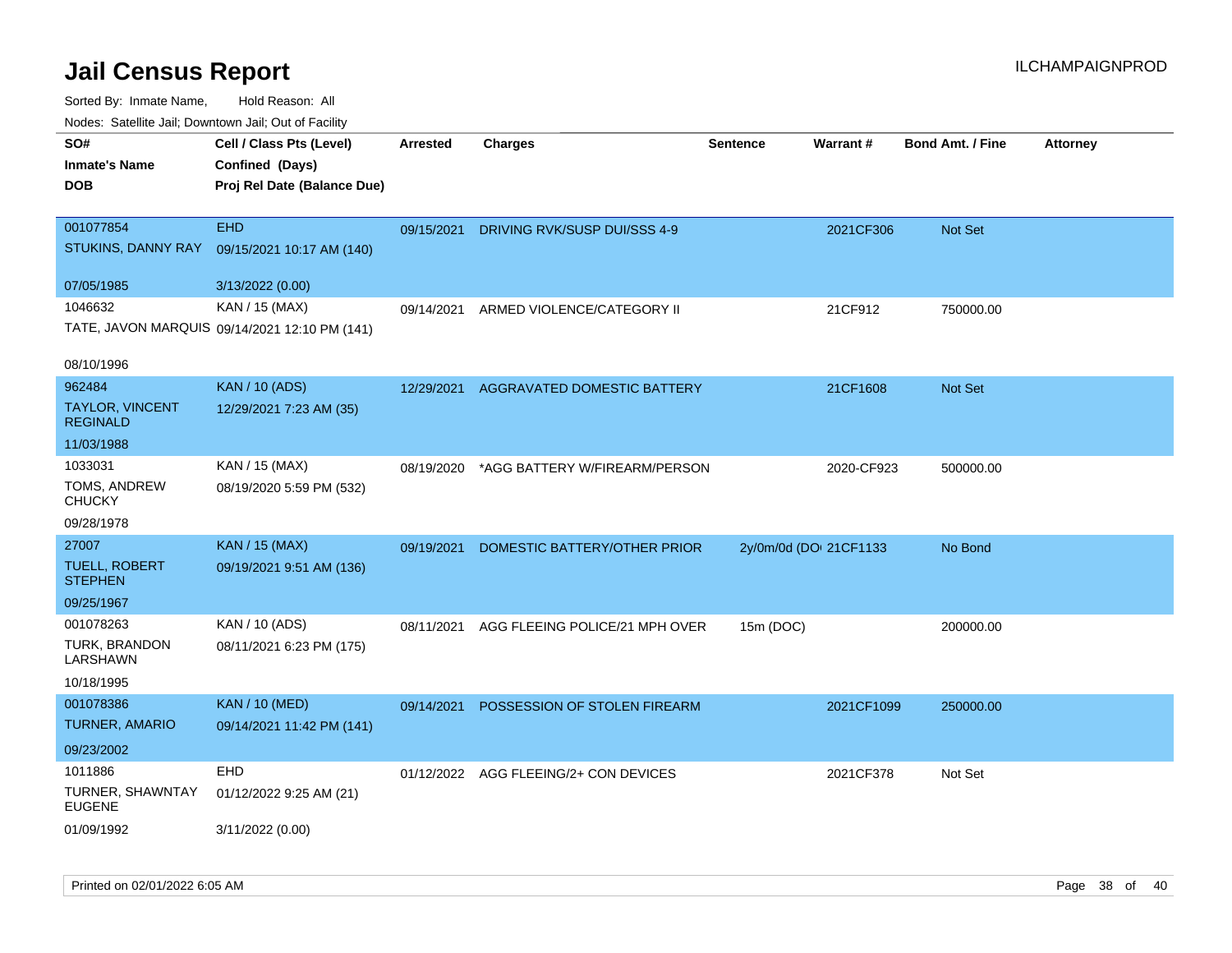| SO#<br><b>Inmate's Name</b><br><b>DOB</b>                                     | Cell / Class Pts (Level)<br>Confined (Days)<br>Proj Rel Date (Balance Due) | <b>Arrested</b>                                                    | <b>Charges</b>                                                                                                                                                     | <b>Sentence</b> | Warrant#                                                                      | <b>Bond Amt. / Fine</b>                                             | <b>Attorney</b> |
|-------------------------------------------------------------------------------|----------------------------------------------------------------------------|--------------------------------------------------------------------|--------------------------------------------------------------------------------------------------------------------------------------------------------------------|-----------------|-------------------------------------------------------------------------------|---------------------------------------------------------------------|-----------------|
| 1040925<br><b>WEATHERALL,</b><br><b>JOHNNY EARL JAMES</b>                     | <b>KAN / 10 (MED)</b><br>10/05/2021 4:17 PM (120)                          | 10/05/2021                                                         | AGG BATTERY/DISCHARGE FIREARM                                                                                                                                      |                 | 2021CF1105                                                                    | 1000000.00                                                          |                 |
| 04/29/1994<br>1062558<br><b>WELLS, JIAMANTE</b><br><b>AMORE</b><br>09/02/1995 | <b>KAN / 10 (MED)</b><br>10/02/2021 8:29 PM (123)                          | 10/02/2021                                                         | FELON POSS/USE WEAPON/FIREARM                                                                                                                                      |                 | 21CF1185                                                                      | Not Set                                                             |                 |
| 1002033<br><b>WEST, ANTONIO</b><br><b>DEONTA</b><br>04/15/1992                | <b>KAN / 15 (MAX)</b><br>09/08/2021 11:01 PM (147)                         | 09/08/2021<br>09/08/2021<br>09/08/2021<br>09/08/2021<br>09/08/2021 | DRIVING ON SUSPENDED LICENSE<br>ARMED ROBBERY/ARMED W/FIREARM<br>AGG UNLAWFUL USE OF WEAPON/VEH<br><b>OBSTRCT JUSTICE/LEAVE STATE</b><br>ARMED VIOLENCE/CATEGORY I |                 | 2019-TR-11944<br>2020-CF-1406<br>2021-CF-AWOW<br>2021-CF-AWOW<br>2021-CF-AWOW | 5000.00<br>500000.00<br><b>Not Set</b><br>Not Set<br><b>Not Set</b> |                 |
| 1022068<br><b>WILKINS, MICHAEL</b><br>CARL<br>07/10/1992                      | KAN / 15 (ADS)<br>10/10/2021 5:07 AM (115)                                 | 10/10/2021                                                         | FELON POSS/USE WEAPON/FIREARM                                                                                                                                      |                 | 21CF1212                                                                      | Not Set                                                             |                 |
| 001077508<br><b>WILLIAMS, CALVIN</b><br><b>TIMOTHY</b><br>10/23/2002          | <b>KAN / 15 (ADS)</b><br>12/10/2020 8:55 PM (419)                          | 12/10/2020                                                         | MURDER/STRONG PROB KILL/INJURE                                                                                                                                     | 55y (DOC)       | 2020CF1293                                                                    | No Bond                                                             |                 |
| 539662<br>WILLIAMS, JAVONTAE<br><b>DEMAR</b><br>07/28/1991                    | KAN / 10 (MED)<br>08/14/2021 1:28 AM (172)                                 | 08/14/2021<br>08/14/2021<br>08/14/2021<br>08/14/2021               | AGGRAVATED BATTERY<br>AGGRAVATED DOMESTIC BATTERY<br>DOM BTRY/CONTACT/1-2 PRECONV<br><b>CITY OV ARREST</b>                                                         |                 | 21CF979<br>2020CF1098<br>2021CF770<br>2017OV893                               | No Bond<br>25000.00<br>250000.00<br>1000.00                         |                 |
| 1037579<br><b>WILLIAMS, STEVEN</b><br>PATRICK, Second<br>11/25/1994           | <b>KAN / 10 (MED)</b><br>08/17/2021 8:16 PM (169)                          | 08/17/2021                                                         | FELON POSS/USE WEAPON/FIREARM                                                                                                                                      |                 | 2019CF73                                                                      | No Bond                                                             |                 |